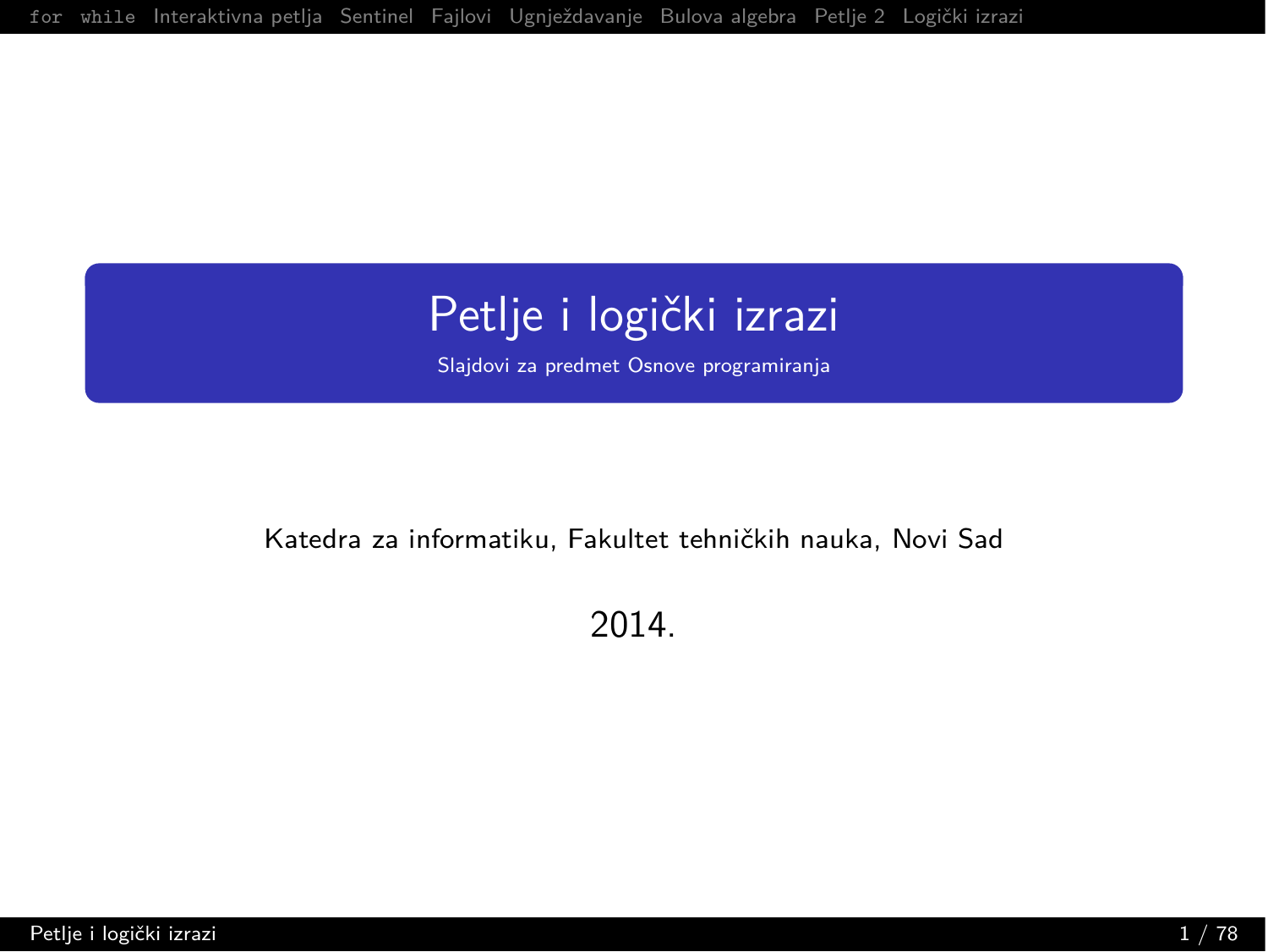## Ciljevi

- · koncepti konačne i beskonačne petlje pomoću for i while naredbi
- $\bullet$  interaktivna petlja i sentinel petlja korišćenjem while naredbe
- $\bullet$  end-of-file petlja
- ugnježdene petlje
- $\bullet$  Bulova algebra i Bulovi izrazi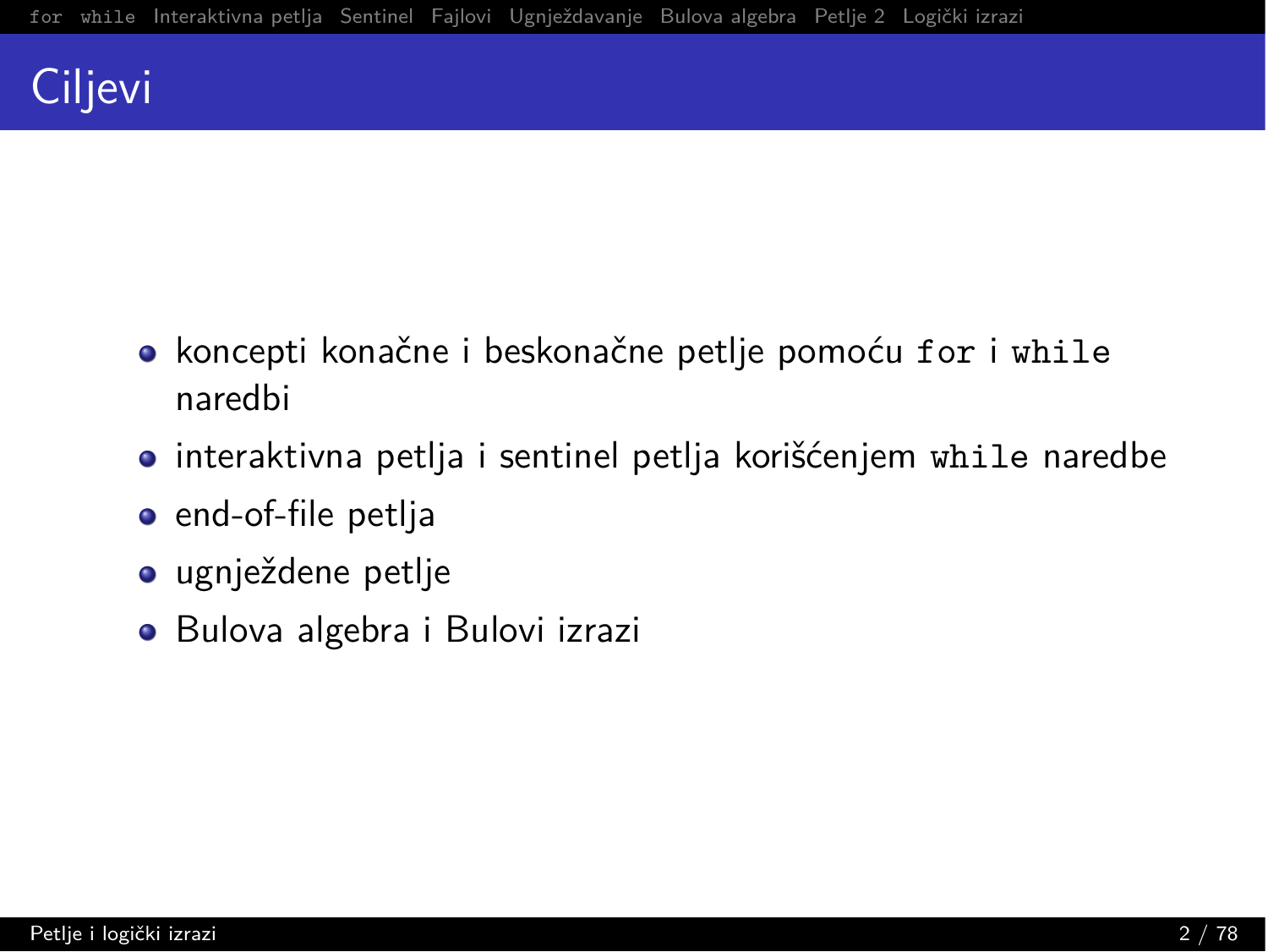## Ciljevi

- · Bulovi izrazi i bool tip podataka
- kreiranje algoritama koji uključuju elemente kontrole toka
- · uključujući nizove grananja i ugnježdeno grananje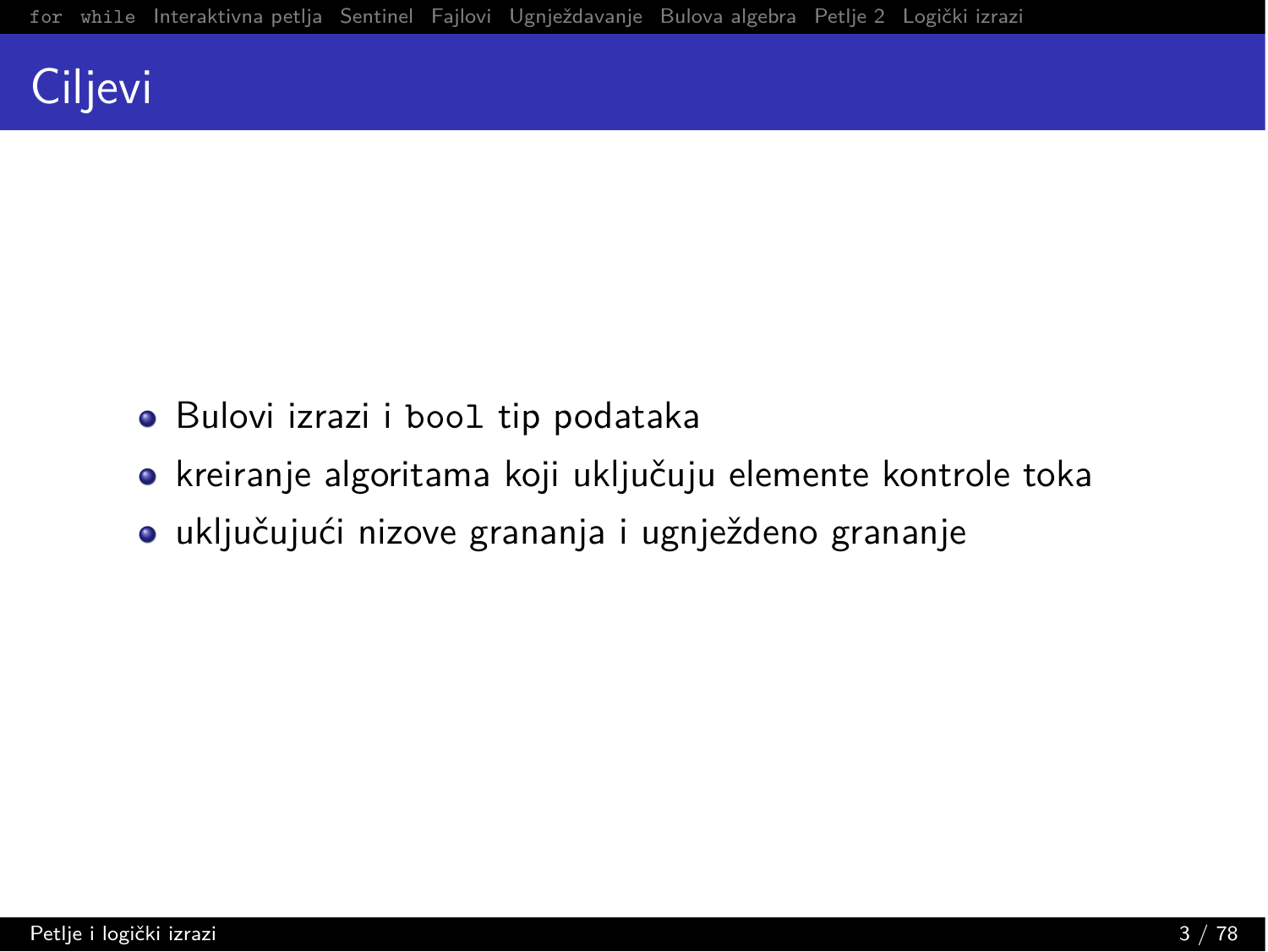#### <span id="page-3-0"></span>for petlja: podsećanje

- for petlja omogućava iteraciju kroz niz vrednosti for <var> in <sequence>: <body>
- · indeksna promenljiva var uzima po jednu vrednost iz niza u svakom prolazu petlje
- · u svakom prolazu telo petlje izvrši se jednom, za svaku vrednost var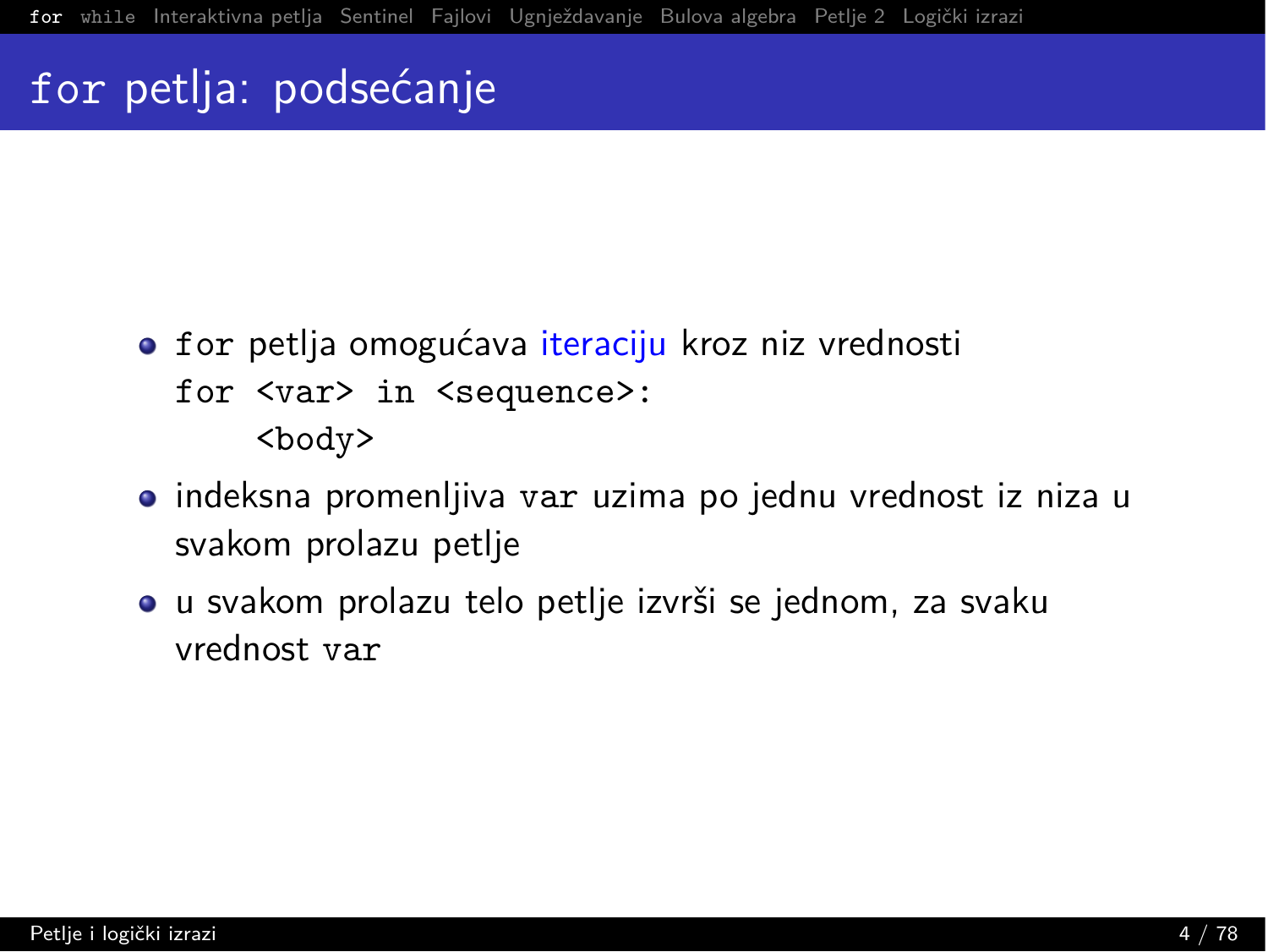#### Računanje proseka

- · pišemo program koji računa prosečnu vrednost niza brojeva
- · trebalo bi da radi sa nizom brojeva bilo koje dužine
- · ne moramo da pamtimo sve brojeve, samo da pamtimo tekuću ukupnu sumu i broj brojeva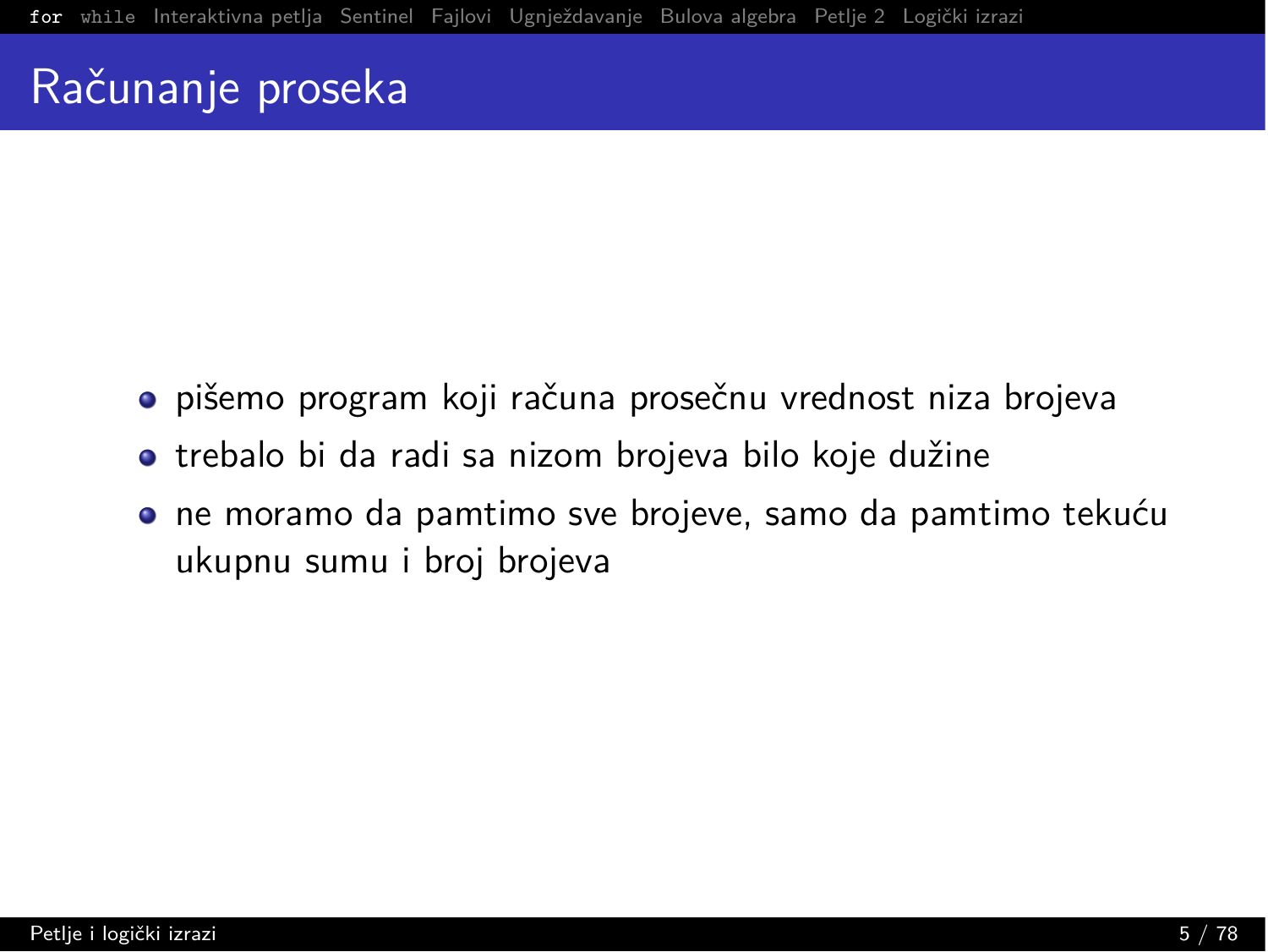#### Računanje proseka,

- · nešto slično smo već sretali
- niz brojeva se može obraditi petljom
- $\bullet$  ako ima  $n$  brojeva, petlja treba da ima  $n$  ciklusa
- $\bullet$  treba nam tekući zbir svih dosadašnjih brojeva koristićemo akumulator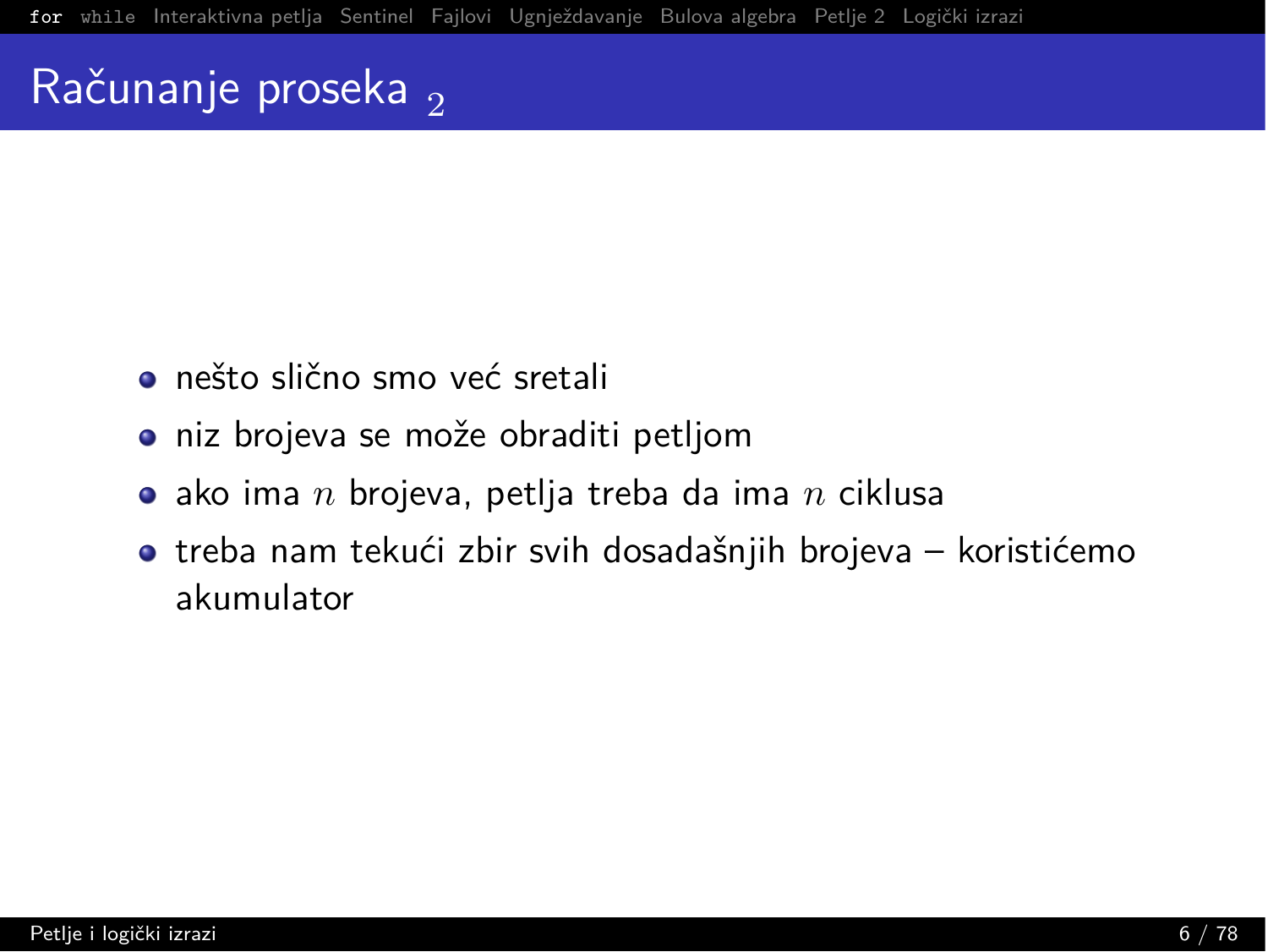#### Algoritam za računanje proseka niza brojeva

- 1 unesi broj brojeva n
- 2 inicijalizuj sum na 0
- 3 izvrši n puta: unesi broi x dodaj x na sum
- 4 ispiši prosek kao sum/n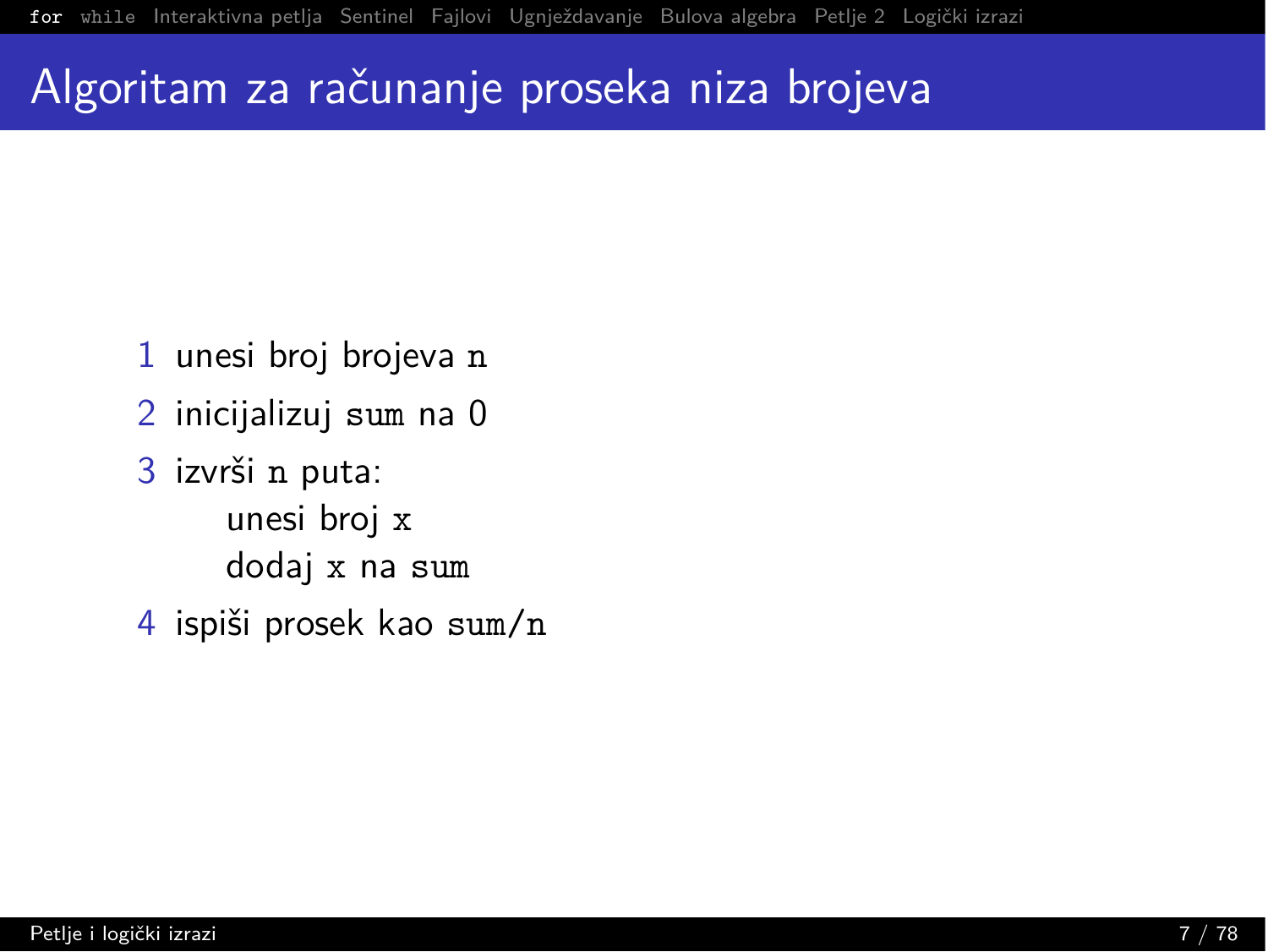## Program za računanje proseka

```
# average1.py
```

```
def \ main():
   n = eval(raw input("Koliko ima brojeva?"))sum = 0.0for i in range(n):
        x = eval(raw input("Unesi broj >>"))sum = sum + xprint "\nProsek je", sum / n
```
- · sum je inicijalizovan na 0.0 umesto na 0
- · zato će sum/n biti float a ne int!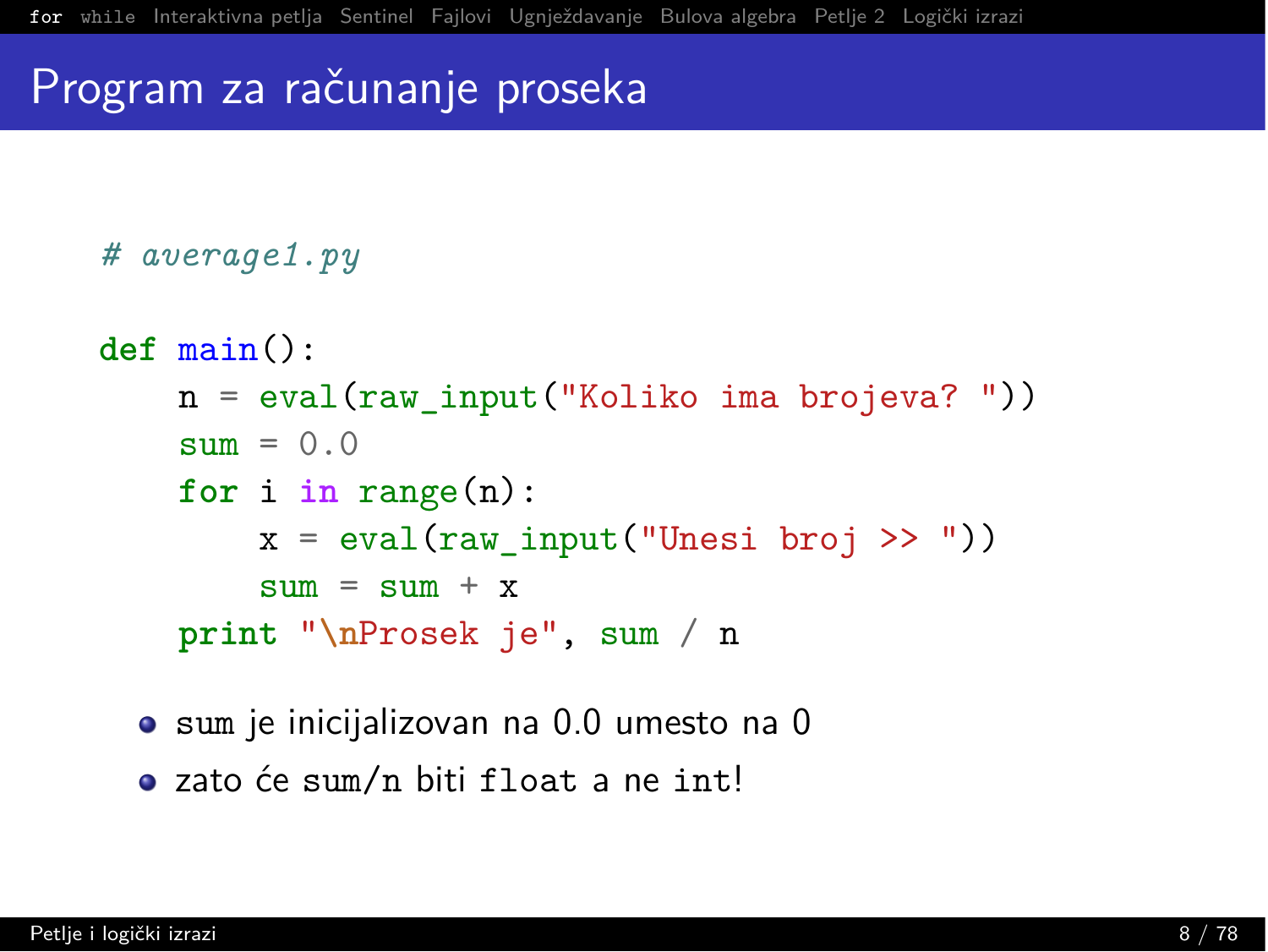## Program za računanje proseka,

- Koliko ima brojeva? 5
- Unesi broj  $>$  32
- Unesi broj  $>$  45
- Unesi broj >> 34
- Unesi broj >> 76
- Unesi broj >> 45

Prosek je 46.4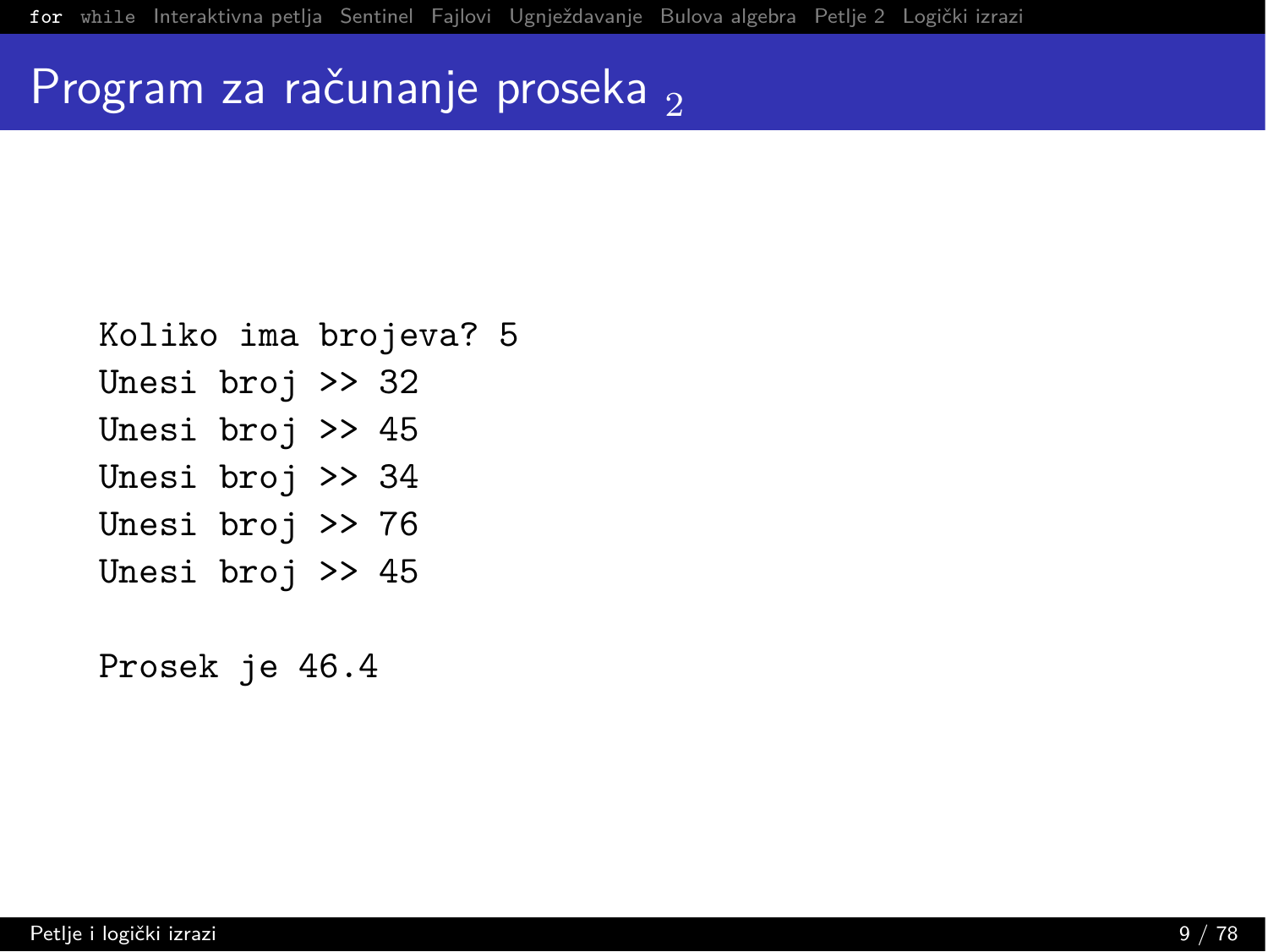#### <span id="page-9-0"></span>Uslovna petlja

- prethodni program mora unapred da zna koliko ima brojeva
- $\bullet$  želimo da program sam vodi računa o tome koliko ima brojeva
- $\bullet$  for petlja je konačna petlja ima unapred poznat broj ciklusa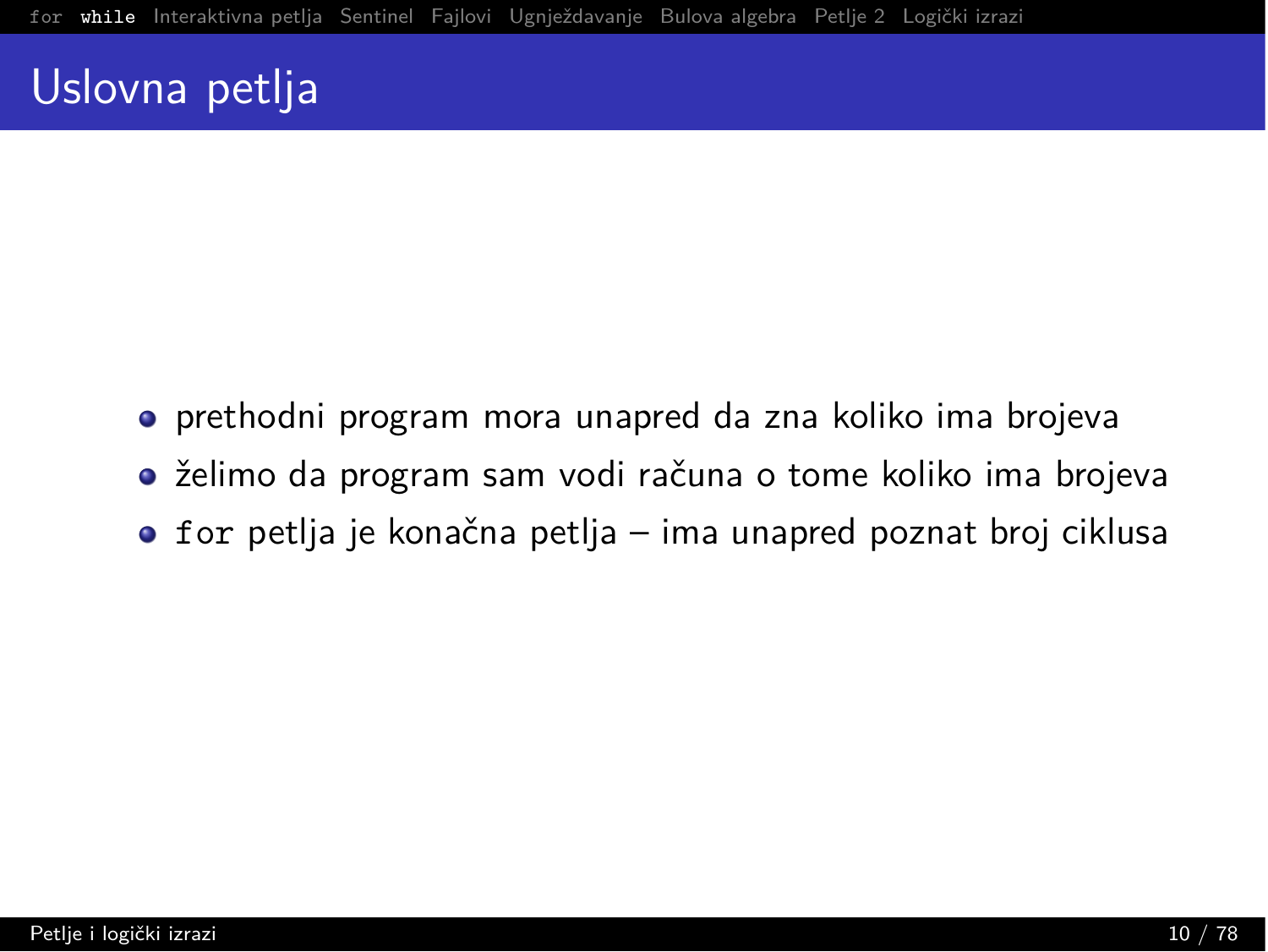## Uslovna petlja  $\sigma$

- $\bullet$  ne možemo da koristimo konačnu petlju ako ne znamo unapred broj ciklusa
- $\bullet$  ne znamo koliko ima ciklusa dok se ne unesu svi brojevi
- treba nam uslovna petlja ponavlja telo dok se ne ispuni neki  $n$ slov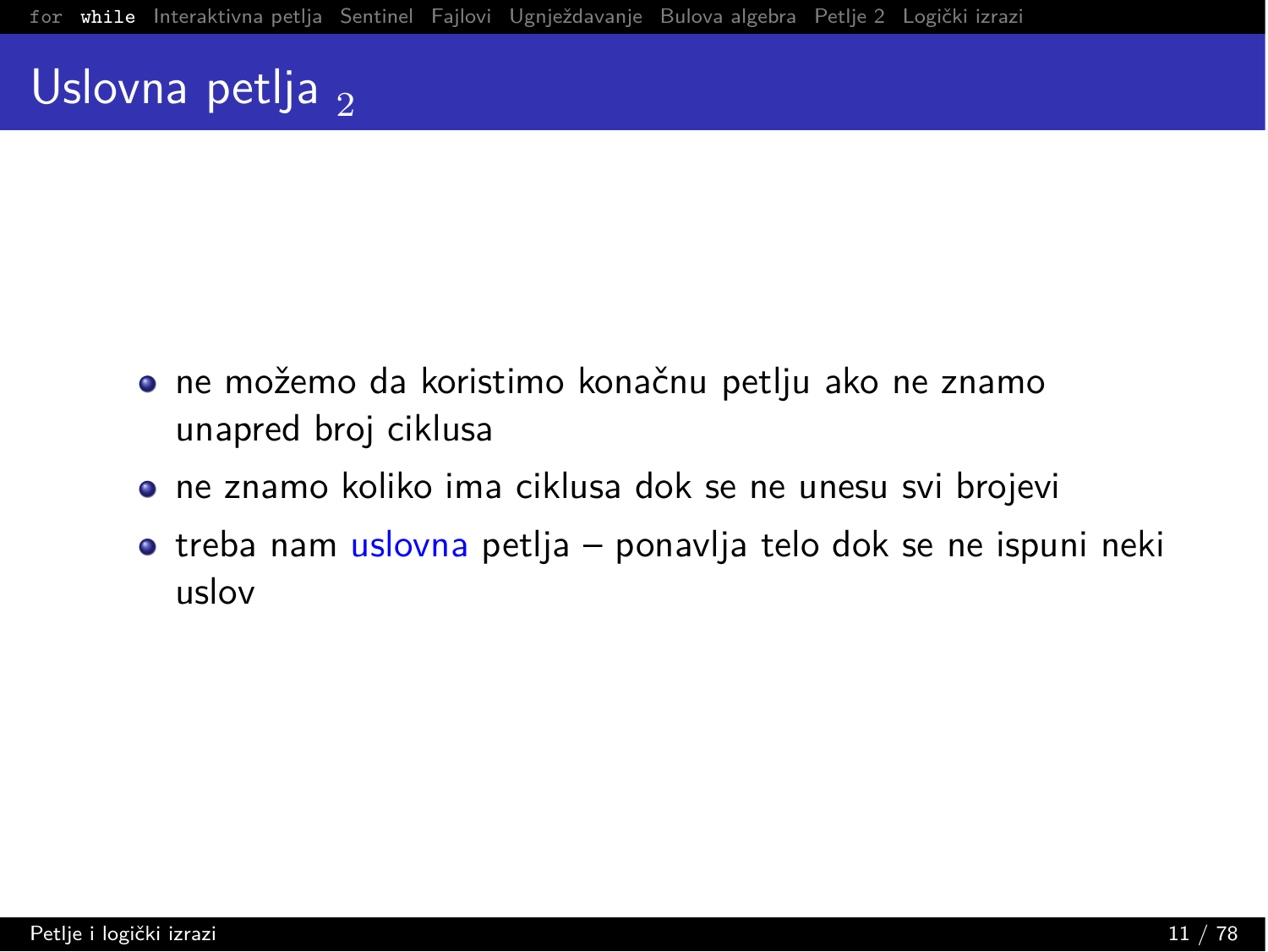## Uslovna petlja  $_3$



- · uslov se ispituje na vrhu petlje
- · "petlja sa izlaskom na vrhu"
- · telo se može izvršiti 0 puta, 1 put, ili više puta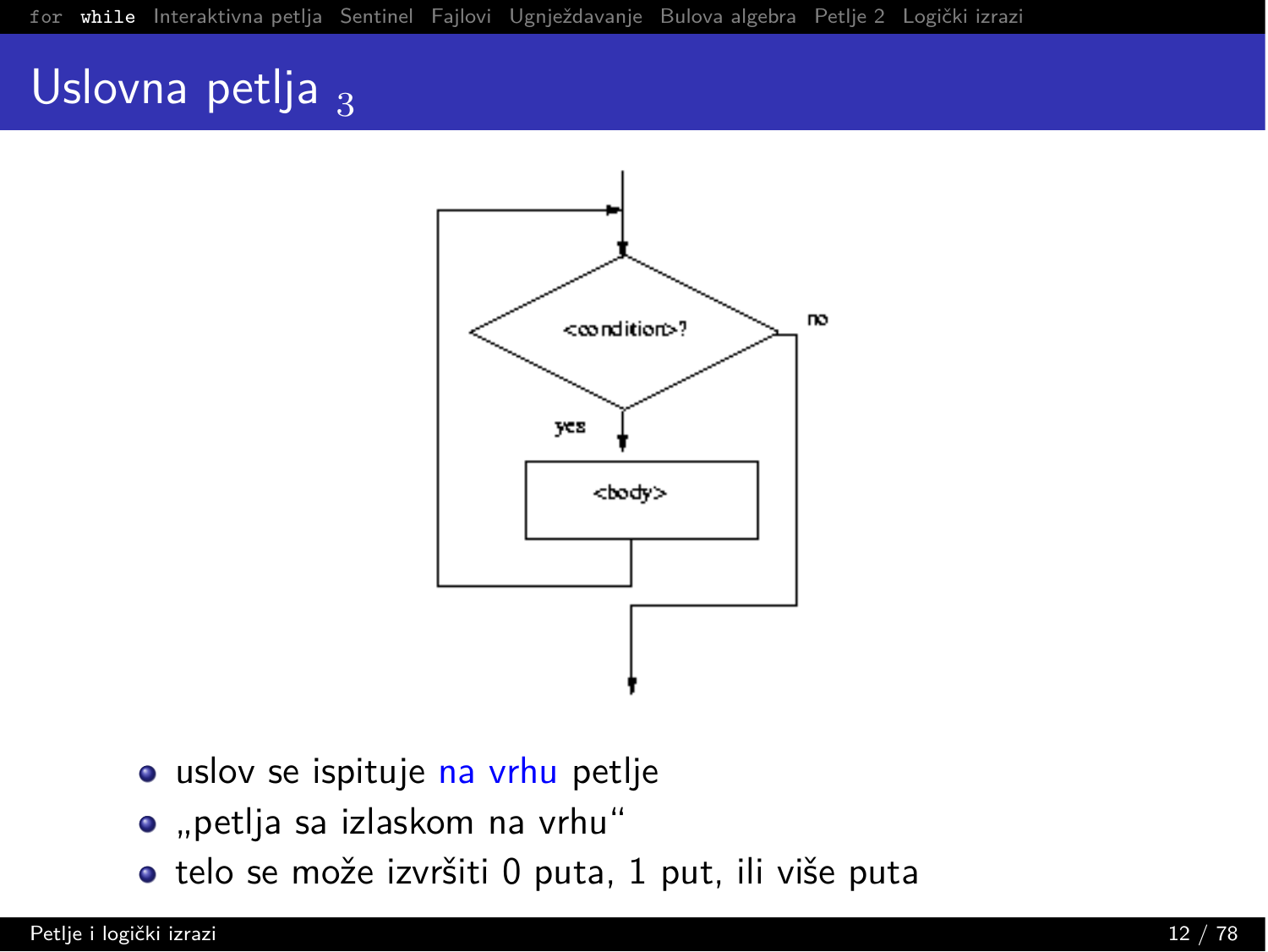#### Primeri while petlje

• primer while petlie koja broji od 0 do 10:

```
i = 0while i \leq 10:
    print(i)i = i + 1
```
• isto radi kao i sledeća for petlja:

```
for i in range(11):
    print(i)
```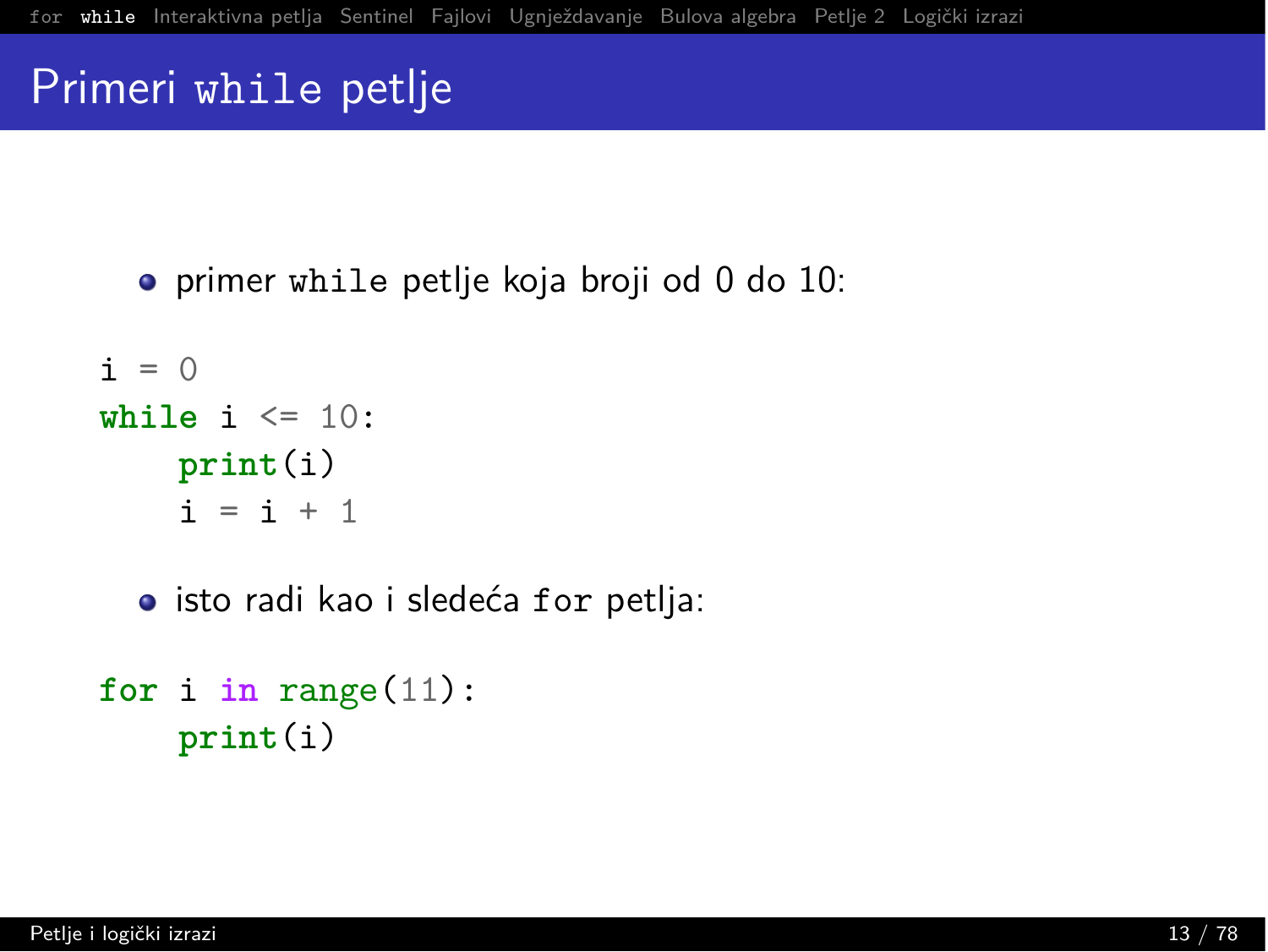#### while vs for

- kod while petlje moramo sami da održavamo indeks petlje  $(i)$
- · inicijalizujemo ga na 0 i "ručno" ga inkrementiramo na kraju tela petlje
- · kod for petlje ovo se odvija automatski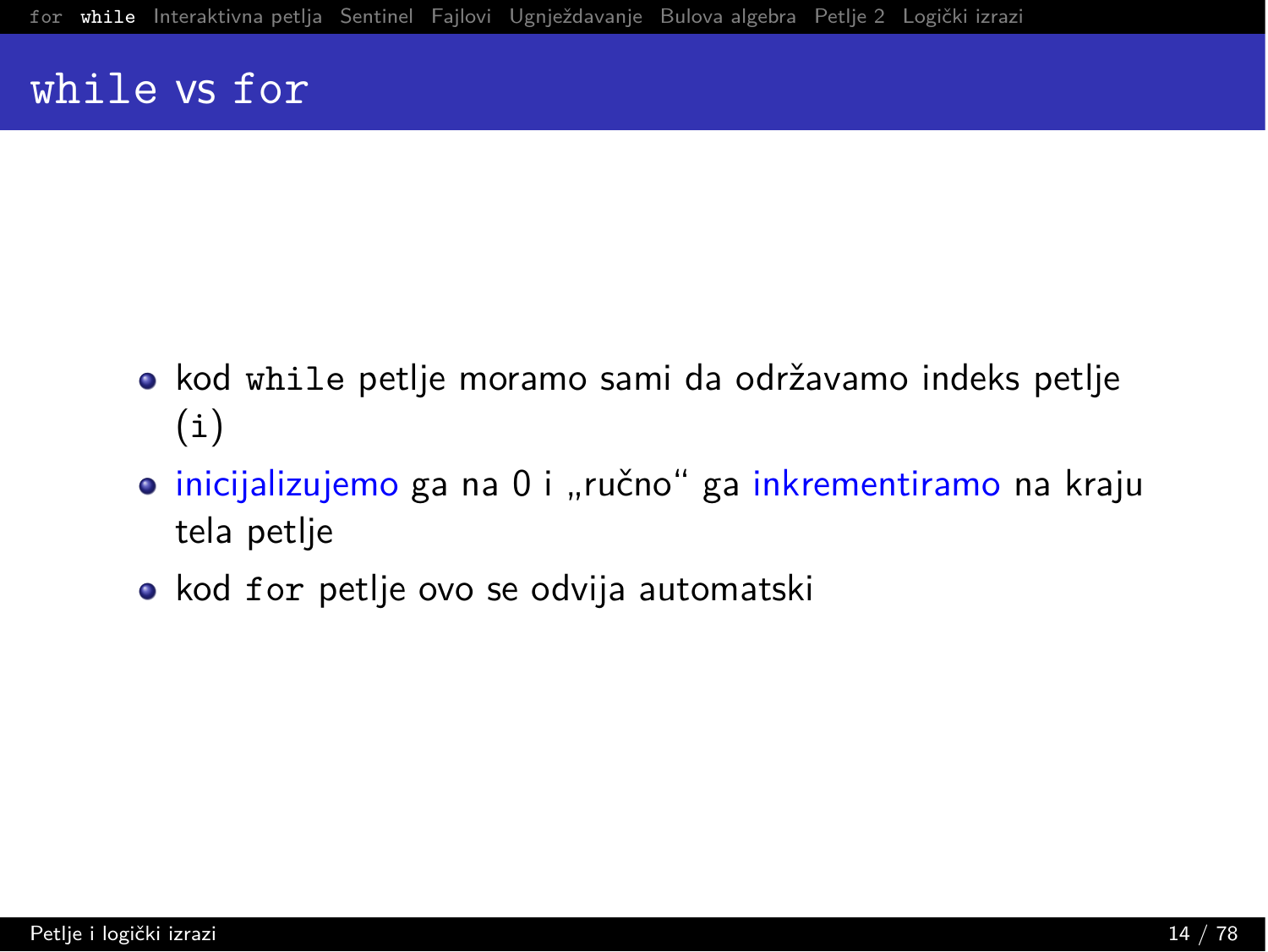#### while petlja: oprez

- · while petlja je moćnija
- predstavlja izvor mogućih grešaka
- $\bullet$  kako radi ovaj kod?

```
i = 0while i \leq 10:
    print(i)
```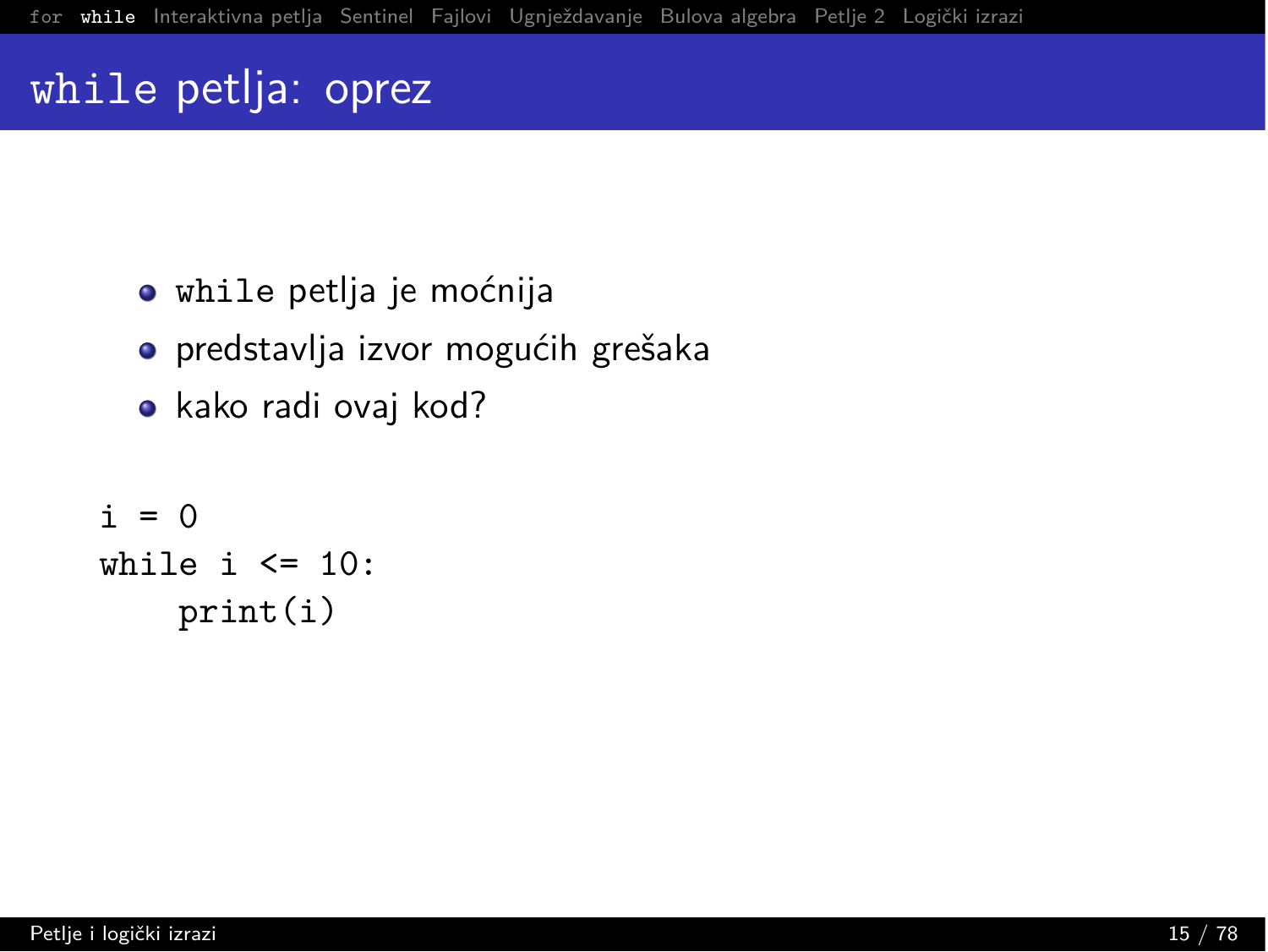#### while petlja: oprez

- · while petlia je moćnija
- predstavlja izvor mogućih grešaka
- $\bullet$  kako radi ovaj kod?

```
i = 0while i \leq 10:
    print(i)
```
• ovo je primer beskonačne petlje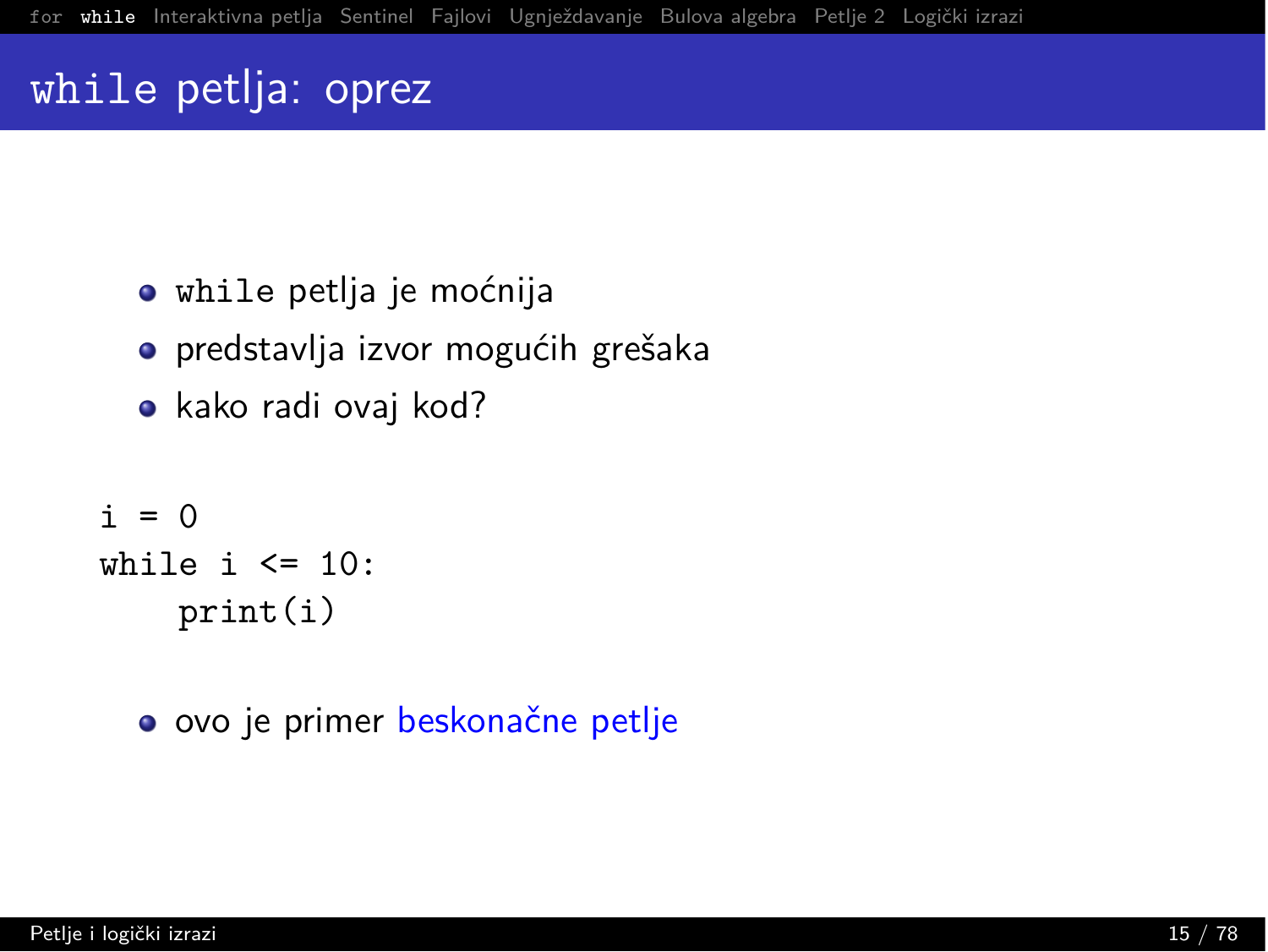#### Beskonačna petlja

- · šta da radimo ako program uđe u beskonačnu petlju?
- · pritisnemo Ctrl-C
- ako ne pomogne, pritisnemo Ctrl-Alt-Del
- ako ne pomogne, resetujemo računar :)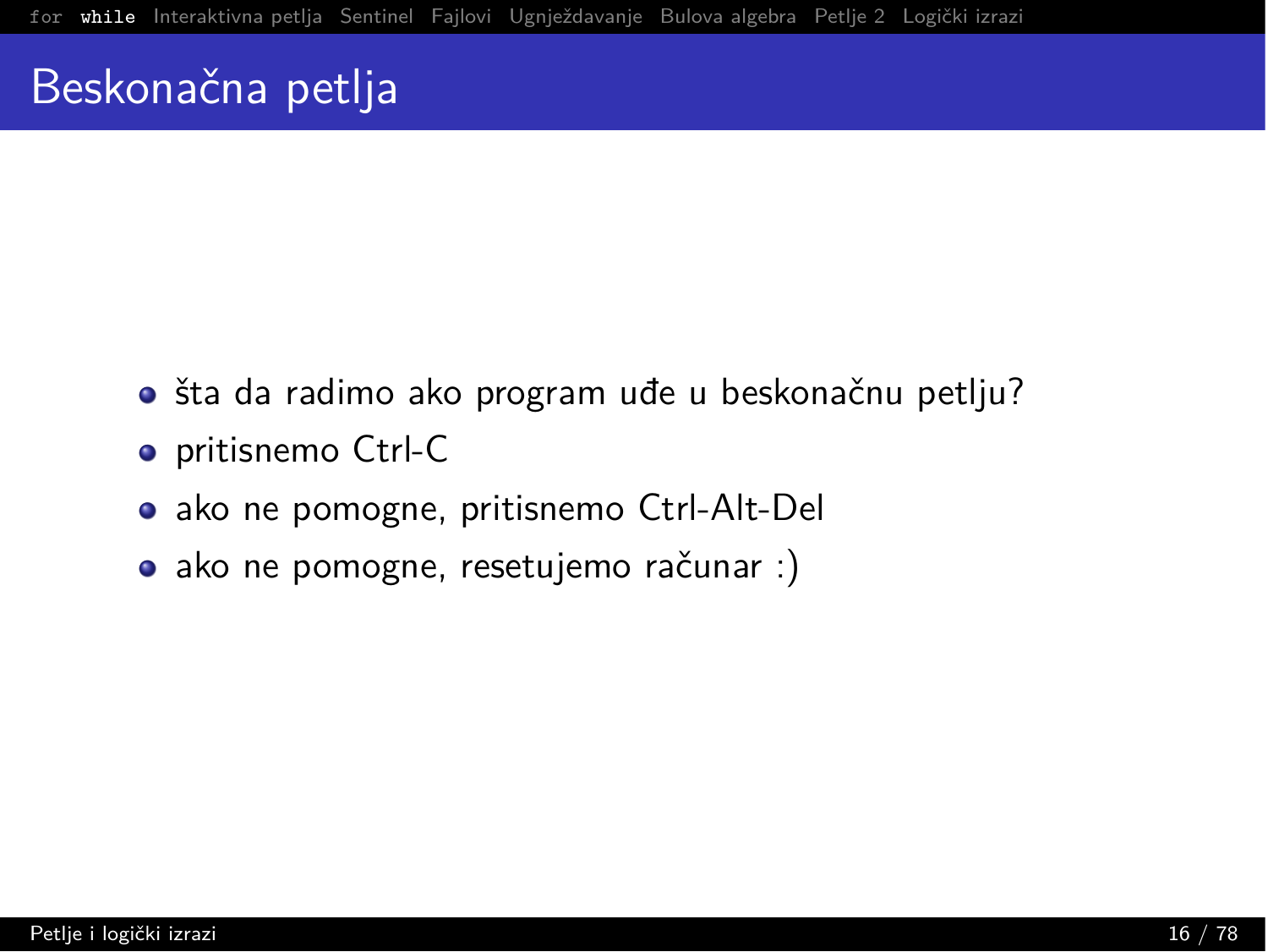- <span id="page-17-0"></span> $\bullet$  beskonačnu petlju možemo koristiti za pisanje interaktivnih petlji
- $\bullet$  interaktivna petlja omogućava korisniku da ponavlja određeni deo programa neposredno na zahtev
- $\bullet$  treba nam i način da evidentiramo koliko brojeva je uneto
- $\bullet$  koristićemo još jedan akumulator count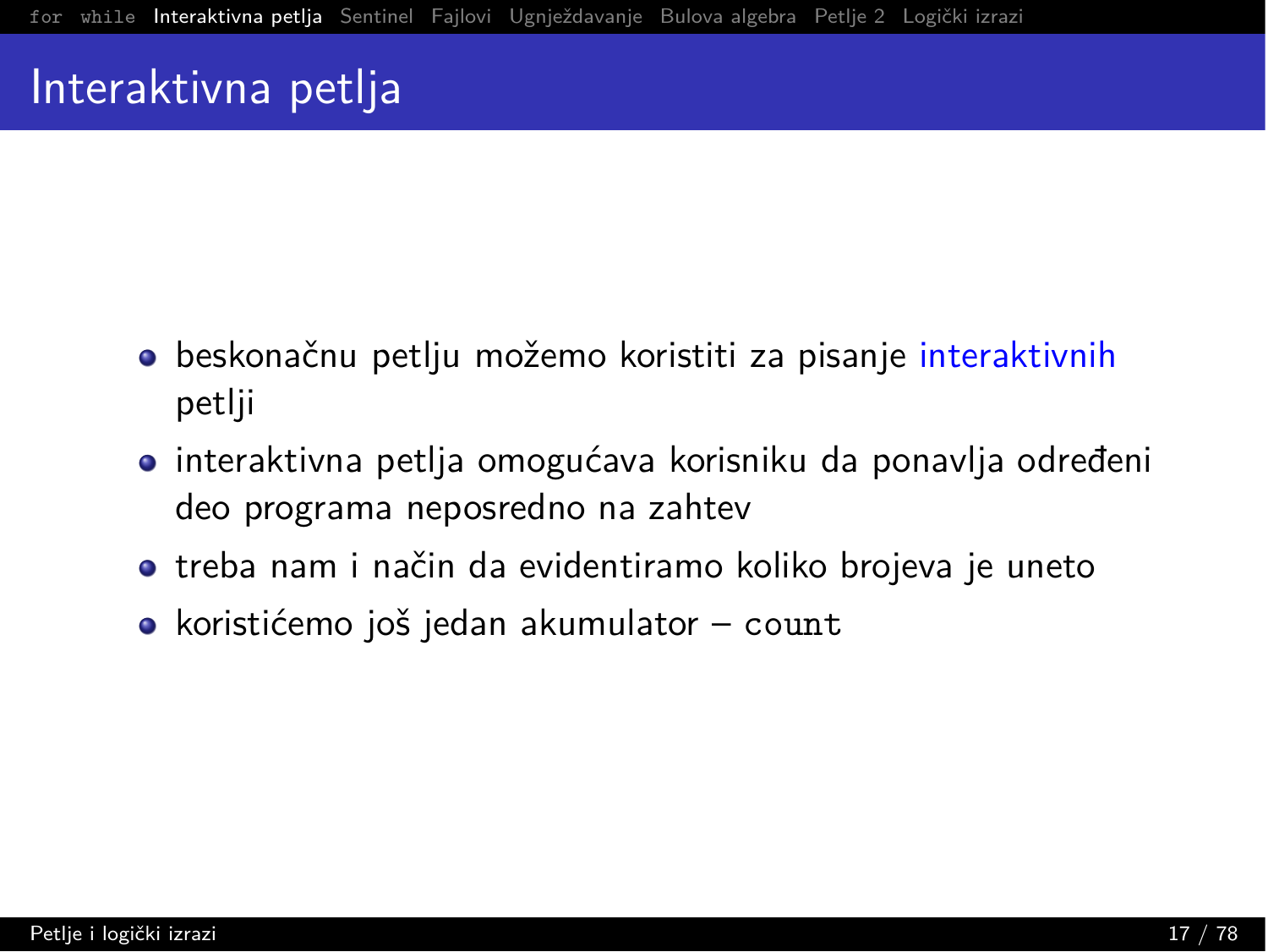- u svakom ciklusu petlje, pitaj korisnika da li ima još brojeva za  $\text{unos}$
- $\bullet$  taj odgovor pre početka mora biti "da" da bismo ušli u prvi ciklus petlje

```
postavi moredata na "yes"
while moredata == "yes"
   učitaj sledeći podatak
   obradi podatak
   pitaj korisnika da li ima još podataka
```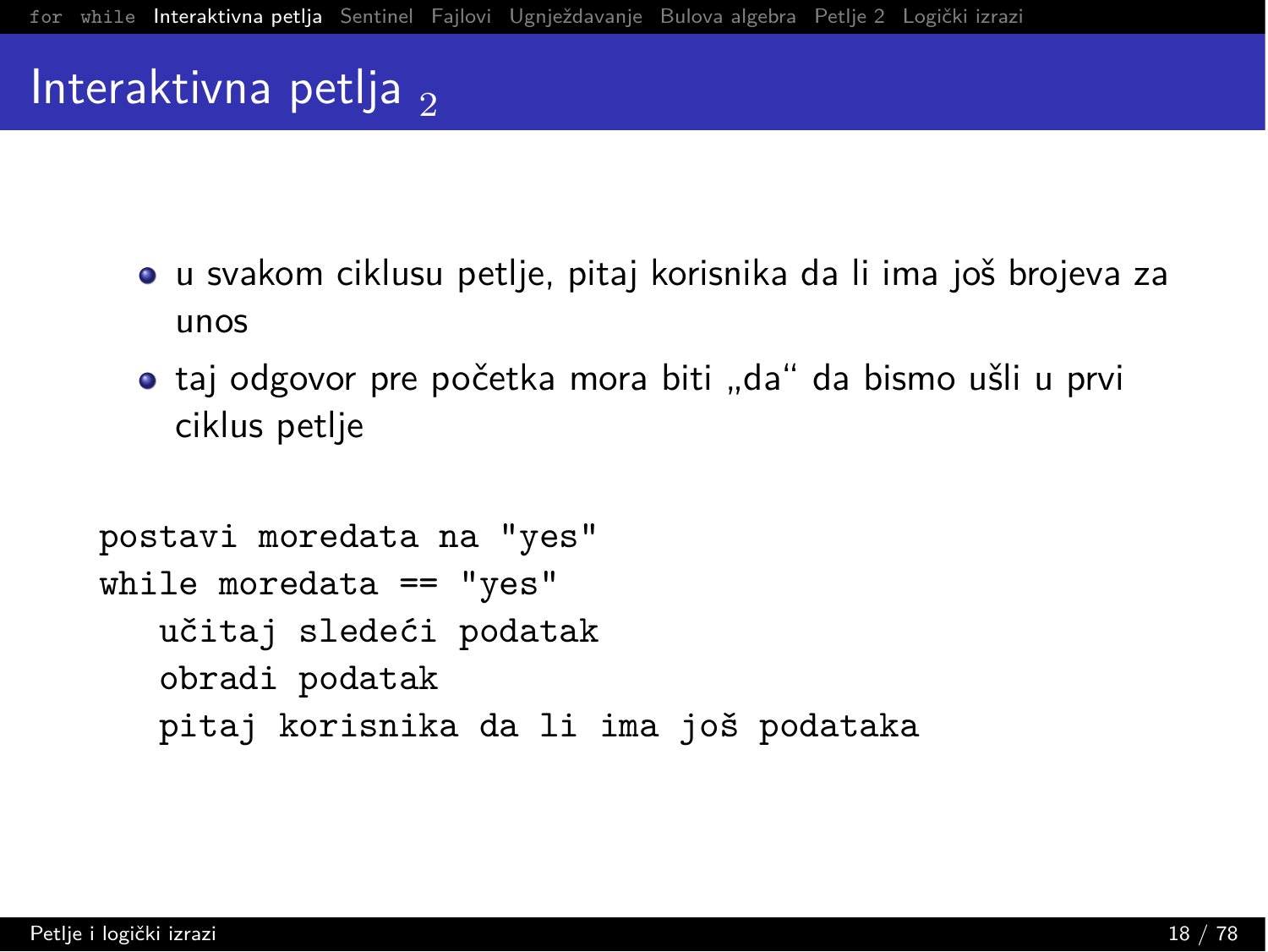• kombinujemo interaktivnu petlju i akumulatore za sum i count

```
inicijalizuj sum na 0.0
inicijalizuj count na 0
postavi moredata na "yes"
while moredata == "yes"
   unesi broj x
   dodaj x na sum
   dodaj 1 na count
   pitaj korisnika da li ima još podataka
ispiši sum/count
```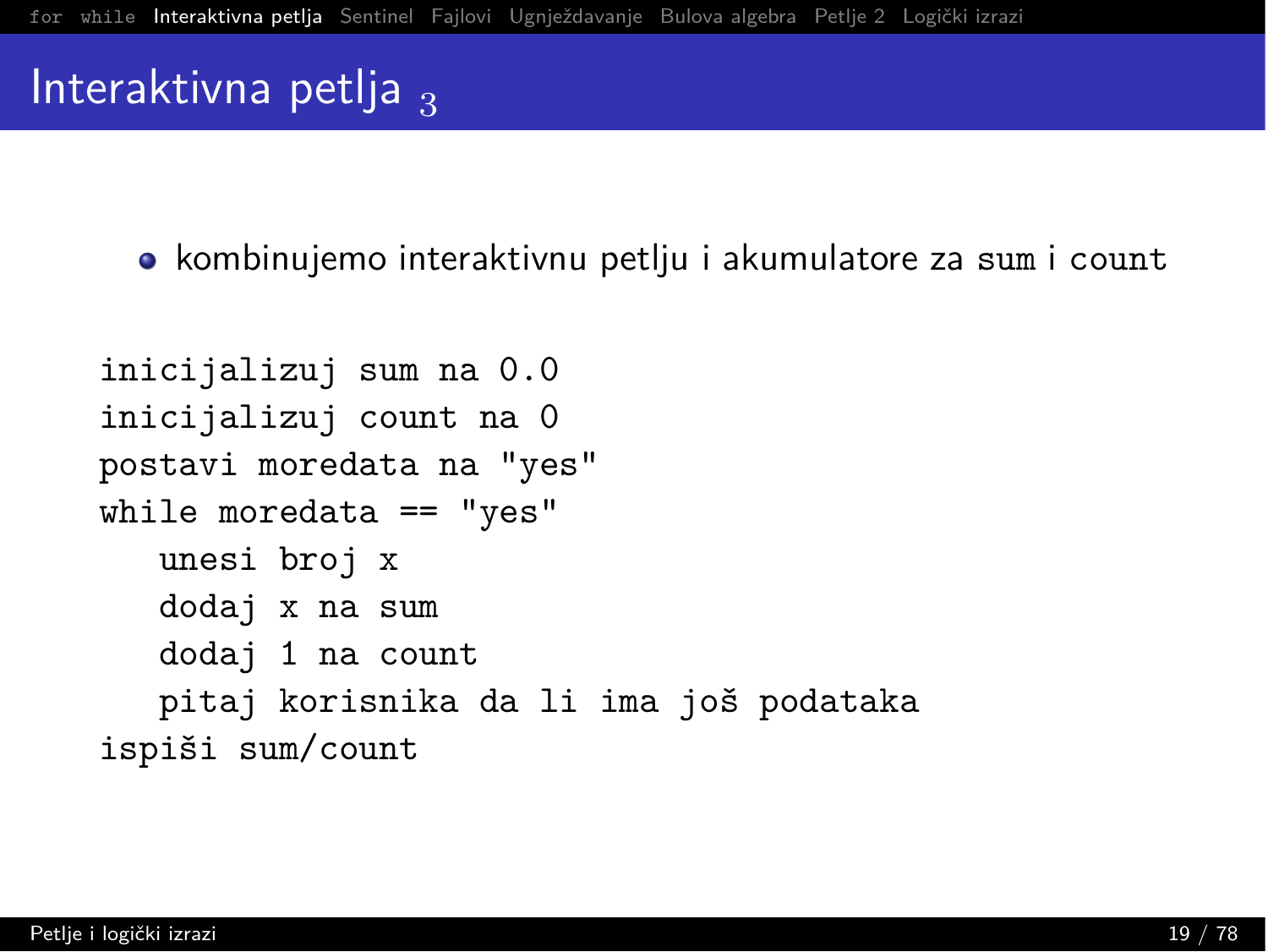# average2.py

```
def \min():
   moredata = "da"sum = 0.0count = 0while moredata == 'da':
        x = eval(raw input("Unesite broj >> "))sum = sum + xcount = count + 1moredata = raw input("Ima još brojeva (da ili ne)? ")
   print "\nProsek je", sum / count
```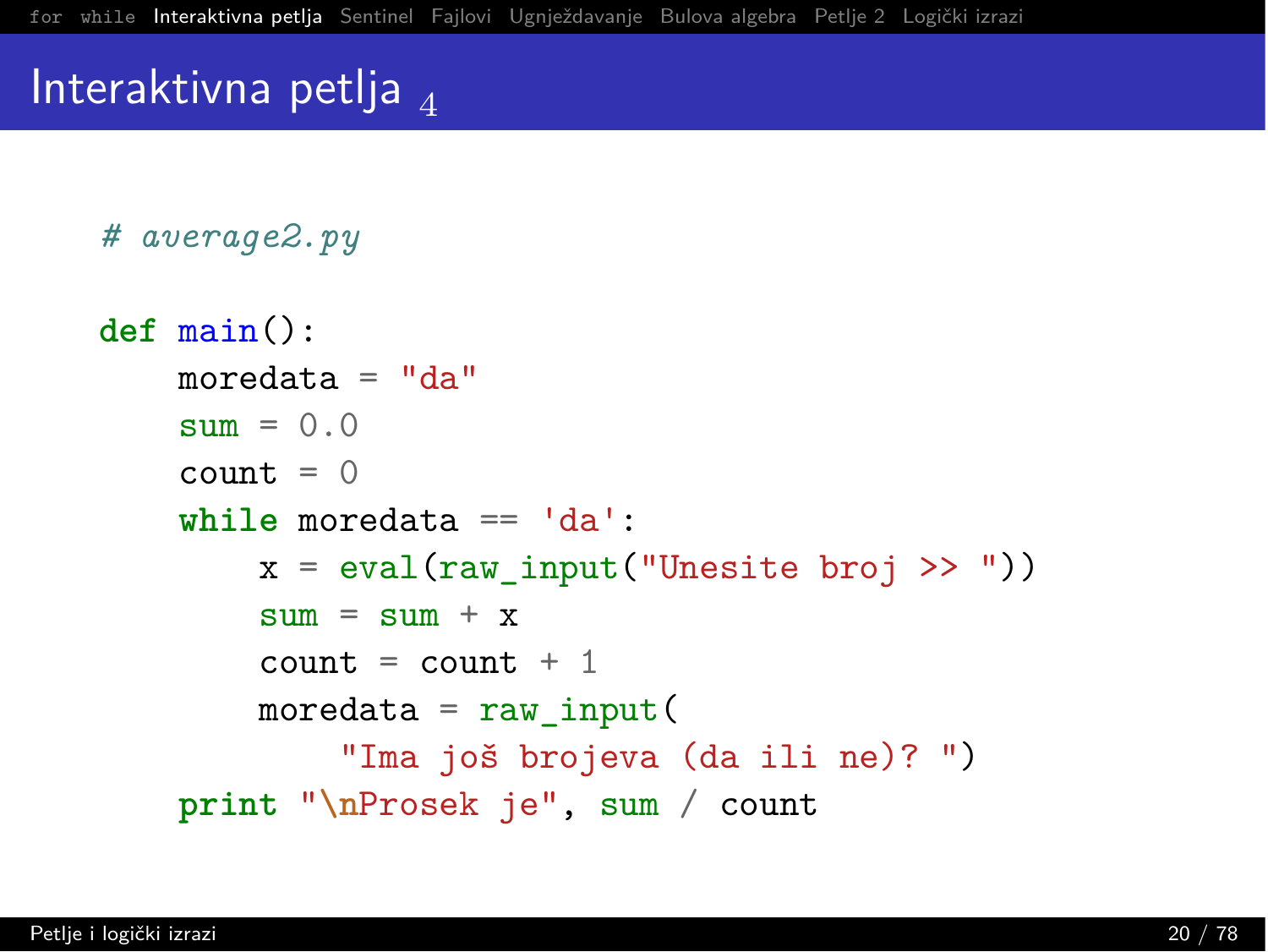```
Unesite broj > 32
Ima još brojeva (da ili ne)? da
Unesite broj > 45
Ima još brojeva (da ili ne)? da
Unesite broj > 34
Ima još brojeva (da ili ne)? da
Unesite broj > 76
Ima još brojeva (da ili ne)? da
Unesite broj > 45
Ima još brojeva (da ili ne)? jok
```
Prosek je 46.4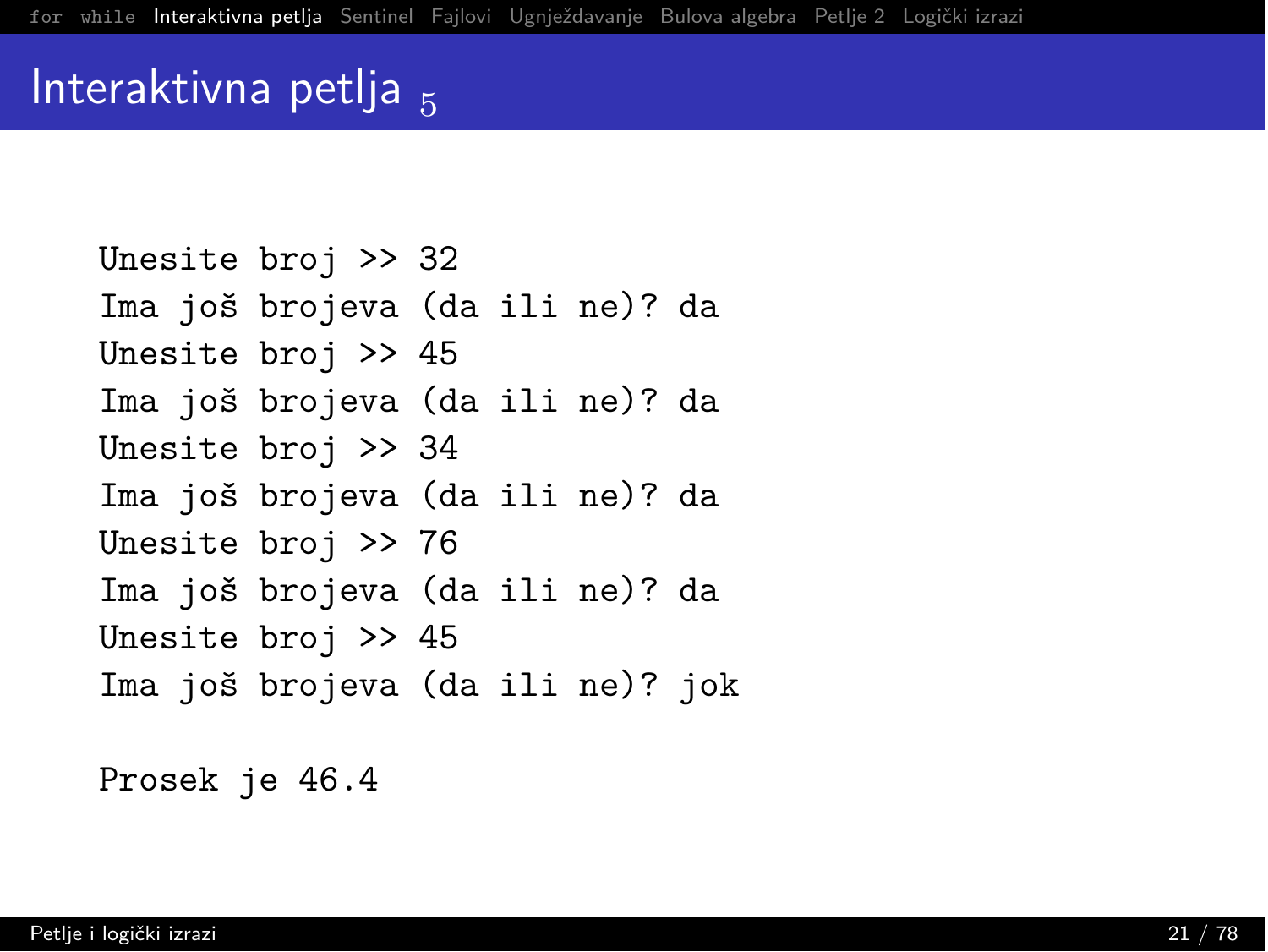## <span id="page-22-0"></span>Sentinel petlja

- o sentinel petlja obrađuje podatke sve dok ne naiđe na specijalnu vrednost koja označava kraj
- ta specijalna vrednost zove se sentinel
- $\bullet$  sentinel se mora razlikovati od "običnih" podataka jer se on ne obrađuje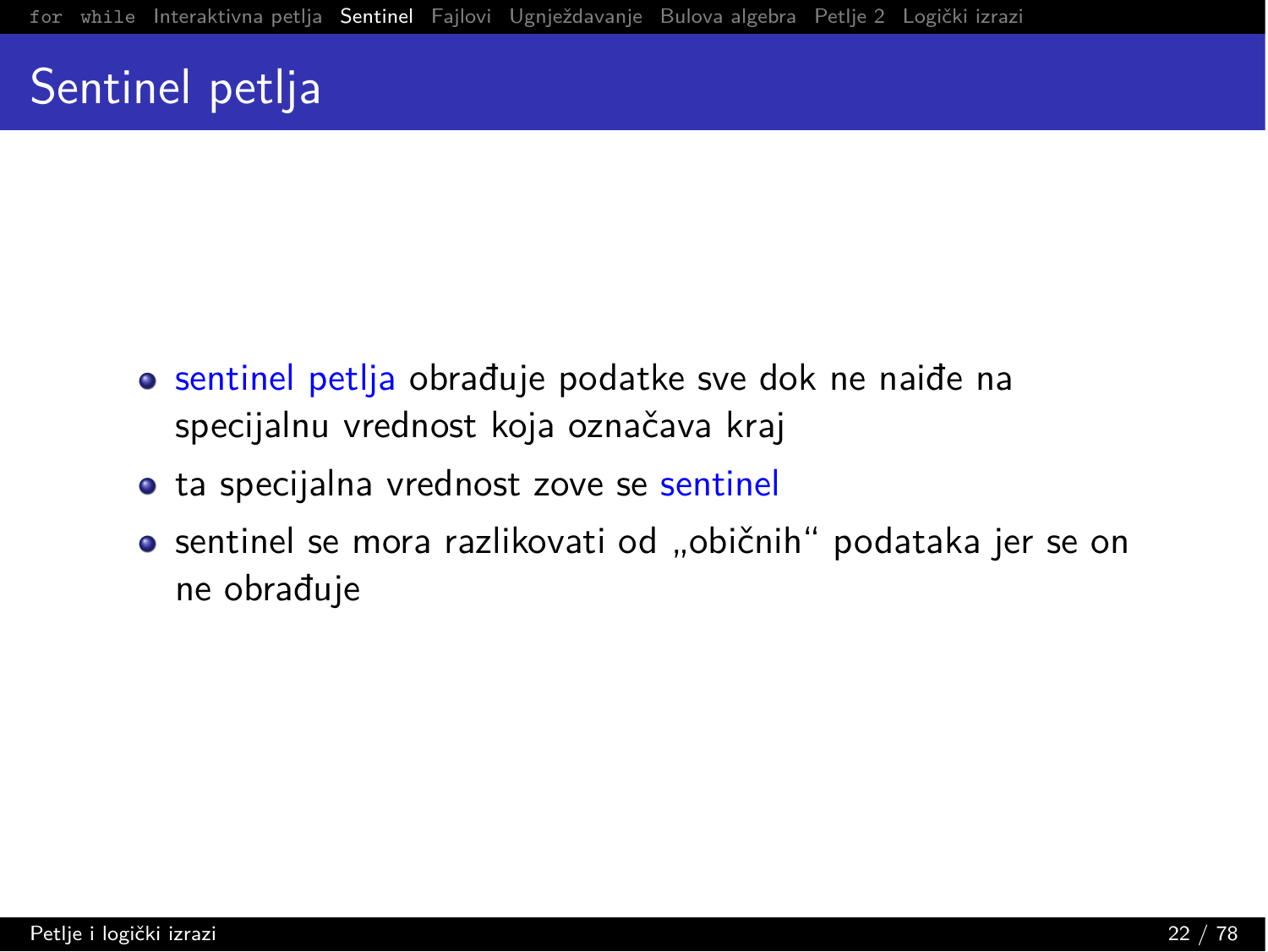## Sentinel petlja  $\overline{2}$

```
uzmi prvi podatak
while podatak nije sentinel
   obradi podatak
   uzmi naredni podatak
```
- $\bullet$  prvi podatak se izdvoji pre nego što petlja počne "priming read"
- $\bullet$  ako je prvi podatak baš sentinel, petlja se preskače i nema obrade
- $\bullet$  u suprotnom, podatak se obrađuje i čita se sledeći podatak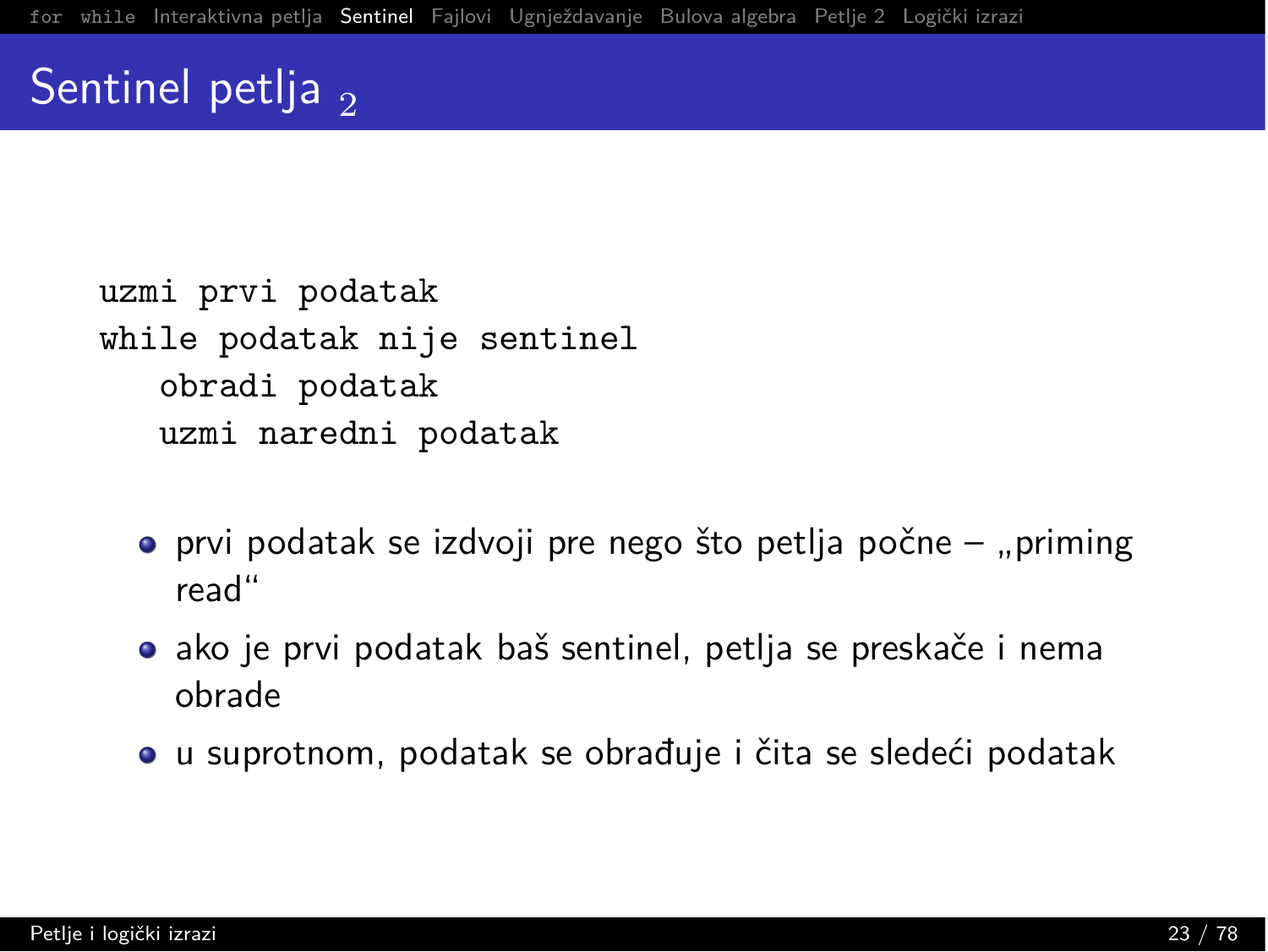## Sentinel petlja  $_3$

- · recimo da računamo prosek pozitivnih brojeva
- $\bullet$  neće biti broja manjeg od 0 negativan broj će biti sentinel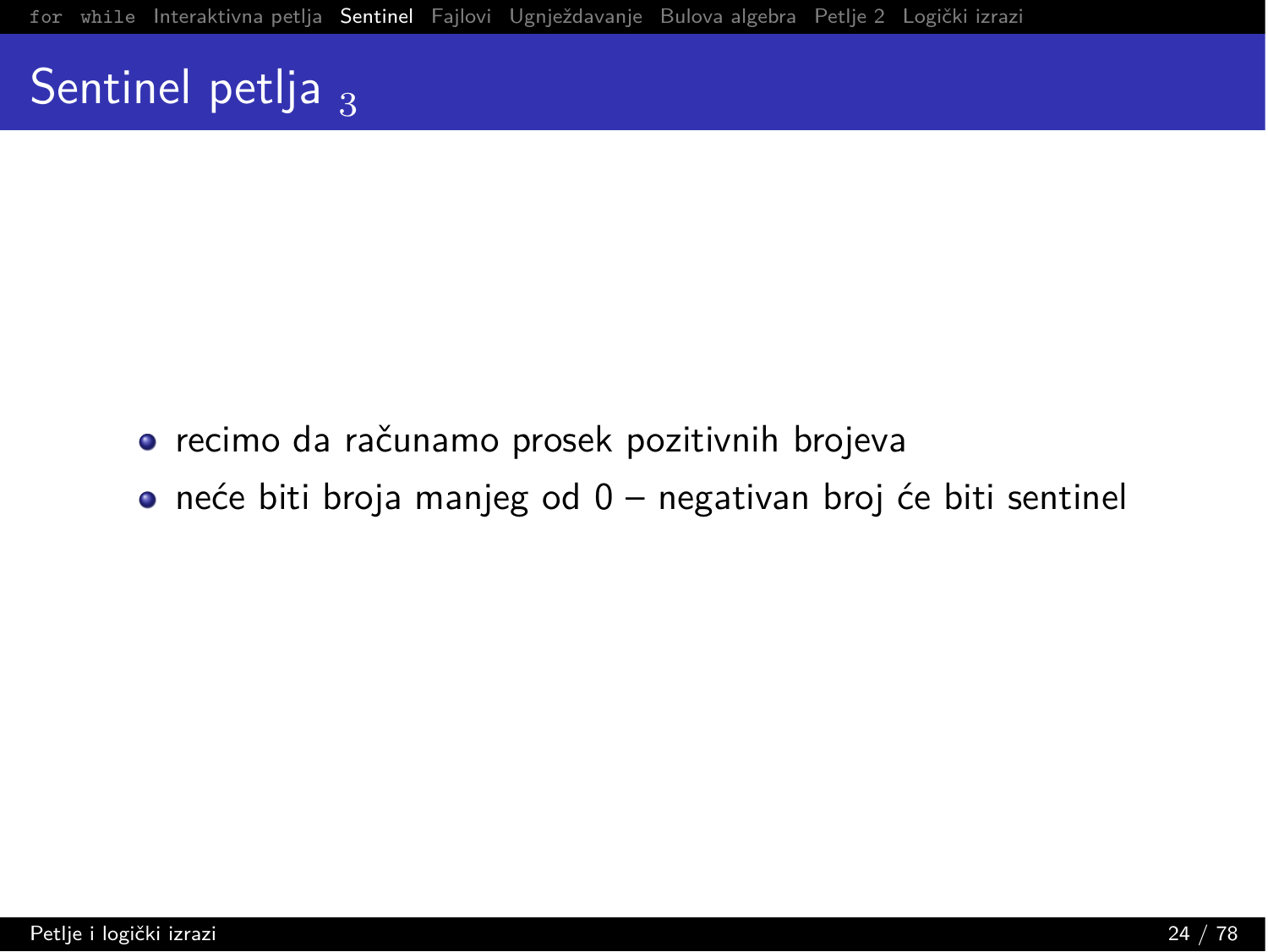#### Sentinel i računanje proseka

```
# average3.py
def \ main():
    slim = 0.0count = 0x = eval(raw input)"Unesite broj (negativan za kraj) >> "))
    while x \ge 0:
        slim = slim + xcount = count + 1x = eval(raw input)"Unesite broj (negativan za kraj) >> "))
    print "\nProsek je", sum / count
```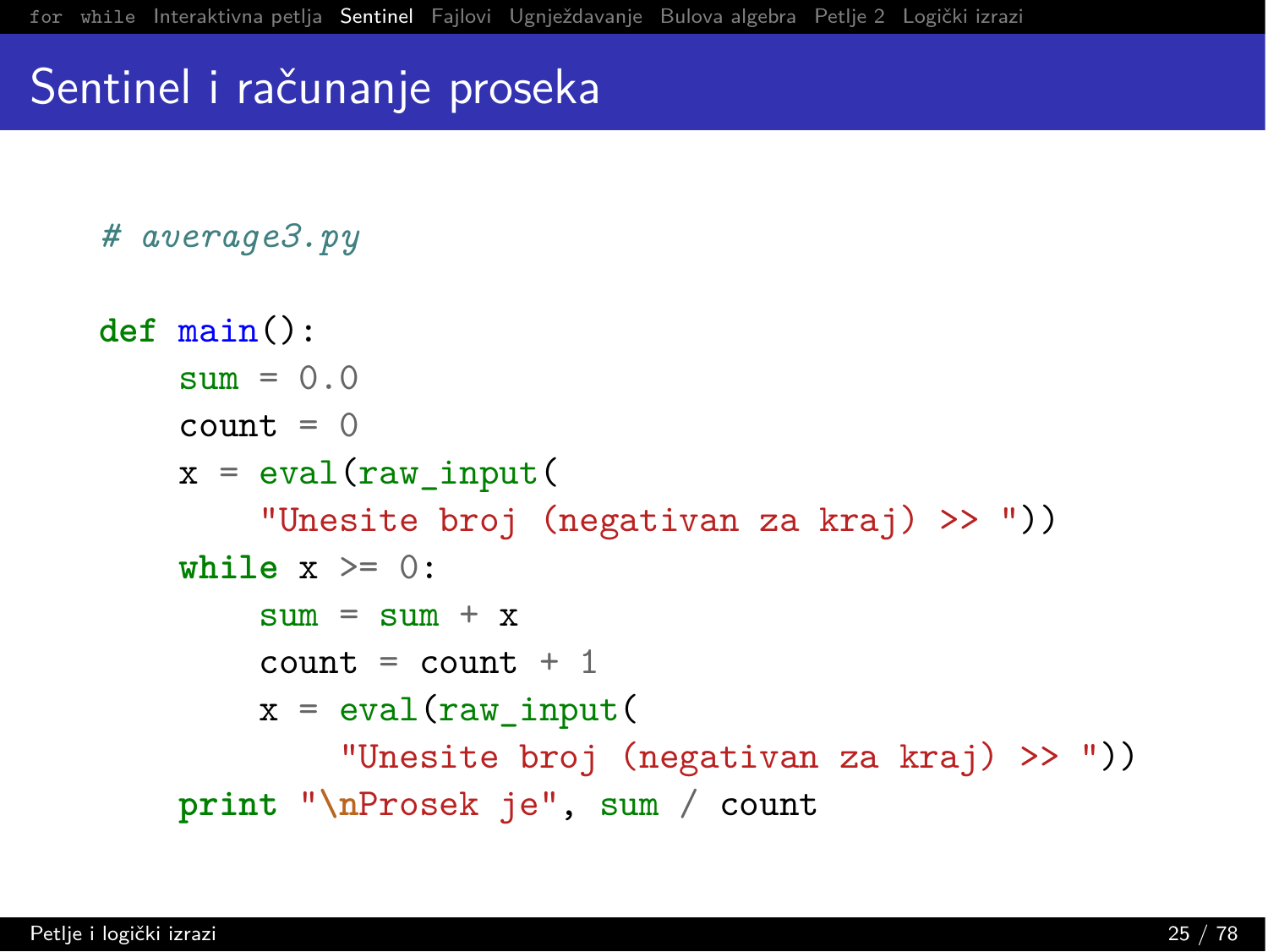## Sentinel i računanje proseka <sub>21</sub>

|  | Unesite broj (negativan za kraj) >> 32 |  |  |
|--|----------------------------------------|--|--|
|  | Unesite broj (negativan za kraj) >> 45 |  |  |
|  | Unesite broj (negativan za kraj) >> 34 |  |  |
|  | Unesite broj (negativan za kraj) >> 76 |  |  |
|  | Unesite broj (negativan za kraj) >> 45 |  |  |
|  | Unesite broj (negativan za kraj) >> -1 |  |  |

Prosek je 46.4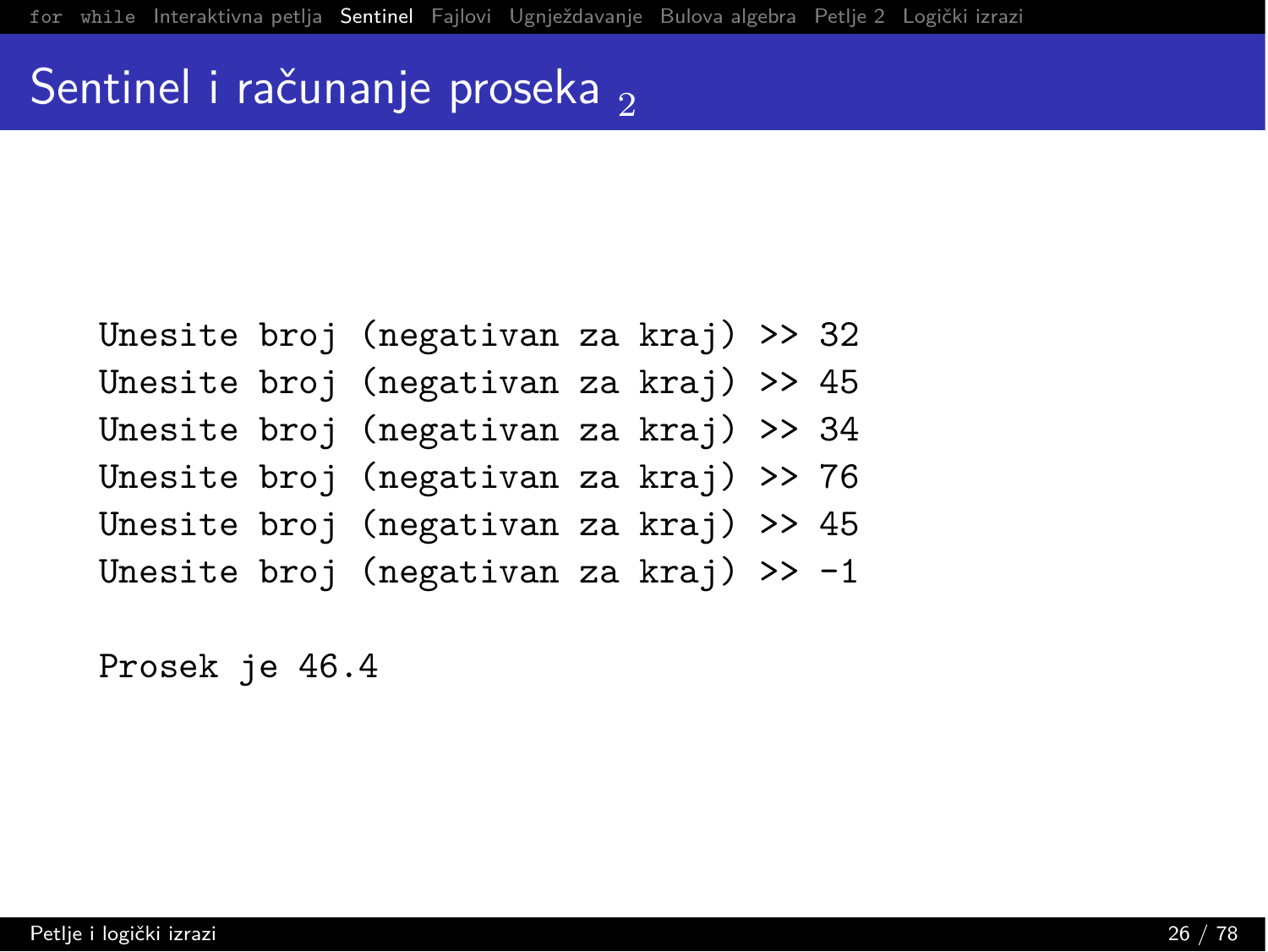## Sentinel i računanje proseka  $\frac{1}{3}$

- $\bullet$  ova verzija programa je jednostavna za korišćenje kao i prethodna (sa interaktivnom petljom)
- ali ne gnjavi korisnika sa unošenjem "da" svaki put
- $\bullet$  mana je što ne možemo raditi sa negativnim brojevima
- tada sentinel ne bi mogao biti broj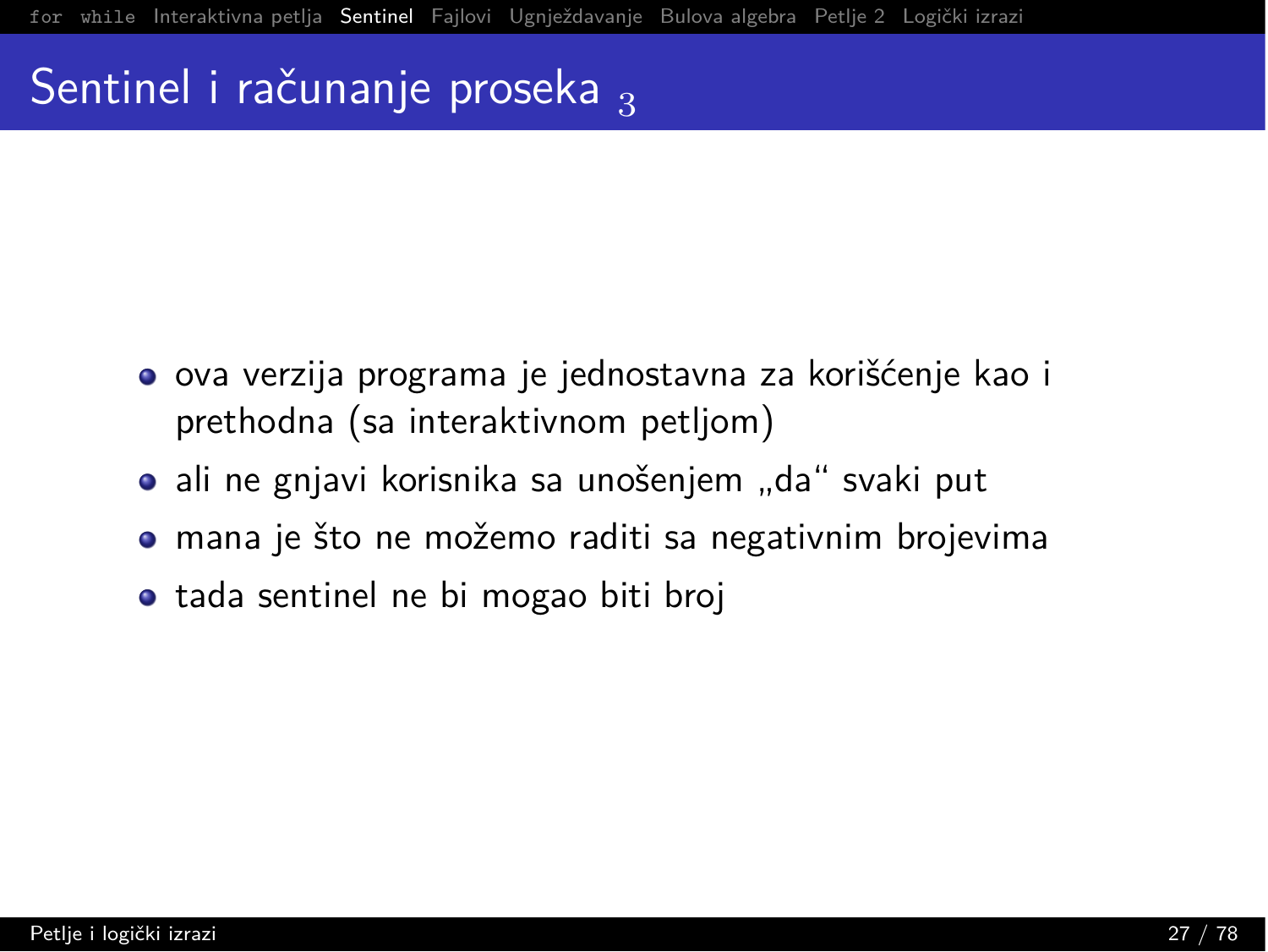## Sentinel i računanje proseka  $_A$

- mogli bismo unositi sve podatke kao stringove
- $\bullet$  ispravan unos mora se konvertovati u broj
- $\bullet$  sentinel bi mogao da bude prazan string  $-$  ""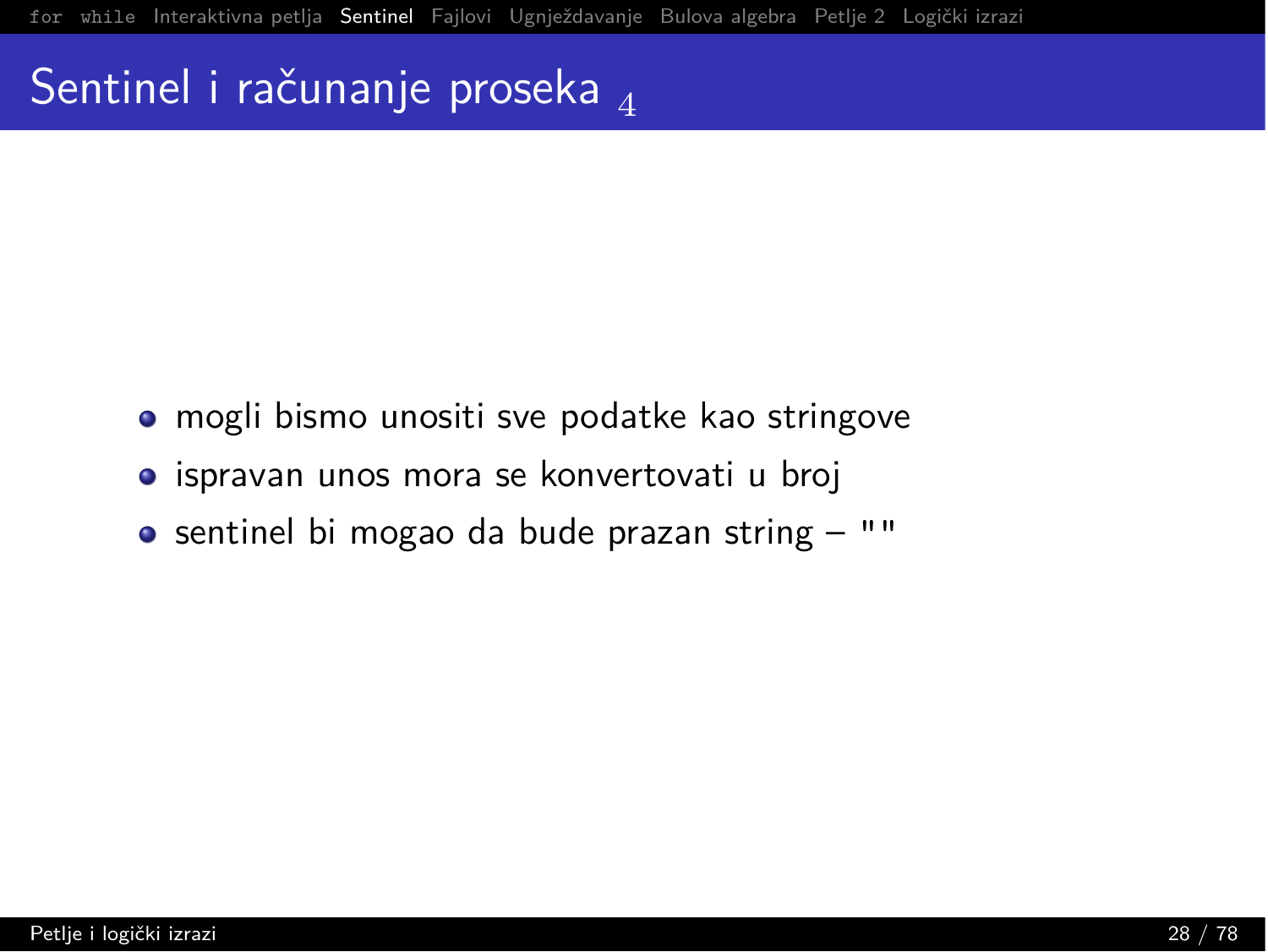#### Prazan string kao sentinel

```
inicijalizuj sum na 0.0
inicijalizuj count na 0
unesi podatak kao string, xStr
while xStr != ""
  konvertuj xStr u broj x
   dodaj x na sum
   dodaj 1 na count
   unesi sledeći podatak kao string, xStr
ispiši sum / count
```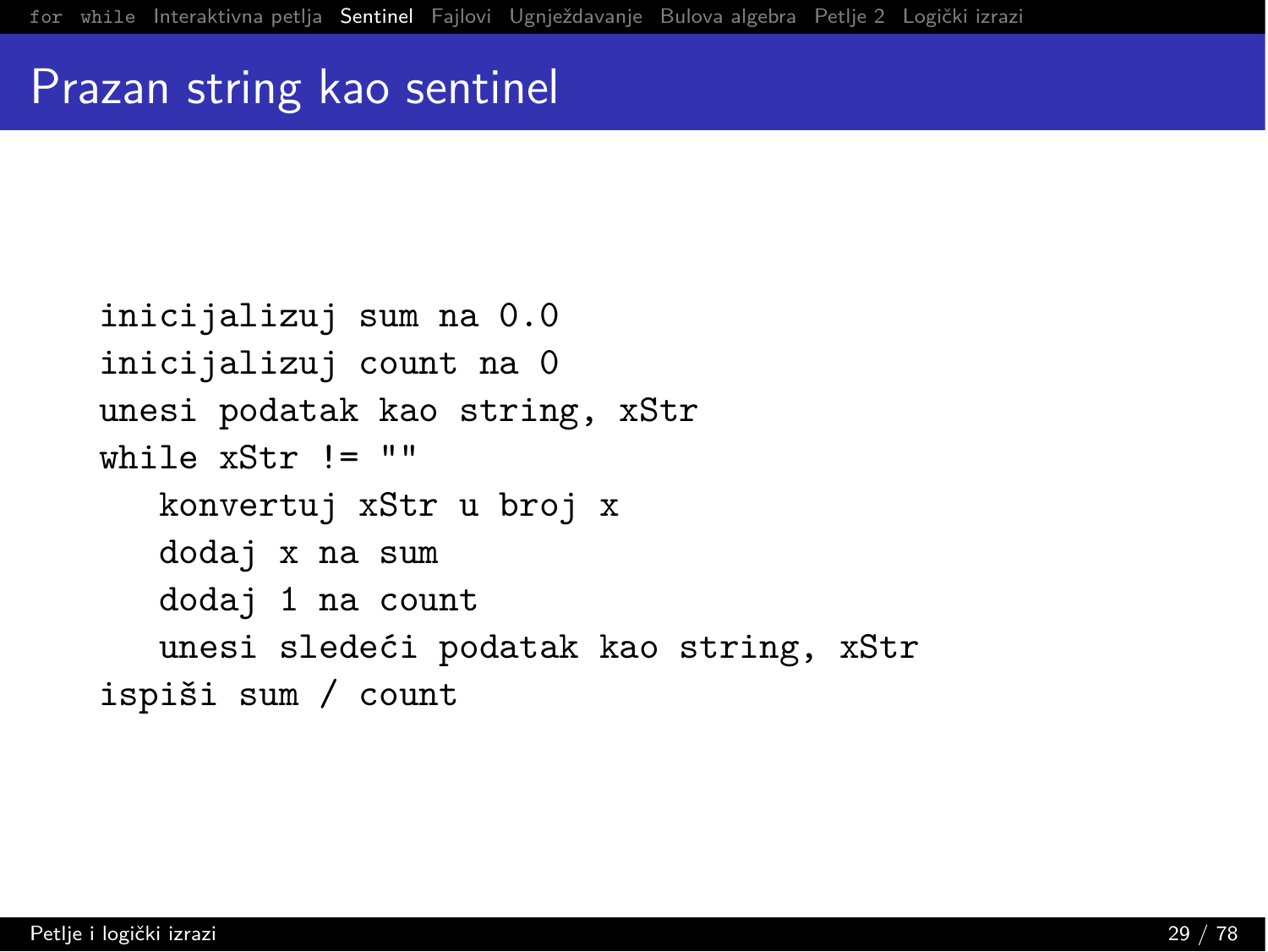#### Prazan string kao sentinel,

```
# average4.py
def \ main():
    slim = 0.0count = 0xStr = raw input("Unesite broj (<Enter> za kraj) >> ")
    while xStr := "":
        x = eval(xStr)sum = sum + xcount = count + 1xStr = raw input("Unesite broj (<Enter> za kraj) >> ")
    print "\nProsek je", sum / count
```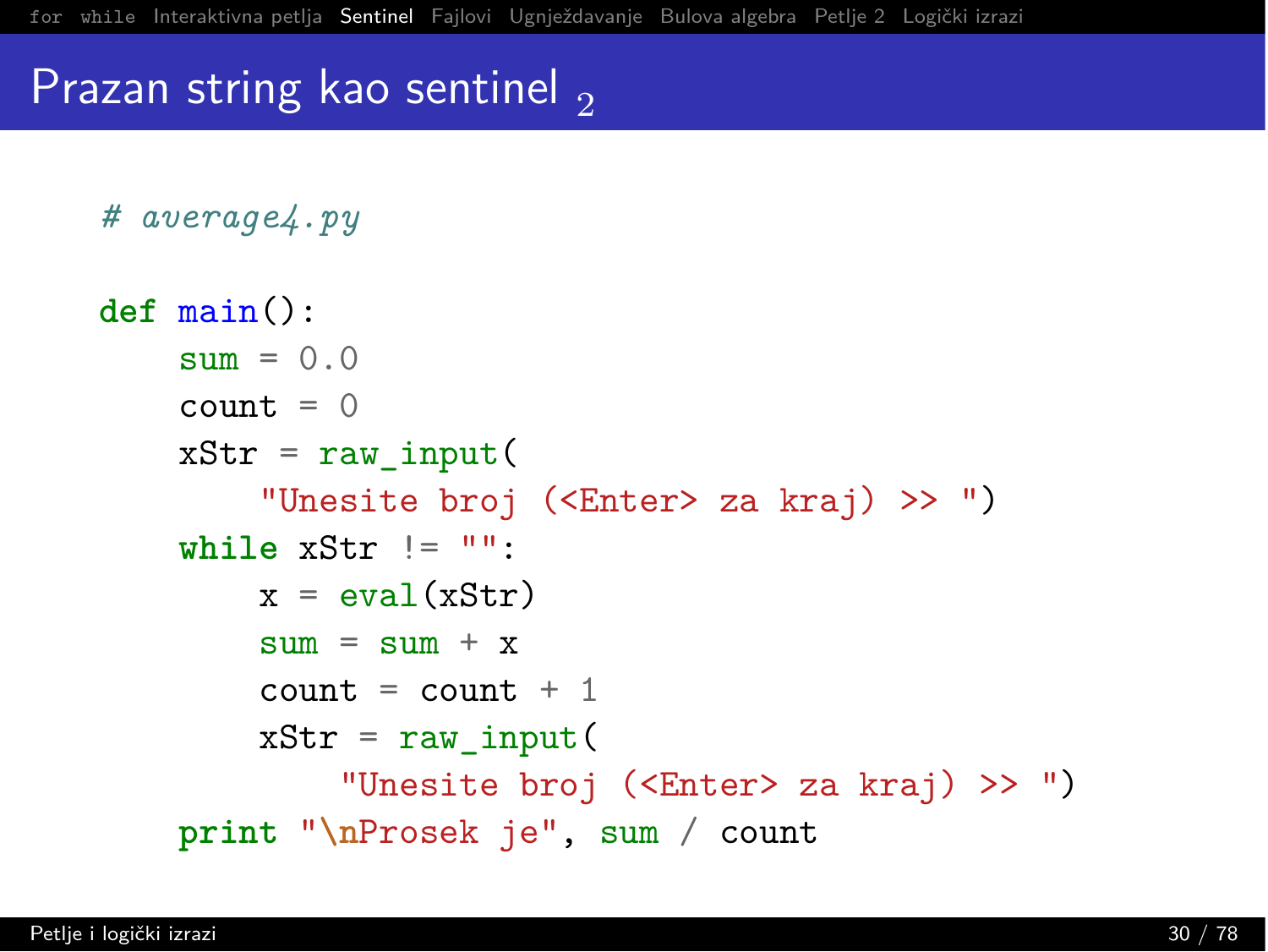#### Prazan string kao sentinel  $\frac{1}{3}$

Unesite broj (<Enter> za kraj) >> 34 Unesite broj (<Enter> za kraj) >> 23 Unesite broj (<Enter> za kraj) >> 0 Unesite broj (<Enter> za kraj) >>  $-25$ Unesite broj (<Enter> za kraj) >>  $-34.4$ Unesite broj (<Enter> za kraj) >> 22.7 Unesite broj (<Enter> za kraj) >>

Prosek je 3.3833333333333333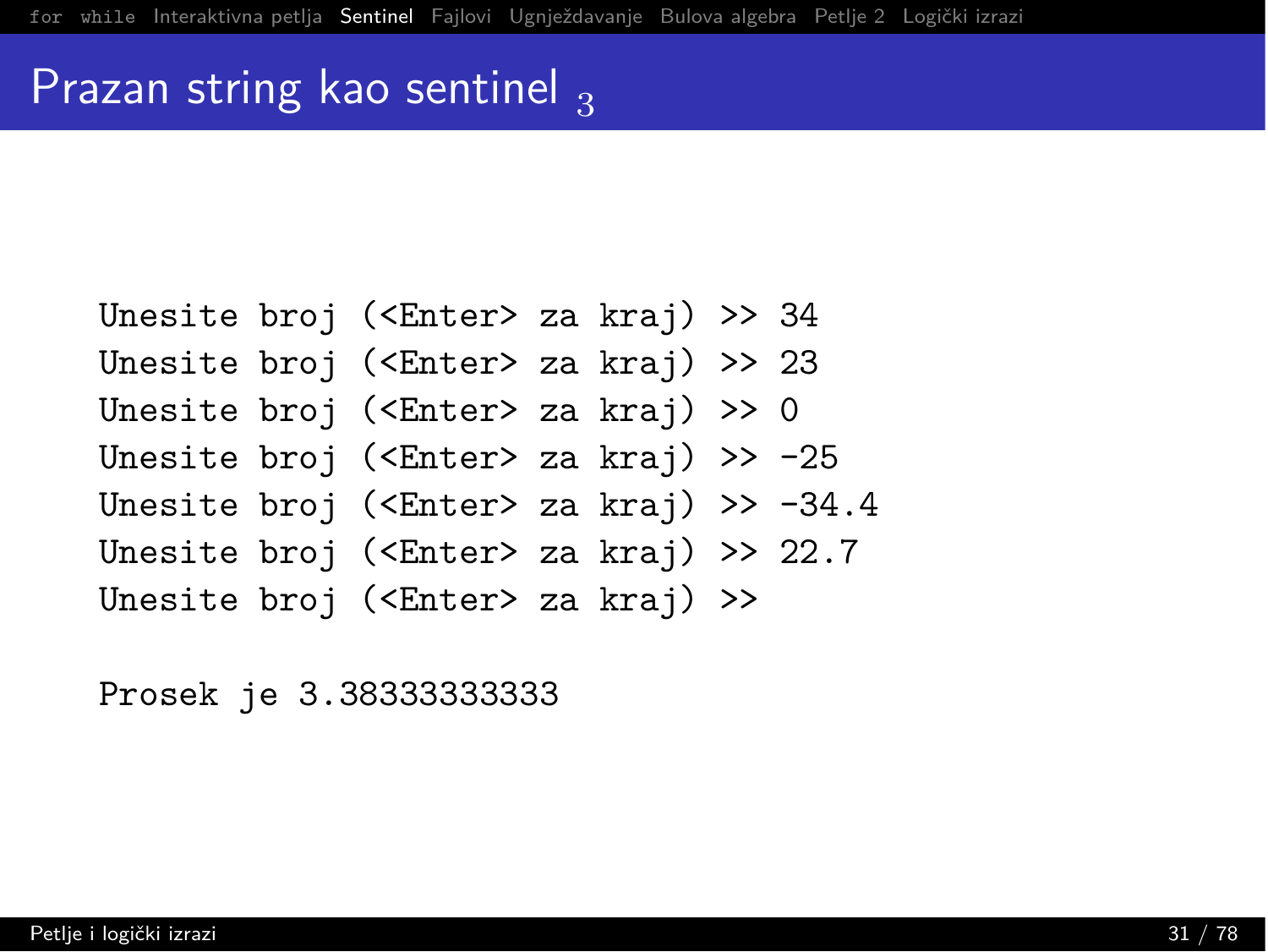## <span id="page-32-0"></span>Petlje i fajlovi

- $\bullet$  naš program je interaktivan to može biti nezgodno
- $\bullet$  šta ako je korisnik pogrešio kod unosa 43. broja od njih 50?
- kod veće količine podataka bolje je čitati podatke iz fajla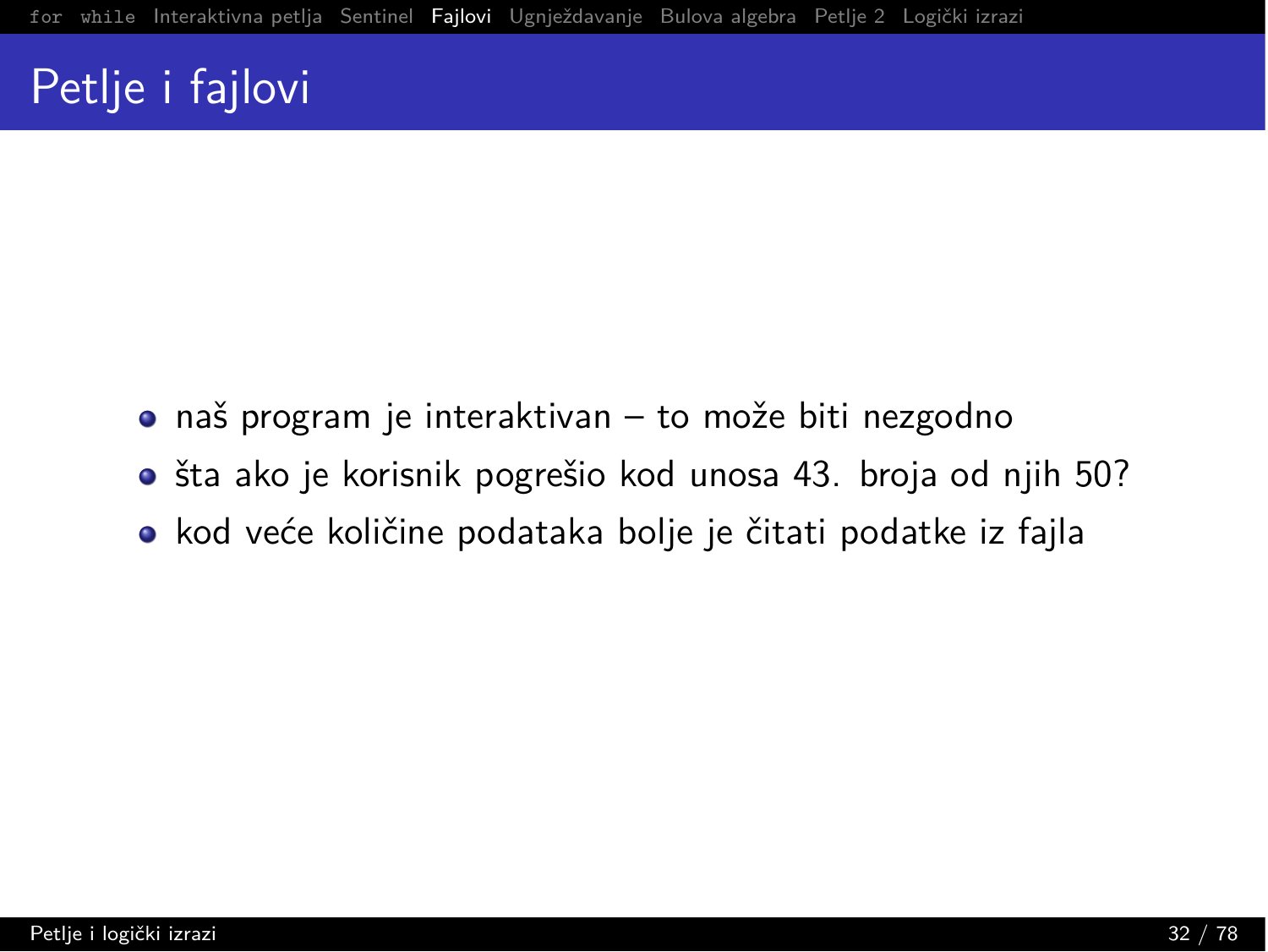# Citanje iz fajla u petlji

```
# average5.py
def \, main():fileName = raw input("Unesite ime faila >>")\inf i = \text{open}(fileName, 'r')\text{sum} = 0.0count = 0for line in infile.readlines():
        sum = sum + eval(line)count = count + 1print "\nProsek je", sum / count
```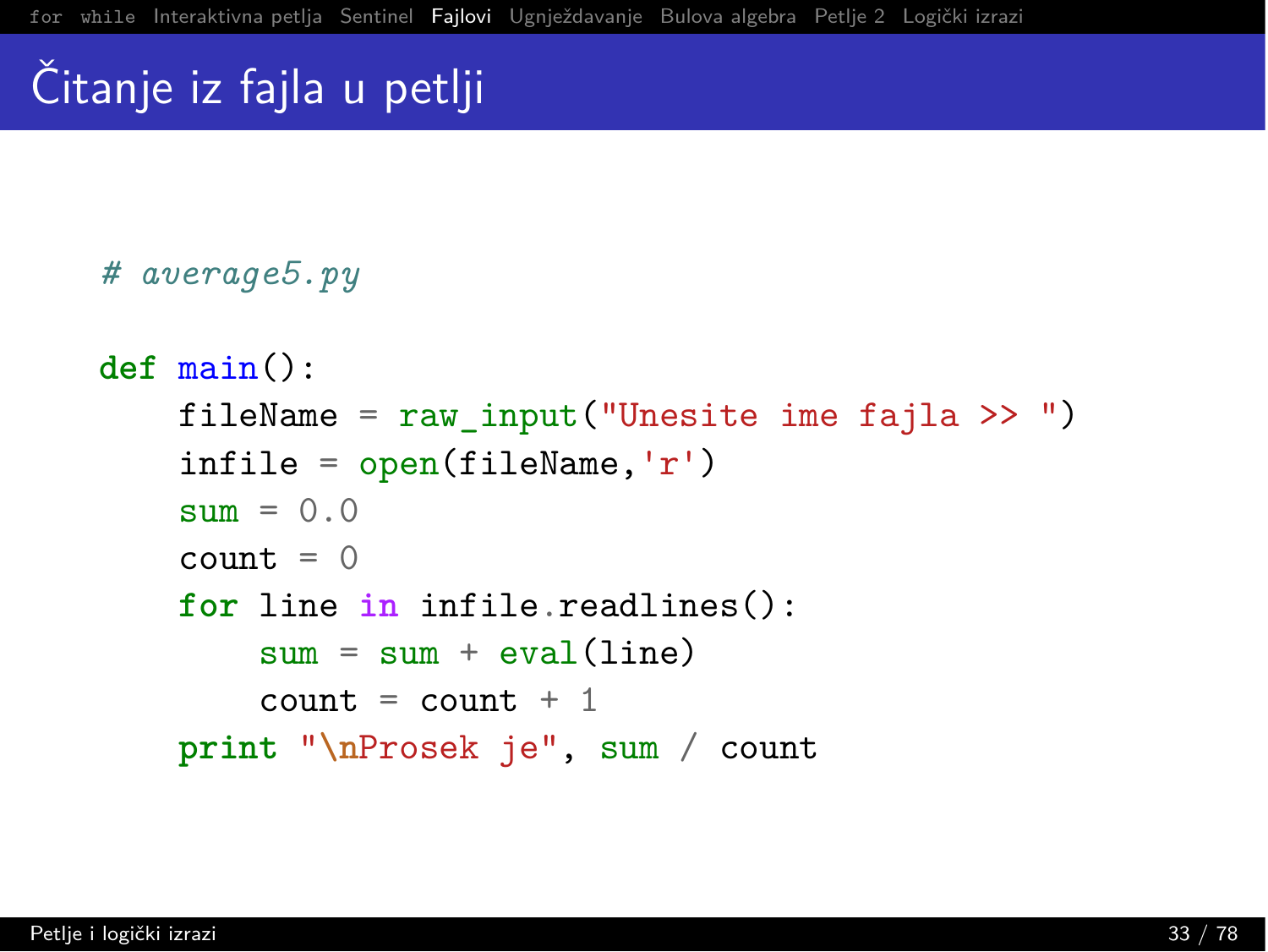#### Fajlovi i sentinel

- mnogi jezici nemaju mogućnost za čitanje iz fajla pomoću for petlje
- tada je potreban sentinel
- · možemo da koristimo readline u petlji da čitamo red-po-red iz fajla
- · na kraju fajla readline će vratiti prazan string ""
	- · šta ako u fajlu postoji prazan red?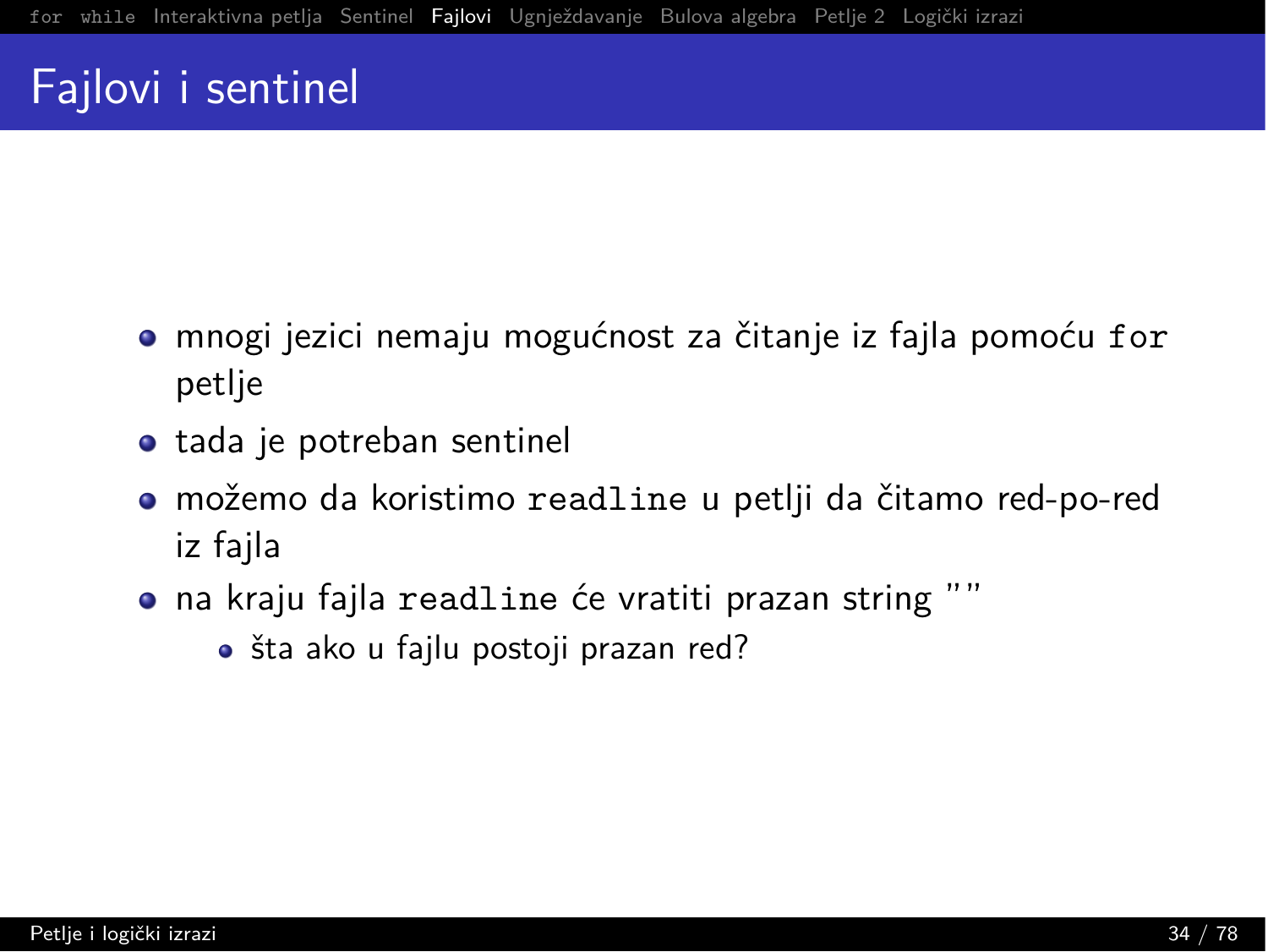#### Fajlovi i sentinel  $\overline{2}$

```
line = infile.readline()while line != ""
    # obradi line
   line = infile.readline()
```
- · da li ovaj kod pravilno radi u slučaju kada postoji prazan red u fajlu?
- za prazan red readline vraća " $\n\cdot$ n"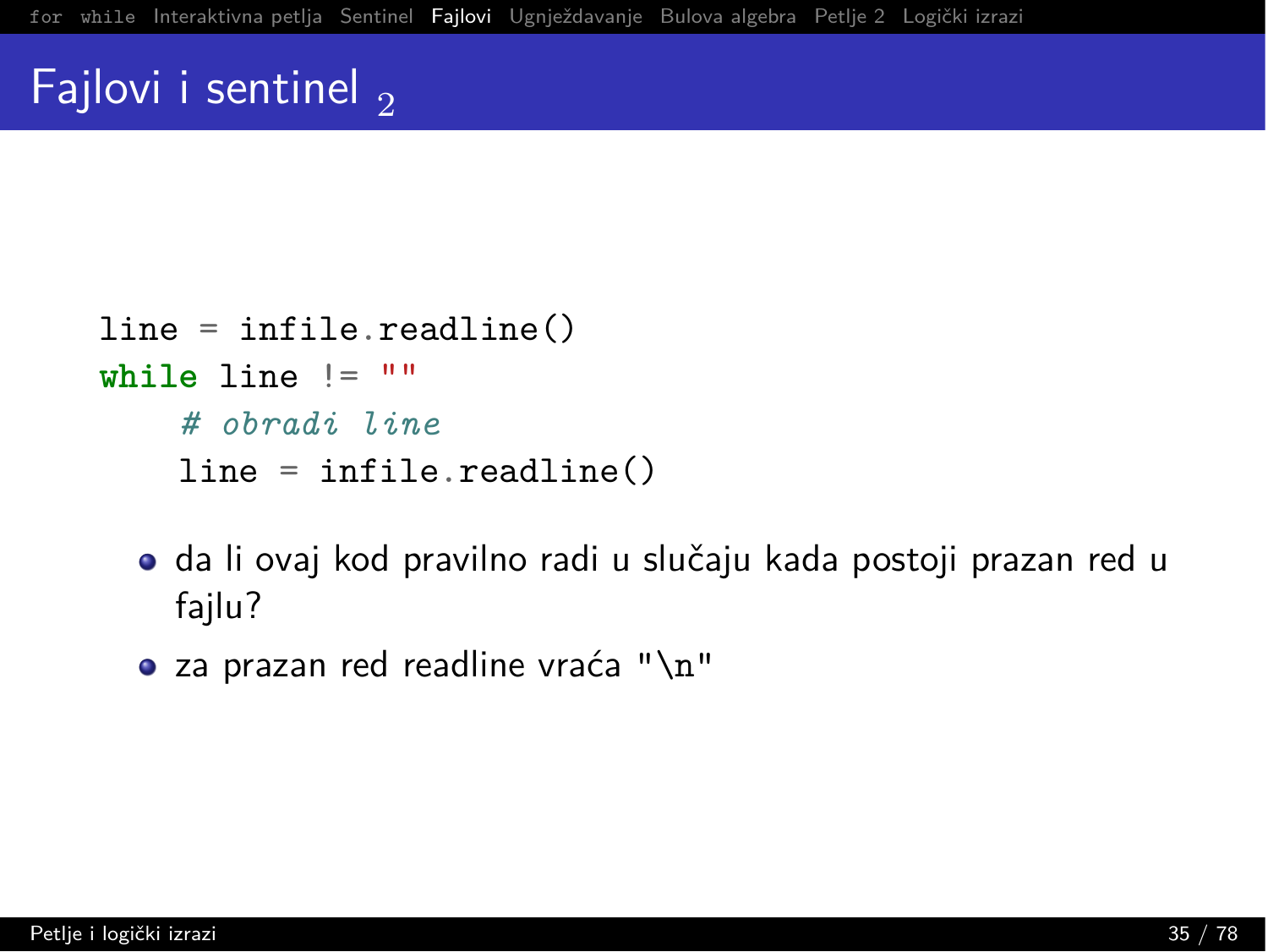#### Fajlovi i sentinel,

```
# average6.py
```

```
def \min():
    fileName = raw input("Unesite ime faila >>")\inf i = \text{open}(fileName, 'r')sum = 0.0count = 0line = infile.readline()while line != "":
        sum = sum + eval(line)count = count + 1line = infile.readline()print "\nProsek je", sum / count
```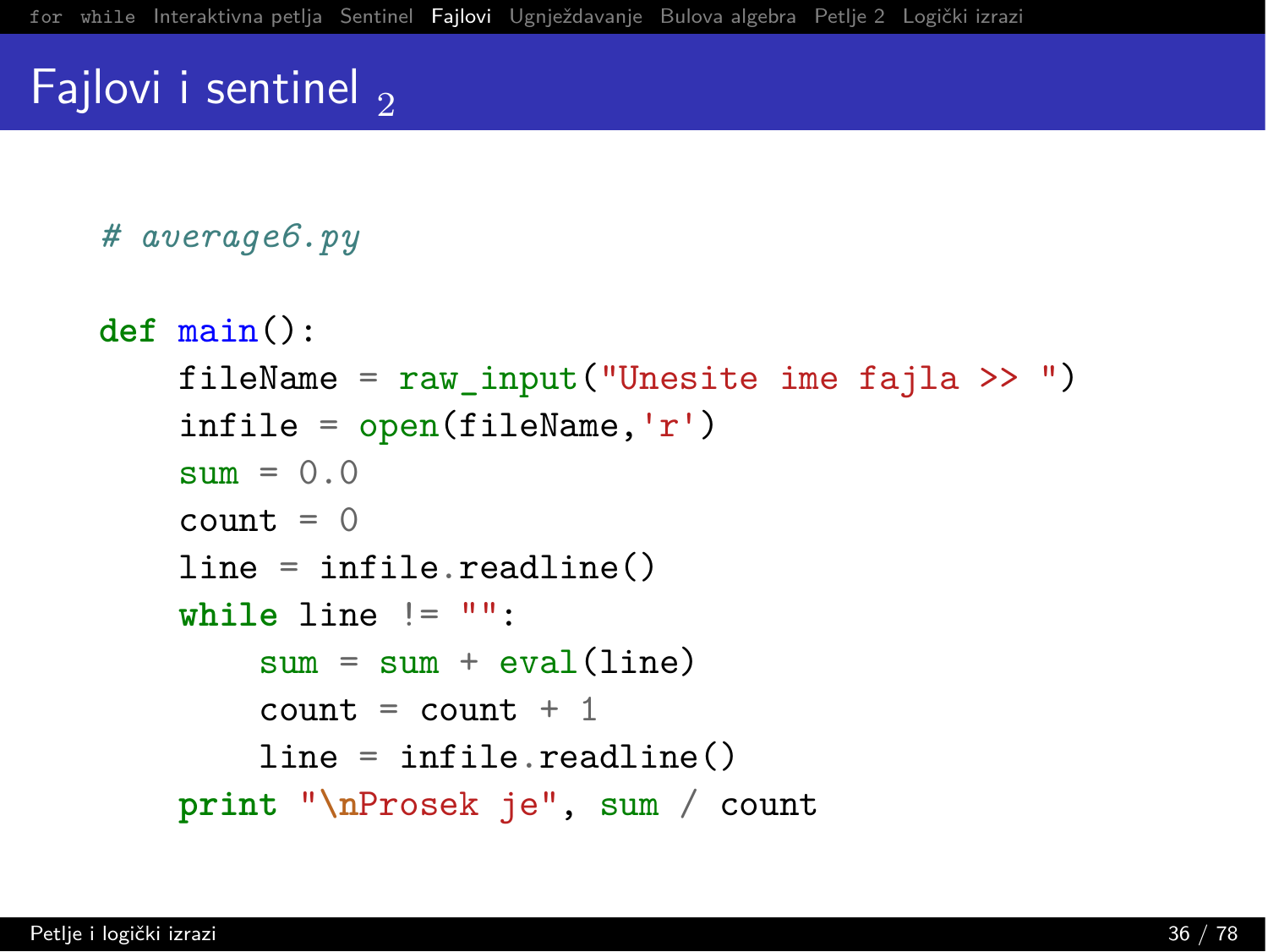## <span id="page-37-0"></span><u>Ugnj</u>eždene petlje

- videli smo kako je moguće ugnježdavati if naredbe
- $\bullet$  na sličan način je moguće ugnježdavati i petlje
- $\bullet$  recimo da u fajlu sa brojevima, u jednom redu može biti više brojeva razdvojenih zarezom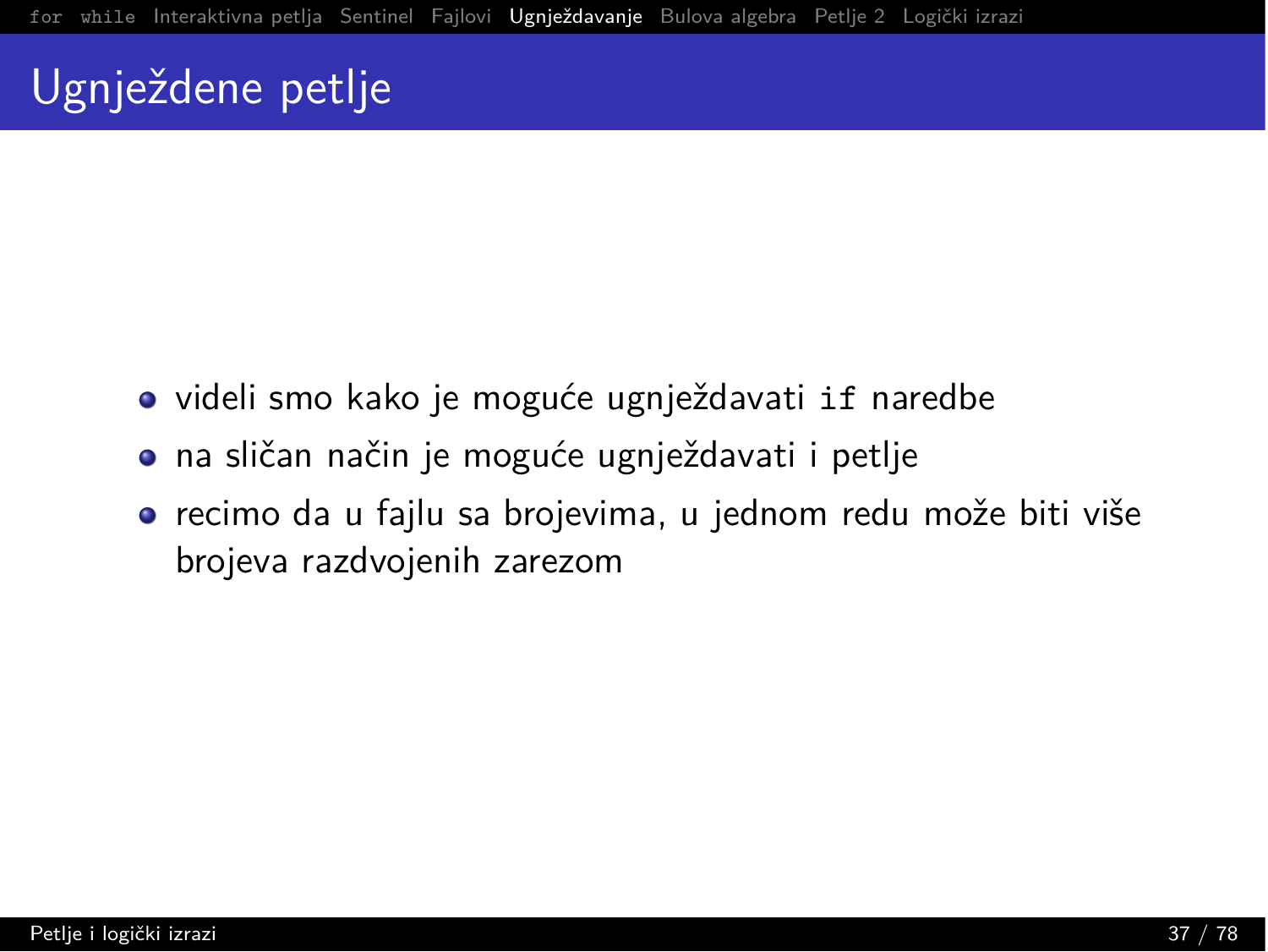# Ugnježdene petlje,

· na najvišem nivou koristićemo petlju za obradu fajla koja računa sum i count

```
sum = 0.0count = 0line = infile.readline()while line != "":
    # ažuriraj sum i count
   line = infile readline()print "\nProsek je", sum/count
```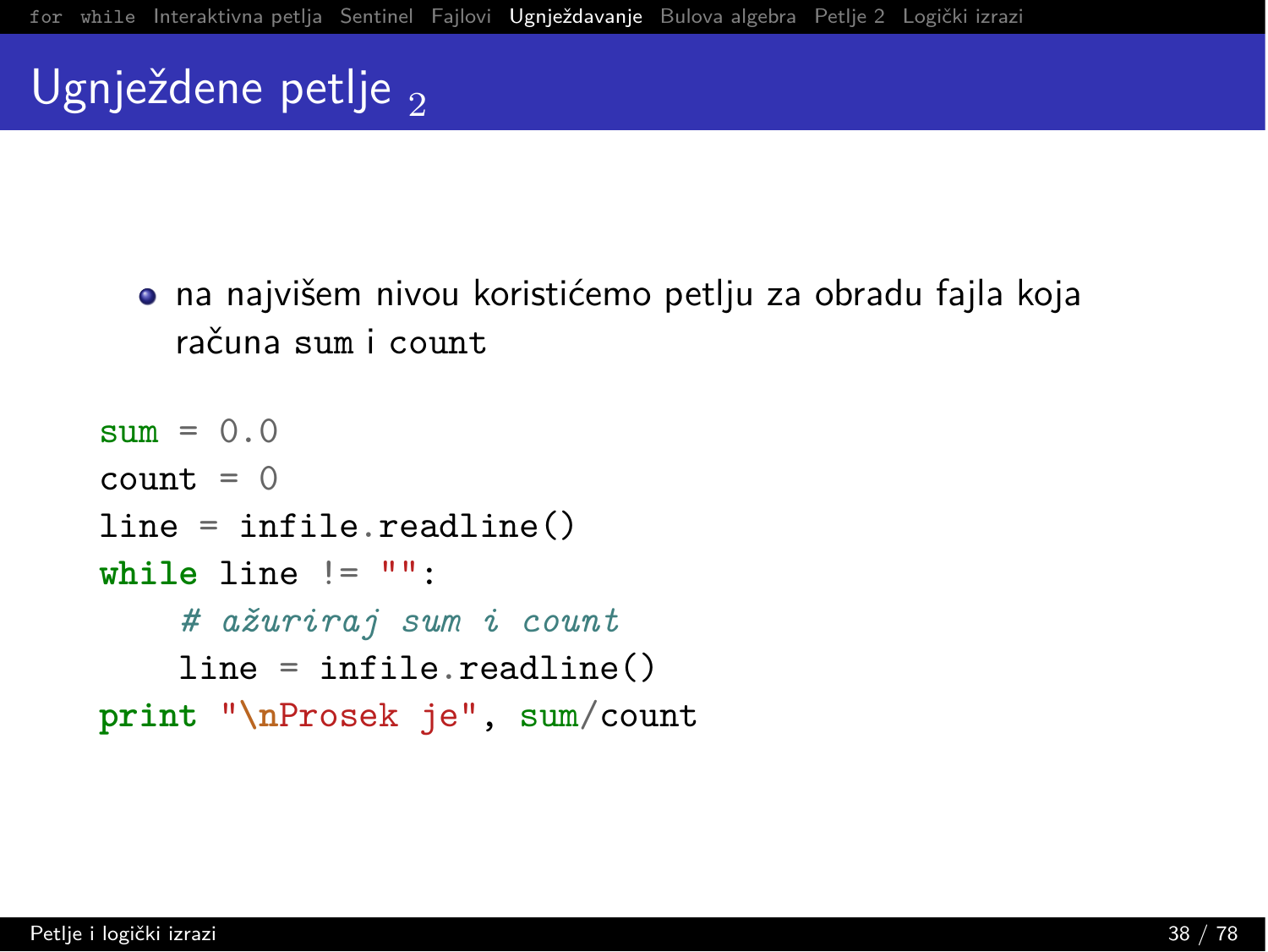# Ugnježdene petlje <sub>3</sub>

- $\bullet$  na sledećem nivou treba ažurirati sum i count.
- $\bullet$  pošto svaki red u fajlu sadrži više brojeva razdvojenih zarezom, možemo taj string podeliti na podstringove
- svaki od podstringova će biti broj
- u petlji idemo kroz sve podstringove, konvertujemo ih u broj i dodajemo na sum i inkrementiramo count.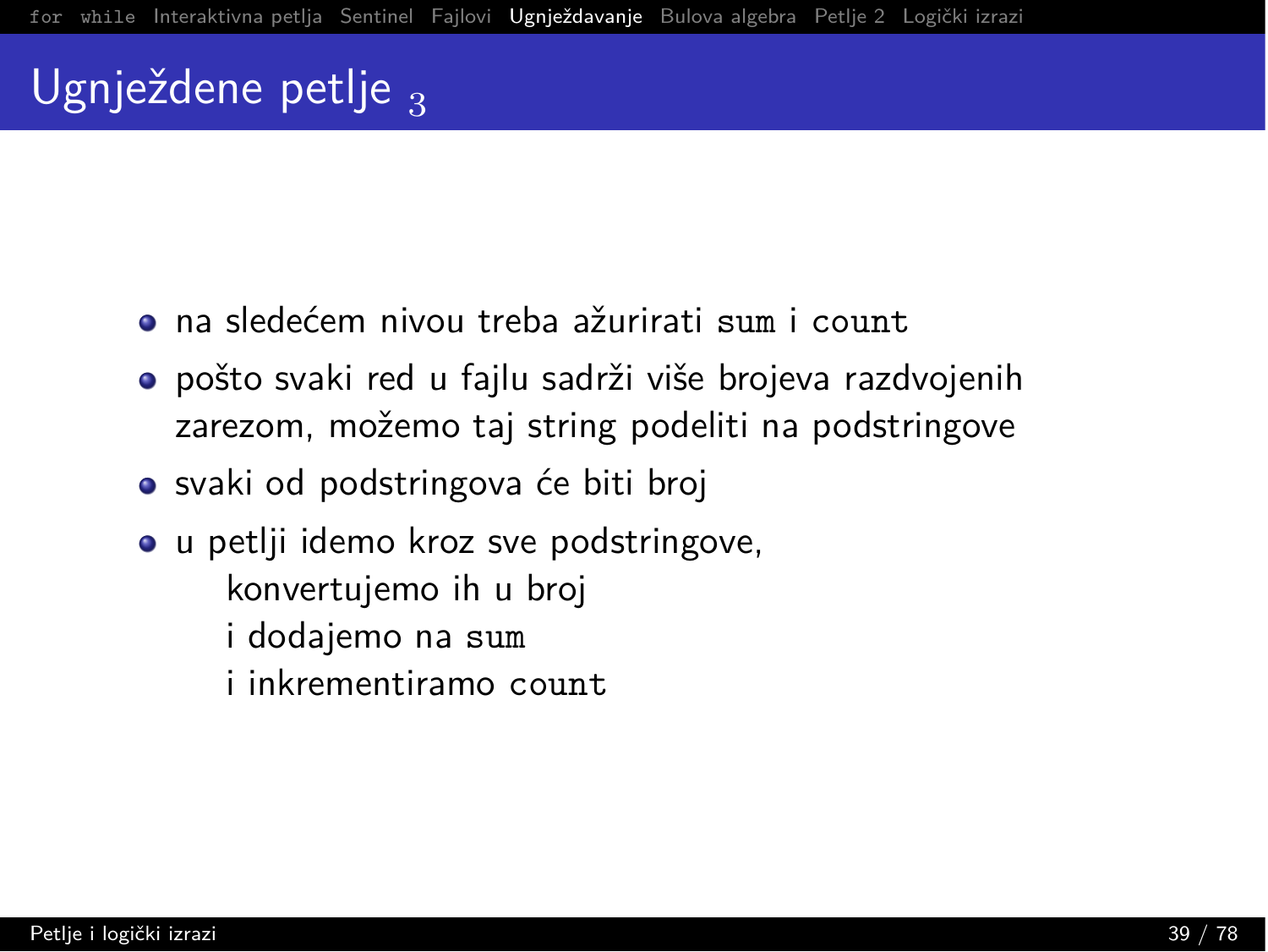## Ugnježdene petlje <sub>41</sub>

```
for xStr in line.split(","):sum = sum + eval(xStr)count = count + 1
```
• ova for petlja koristi line, što je promenljiva iz spoljne petlje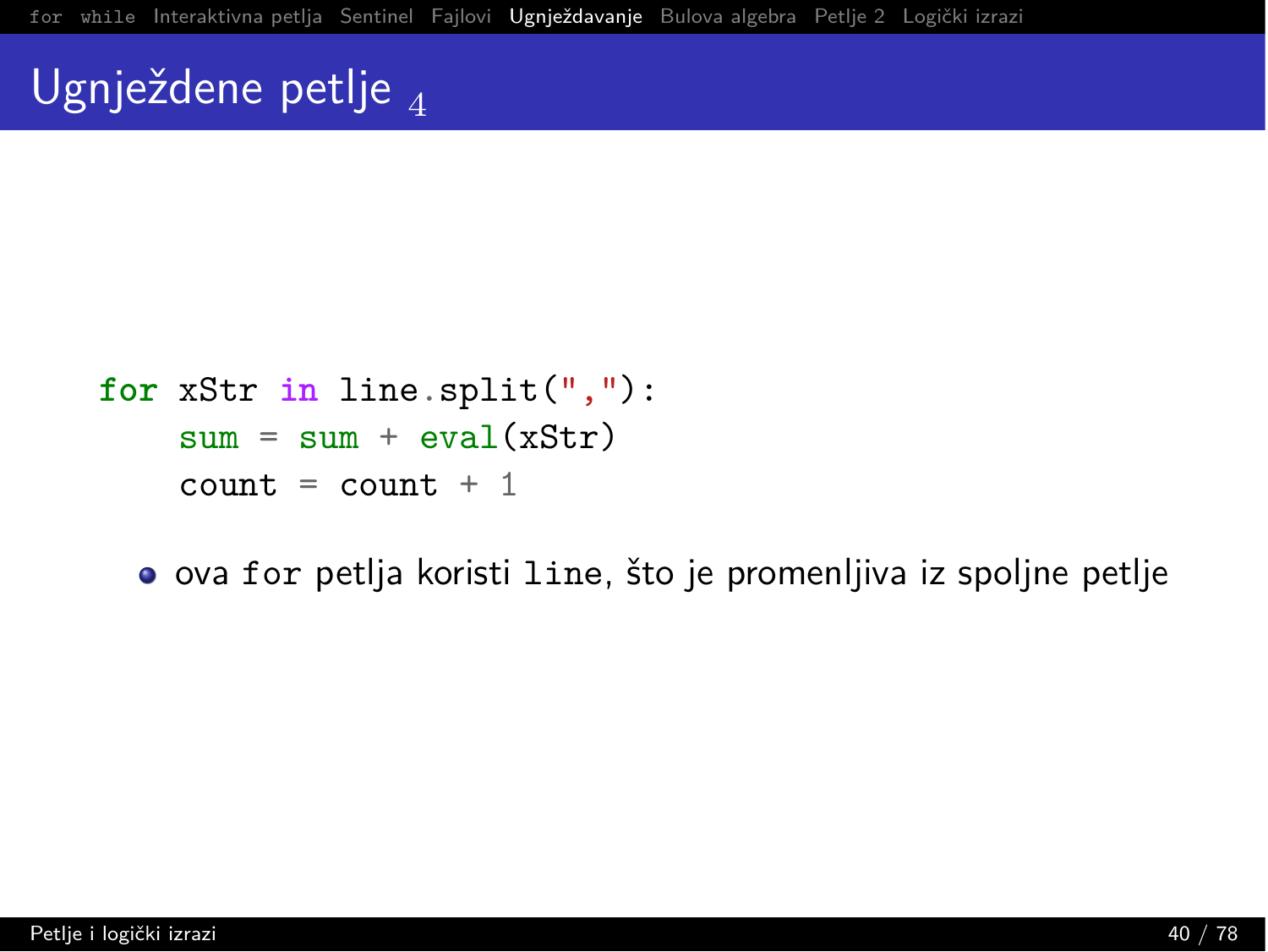## Ugnježdene petlje

```
# average7.py
```

```
import string
```

```
def \, main():
    fileName = raw input ("Unesite ime fajla >> ")
    \text{infile} = \text{open}(\text{fileName}, 'r')sum = 0.0count = 0line = infile.readline()while line != "":
        for xStr in line.split(","):sum = sum + eval(xStr)count = count + 1line = infile.readline()print "\nProsek je", sum / count
```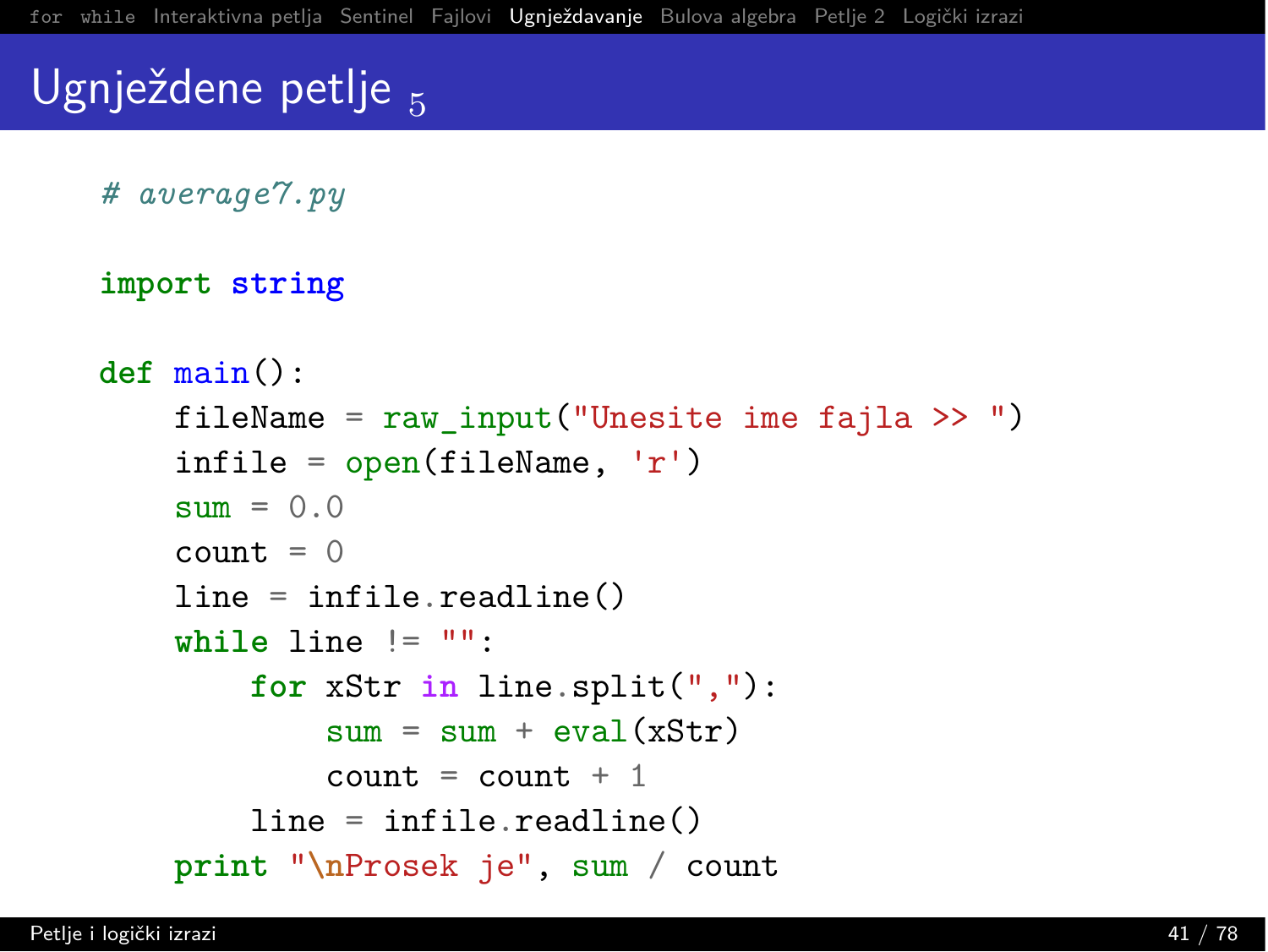# Ugnježdene petlje  $_{\rm g}$

- $\bullet$  petlja koja obrađuje brojeve u jednom redu je uvučena ispod petlje koja čita redove iz fajla
- $\bullet$  spoljašnja while petlja iterira jednom za svaki red u fajlu
- $\bullet$  za svaki ciklus spoljašnje petlje, unutrašnja petlja iterira sve cikluse (zavisno od broja brojeva u tom redu)
- $\bullet$  kada se završi unutrašnja petlja, čita se sledeći red i proces se ponavlja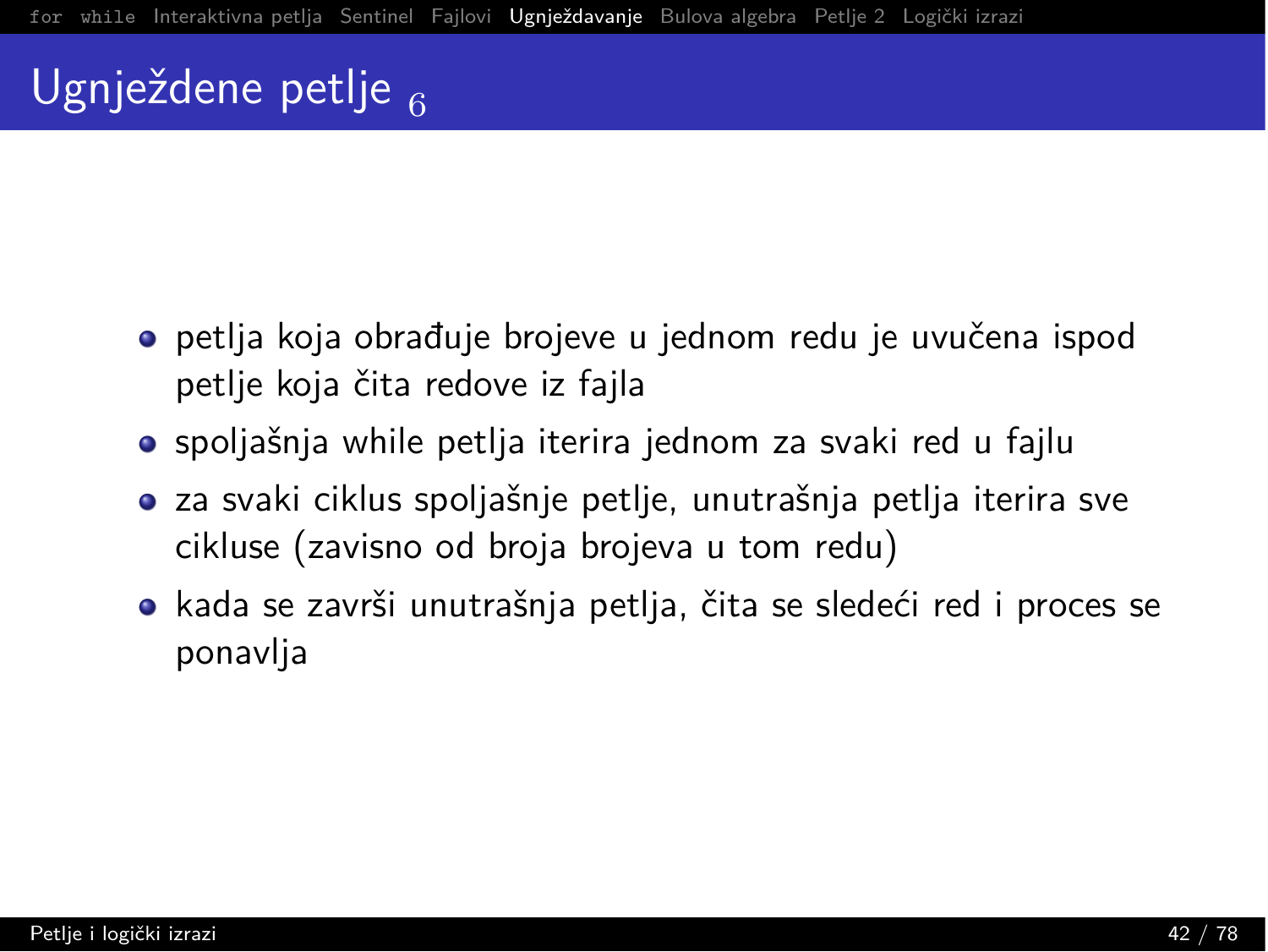#### <span id="page-43-0"></span>Logički izrazi

- · if i while koriste logičke (Bulove) izraze
- vrednost logičkog izraza može biti True ili False
- · do sada smo pisali samo izraze poređenja (while x>0:)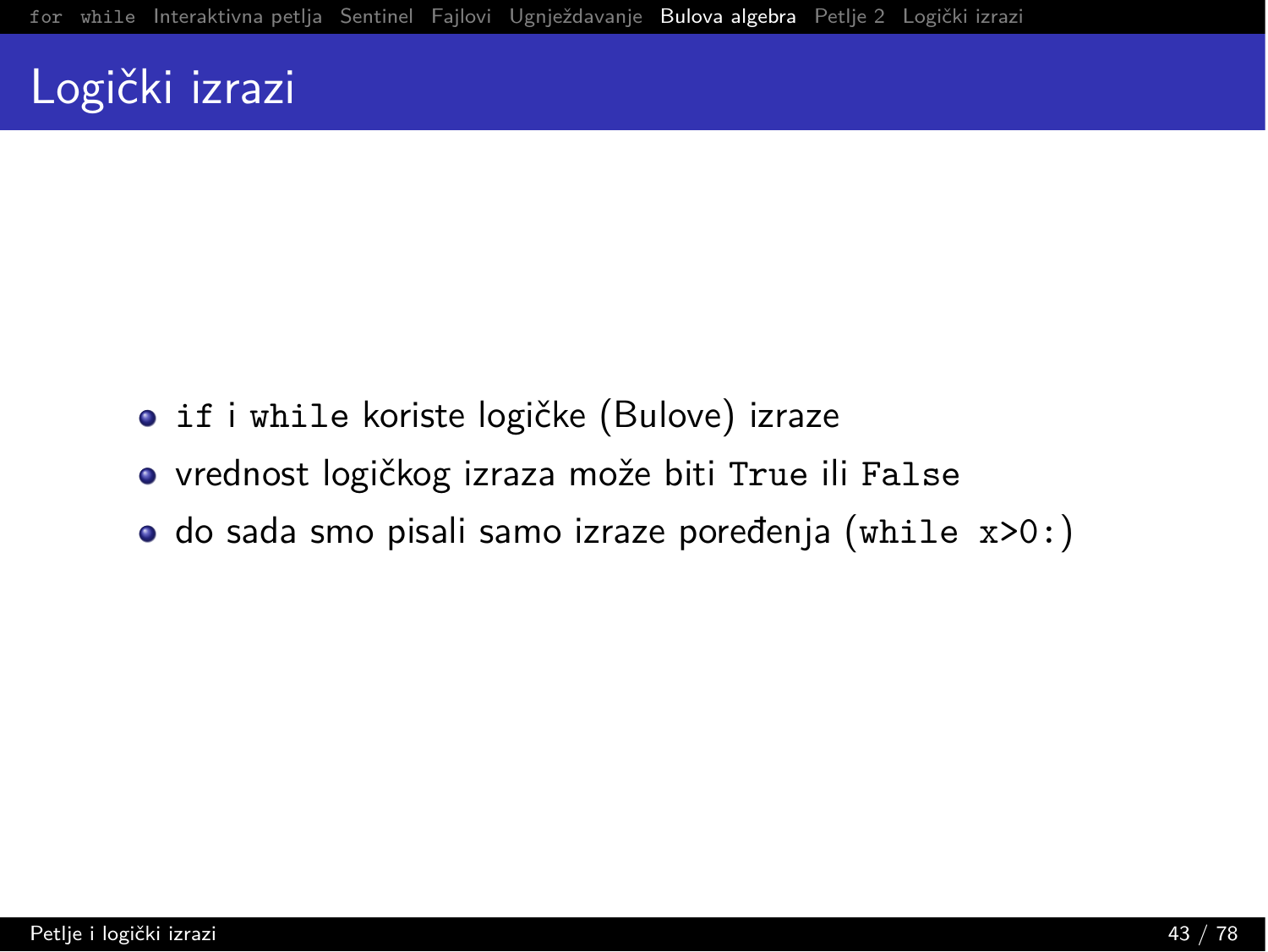### Logički operatori

- ovakvi jednostavni izrazi nekad nisu dovoljni
- o recimo da treba odrediti da su dve 2D tačke na istom mestu
- $\bullet$  njihove  $x$  koordinate moraju biti jednake
- $\bullet$  i  $y$  koordinate moraju biti jednake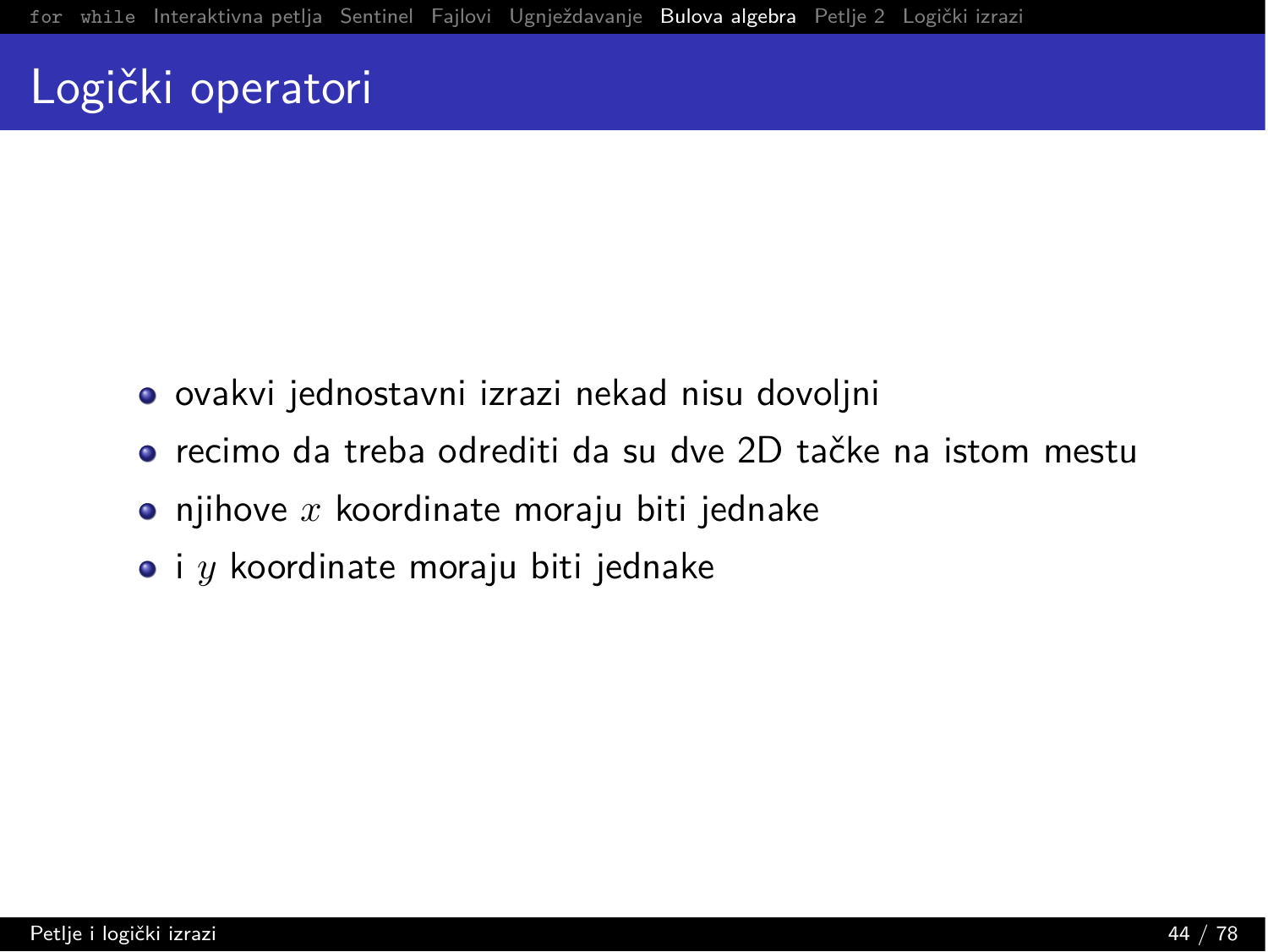### Logički operatori,

```
if x1 == x2:
    if v1 == v2:
        # tačke su jednake
    else:
        # tačke nisu jednake
else:
    # tačke nisu jednake
```
- ovakav test izgleda rogobatno
- · možemo koristiti logičke operatore and, or i not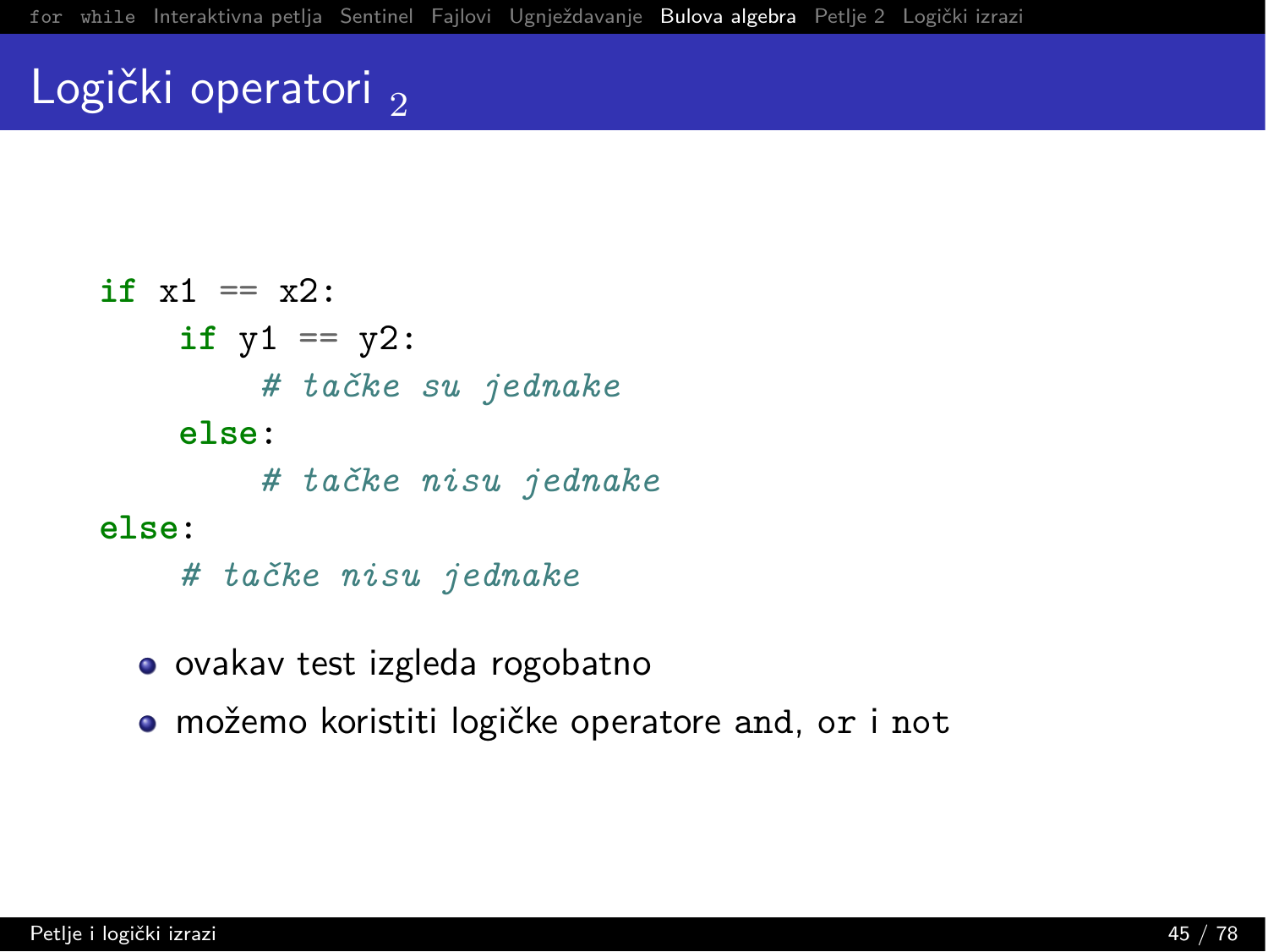#### Operatori and i or

- **O** operatori and i or se koriste za kombinovanje dva logička izraza i daju logički rezultat
- **•** očekuju dva operanda: zovemo ih binarni operatori

 $\langle$ izraz $\langle$  and  $\langle$ izraz $\rangle$  $\langle$ izraz $\frac{1}{2}$  or  $\langle$ izraz $\frac{2}{2}$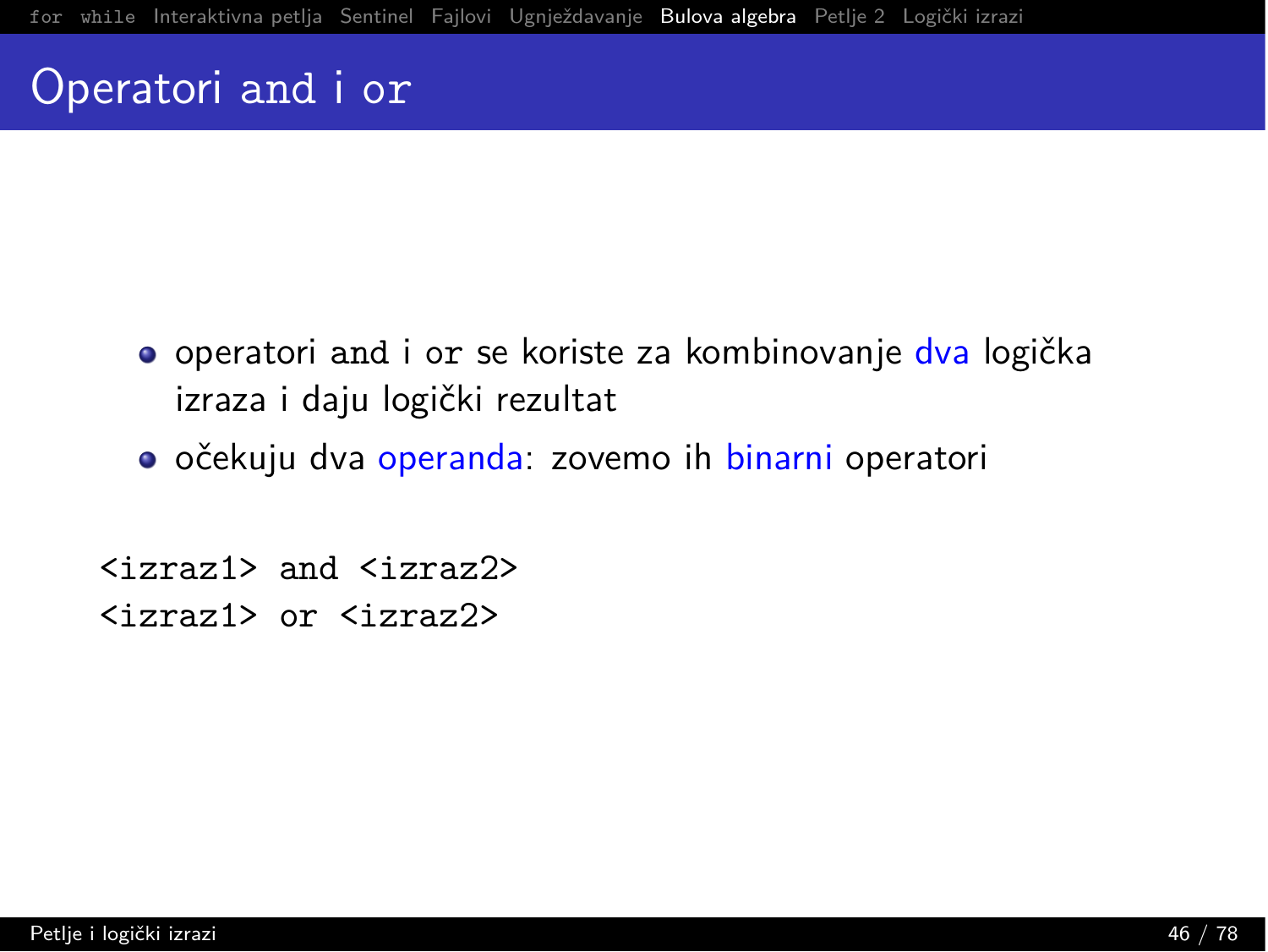#### Operator and

- o operator and predstavlja konjunkciju dva logička izraza
- · vraća True samo kad su oba izraza True



- $\bullet$  P i Q su operandi
- postoji 4 moguće kombinacije vrednosti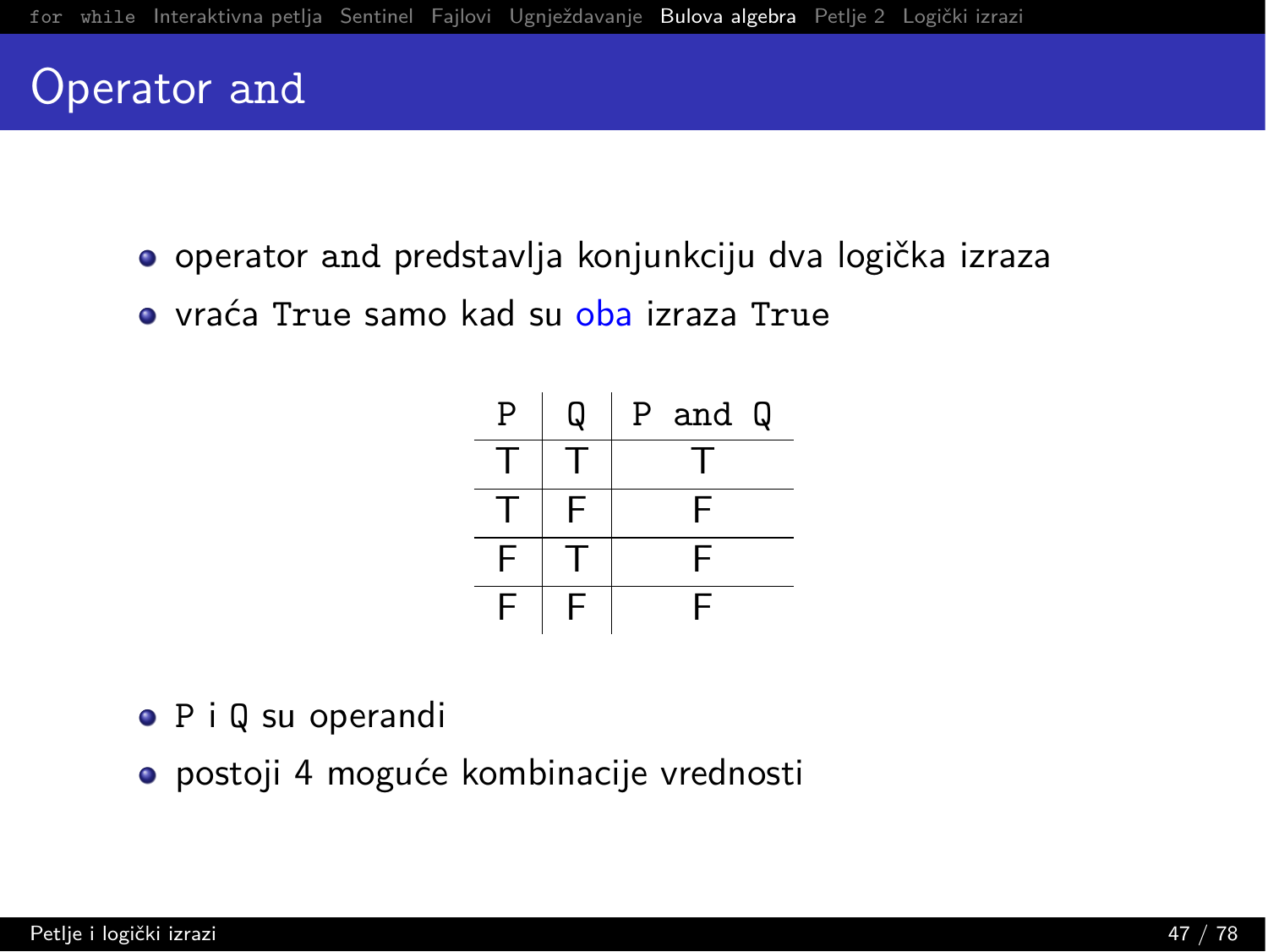#### Operator or

- · operator or predstavlja disjunkciju dva logička izraza
- · vraća True ako je bilo koji od izraza True



- o or vraća False samo kad su oba operanda False
- o or vraća True kad su oba operanda True to se razlikuje od korišćenja reči "ili" u prirodnom jeziku!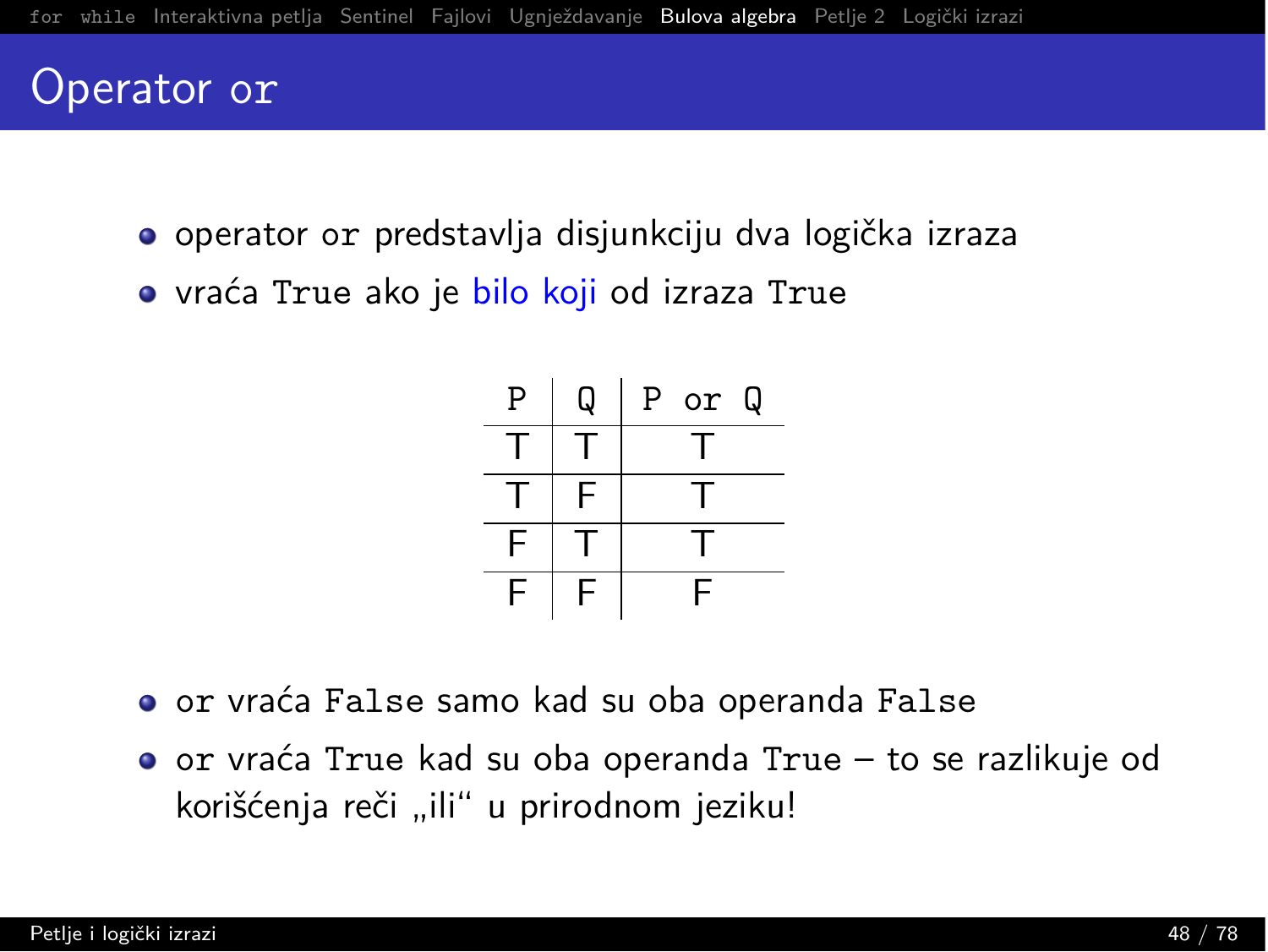#### Operator not

- · operator not predstavlja negaciju logičkog izraza
- · not je unarni operator ima jedan operand

$$
\begin{array}{c|c}\nP & not P \\
\hline\nT & F \\
\hline\nF & T\n\end{array}
$$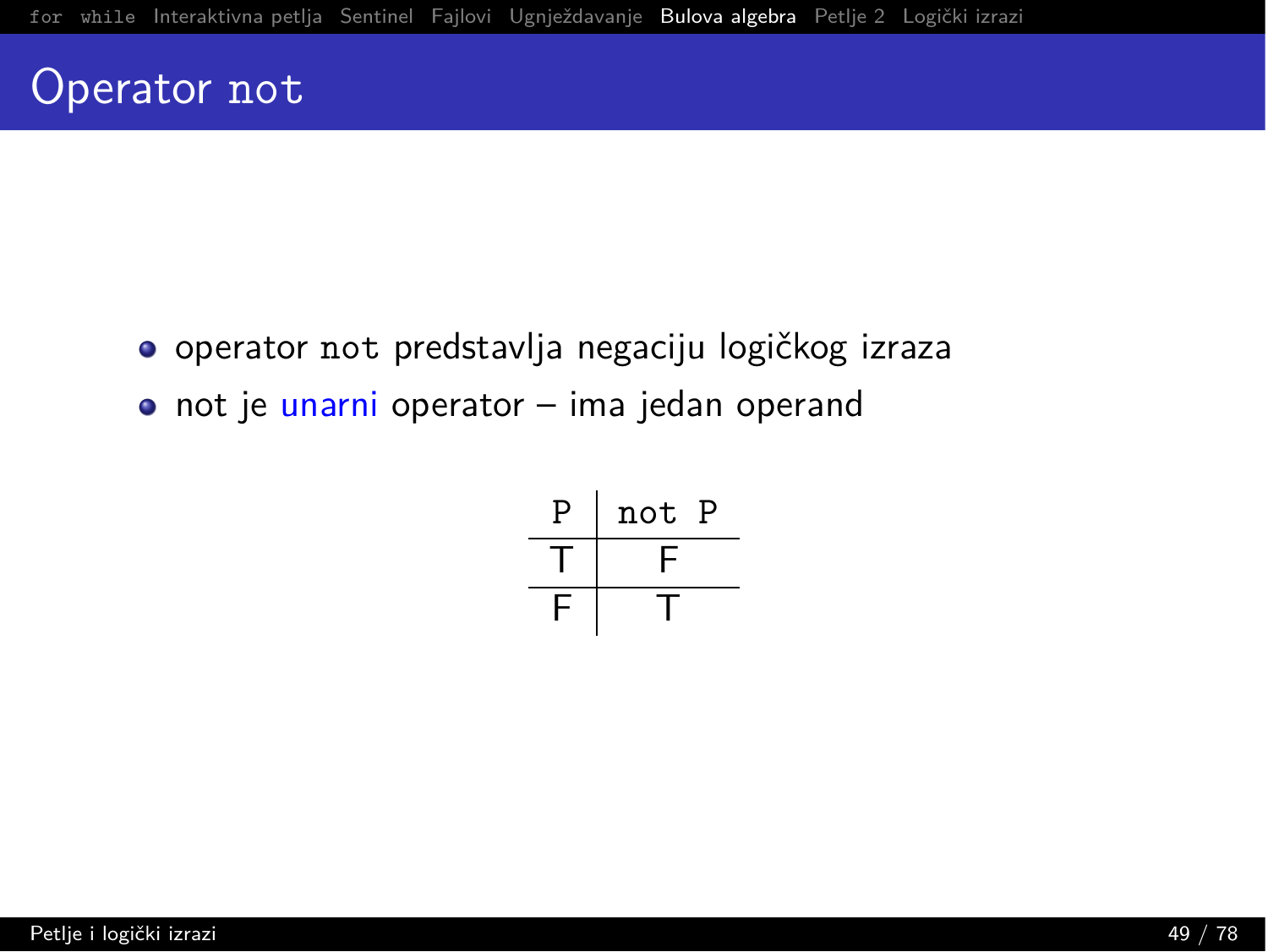#### Kombinovanje logičkih operatora

- $\bullet$  operatore možemo kombinovati i tako graditi složene izraze
- **•** izračunavanje takvih izraza zavisi od prioriteta operatora
- prioritet operatora je u opadajućem redosledu: not, and, or
- $\bullet$  na primer:
	- a or not b and c
- o je isto što i

 $(a \text{ or } ((not b) \text{ and } c))$ 

 $\bullet$  treba koristiti zagrade da se izbegne zabuna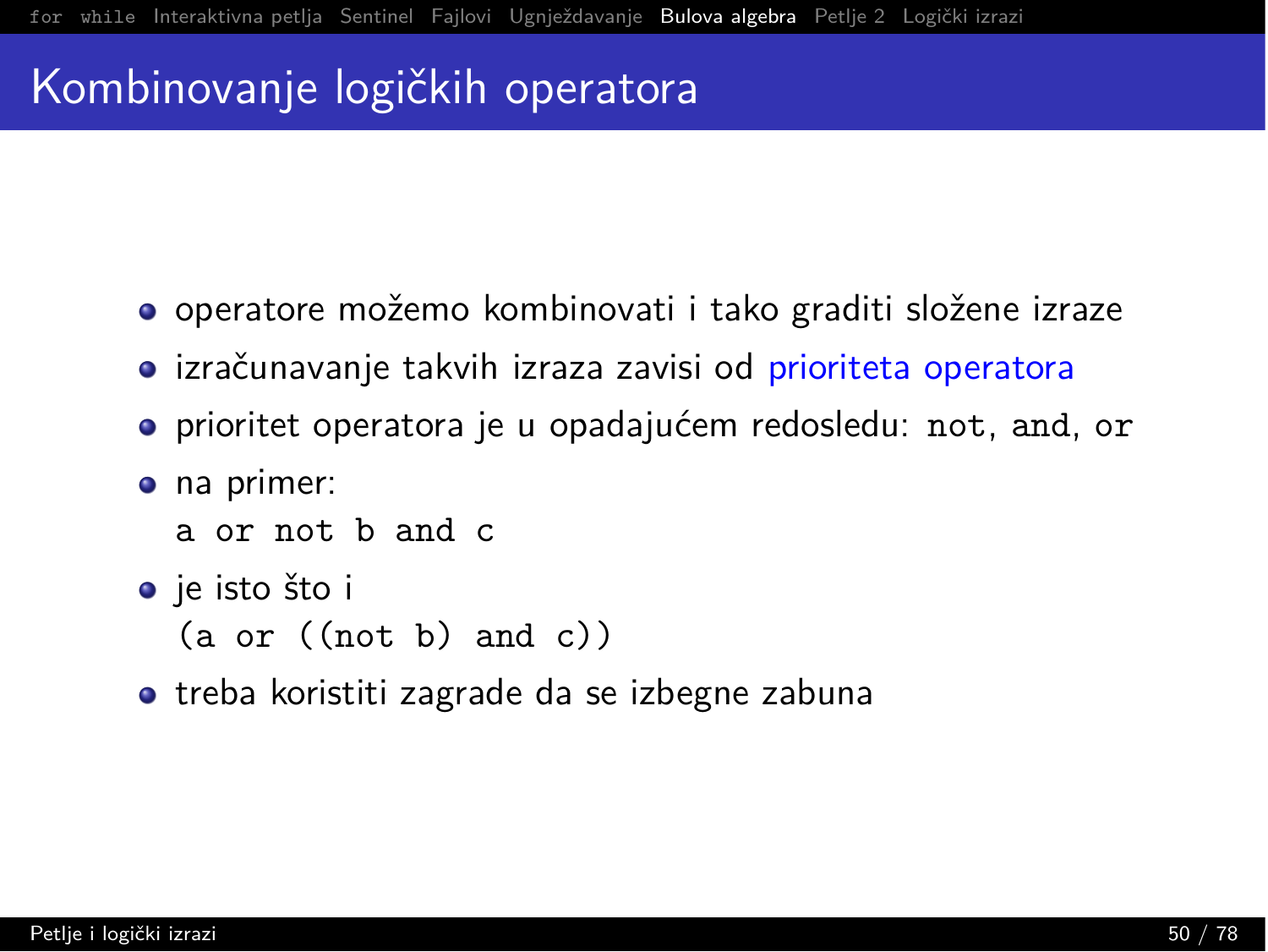#### Kombinovanje logičkih operatora,

- za poređenje 2D tačaka možemo koristiti and
- if  $x1 == x2$  and  $y1 == y2$ : # tačke su jednake  $else:$ 
	- # tačke nisu jednake

• ceo izraz će biti True samo kada su oba manja izraza True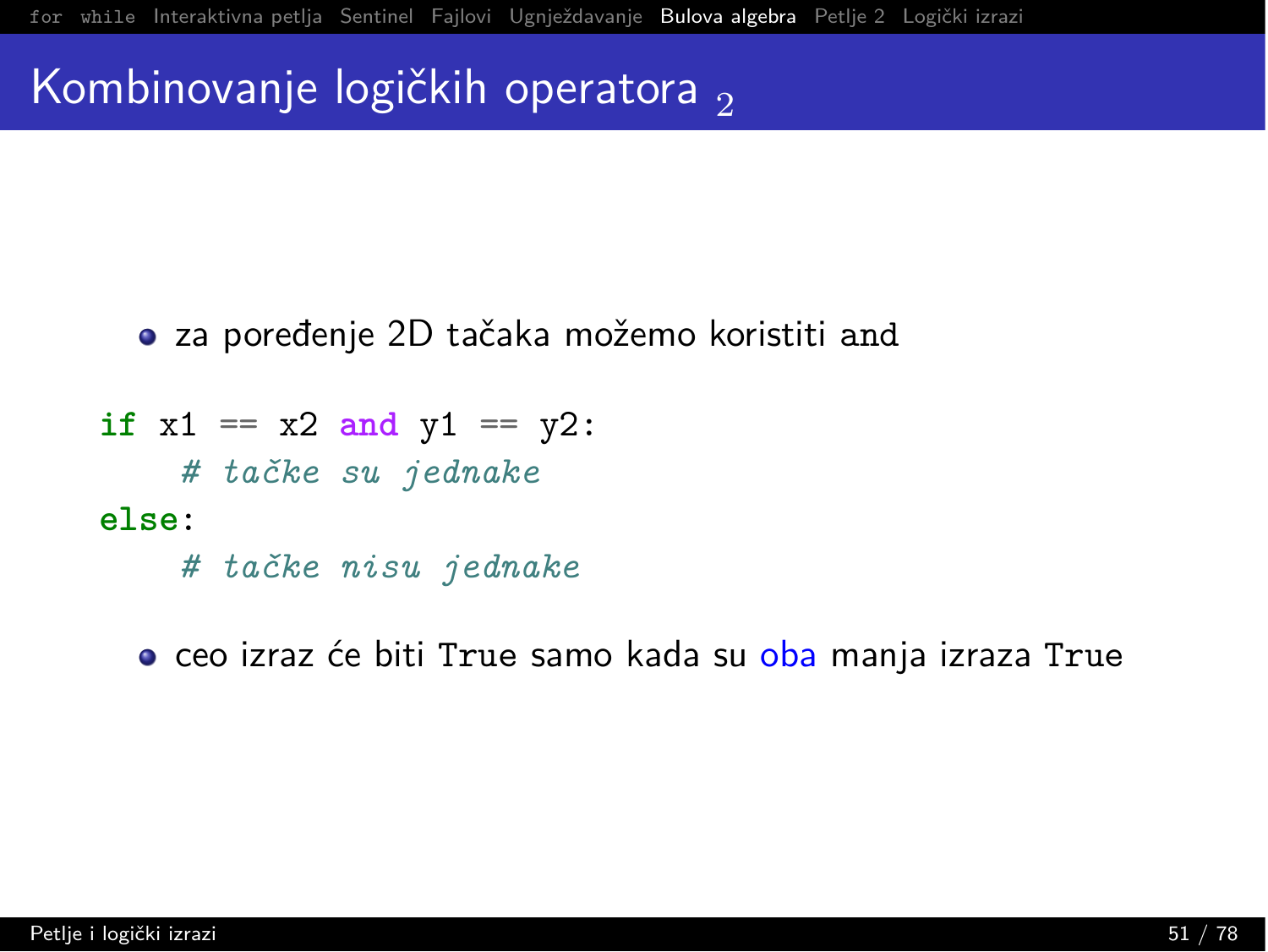#### Racquetball

- $\bullet$  sport sa reketom i lopticom u zatvorenom prostoru, slično skvošu
- $\bullet$  igra se dok jedan od igrača ne osvoji 15 poena  $scoreA == 15$  or  $scoreB == 15$
- kada ie bar jedan od izraza True, ceo izraz je True
- $\bullet$  treba nam petlja koja radi sve dok igra nije završena
- možemo negirati gornji izraz:

```
while not(scoreA == 15 or scoreB == 15):
    # nastavi da igraš
```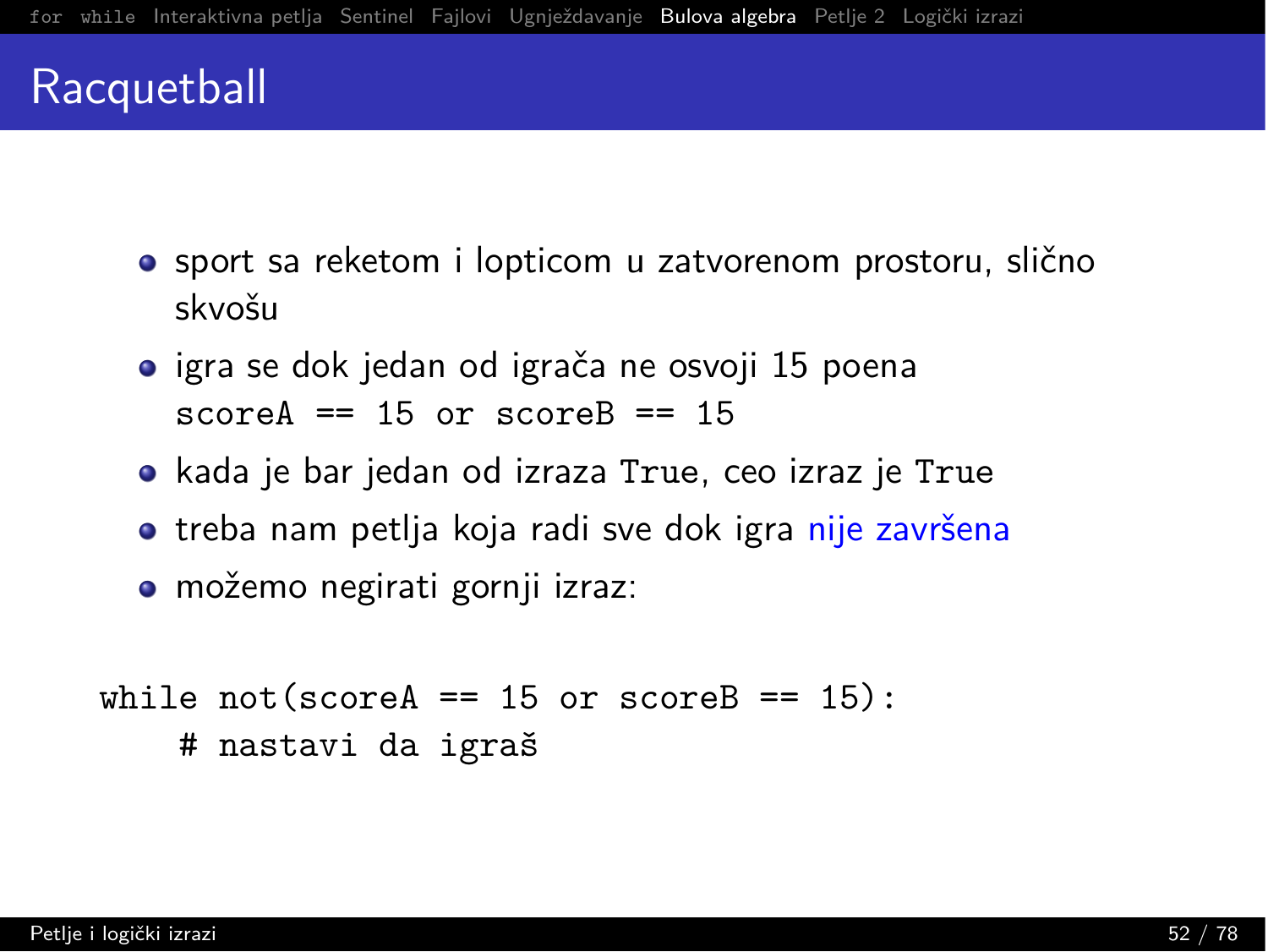### Racquetball  $_2$

· ako jedan igrač osvoji 7 poena dok drugi ne osvoji nijedan, igra se završava

```
while not (scoreA == 15 or scoreB == 15 or
  (\text{scoreA} == 7 \text{ and scoreB} == 0) or
  (\text{scoreB} == 7 \text{ and scoreA} == 0):
     # nastavi da igraš
```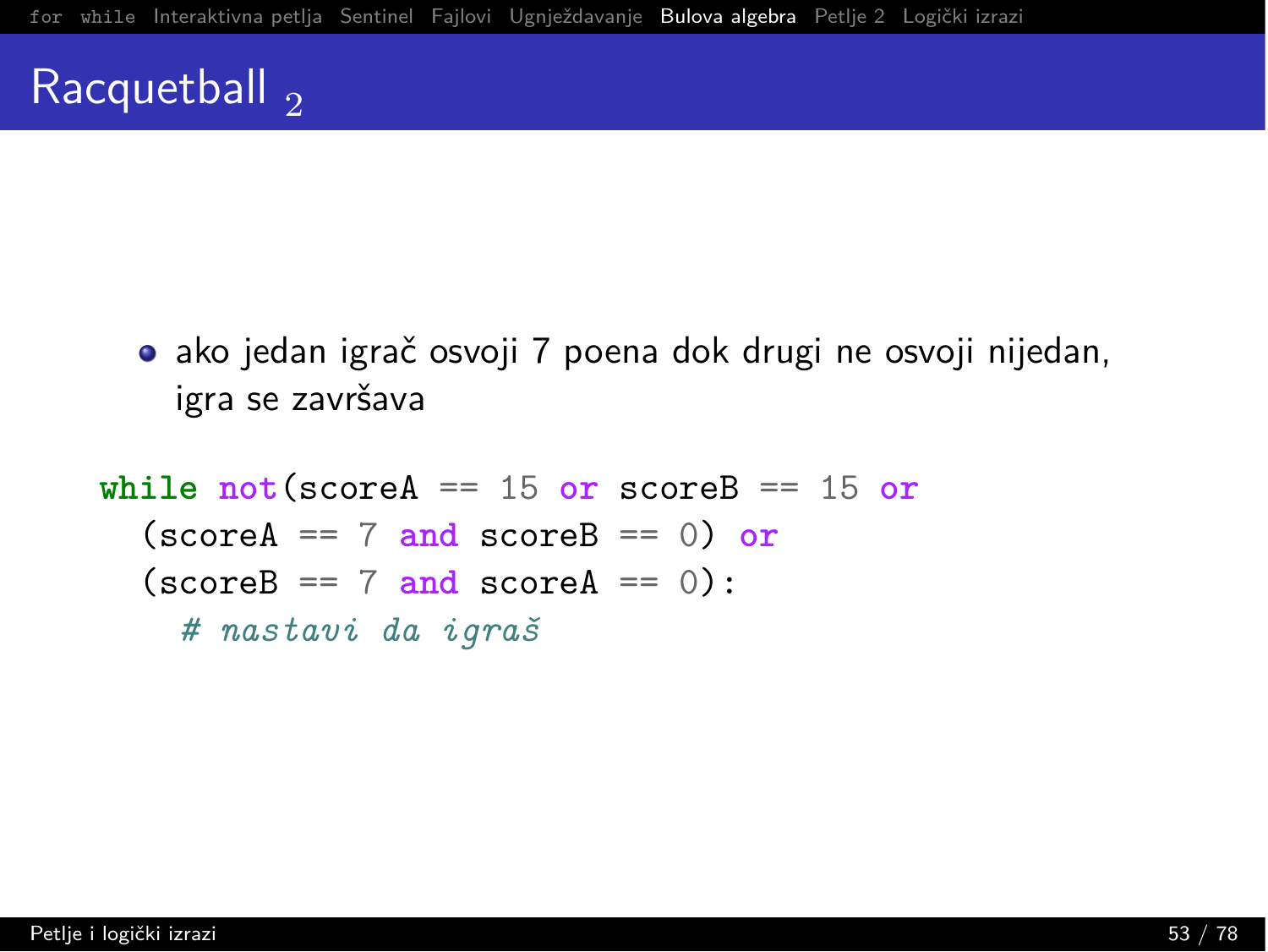### Odbojka

• jedan set se igra do 25 poena • set se mora dobiti sa 2 poena razlike  $(a \ge 25$  and  $a-b \ge 2$  or  $(b \ge 25$  and  $b-a \ge 2)$  $(a \ge 25$  or  $b \ge 25$  and  $abs(a-b) \ge 2$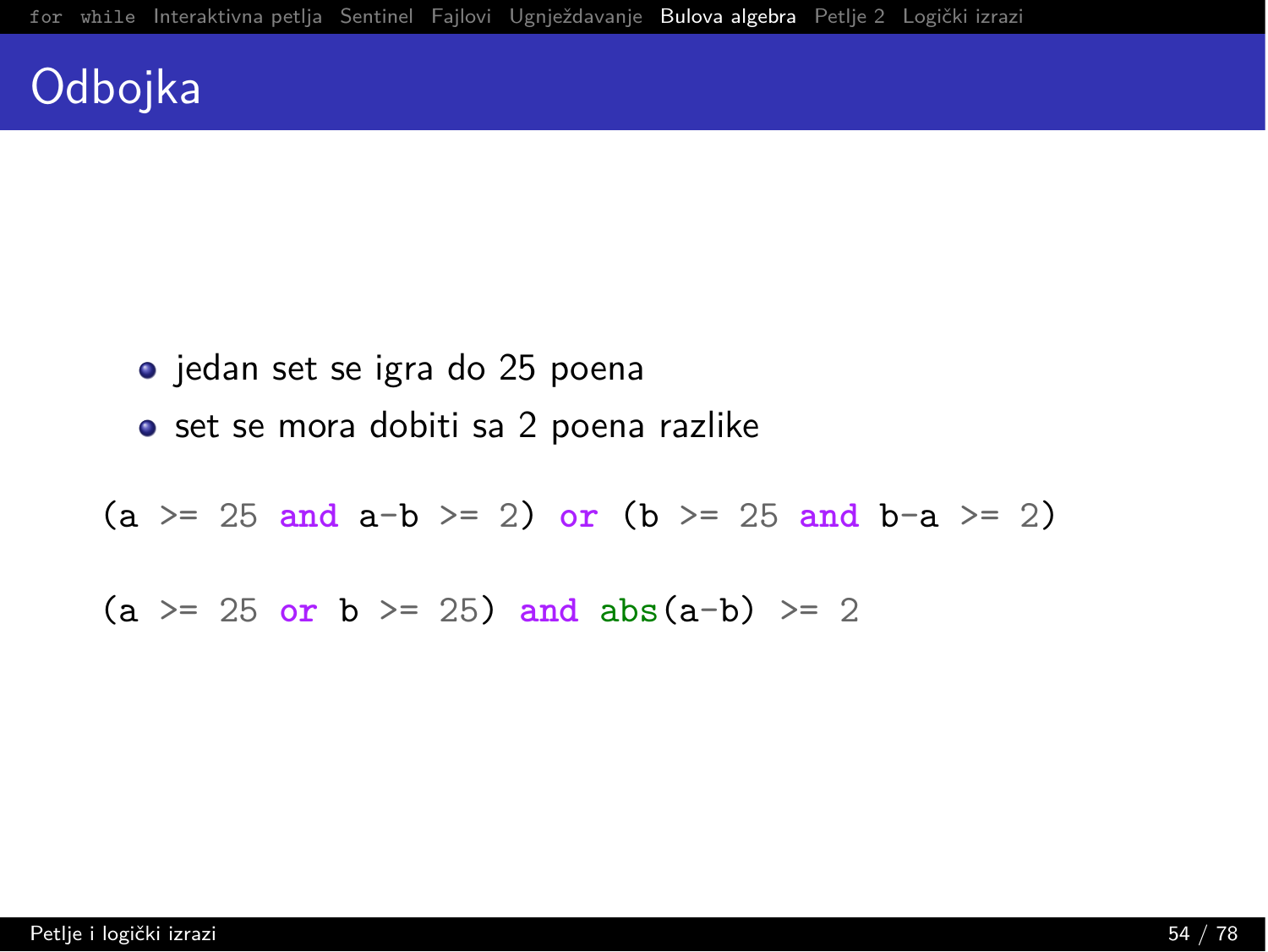#### Bulova algebra

- $\bullet$  veština pisanja logičkih izraza je veoma važna
- $\bullet$  logički izrazi poštuju zakone Bulove algebre

|                 | algebra   Bulova algebra      |
|-----------------|-------------------------------|
| $a\cdot 0=0$    | a and False == False          |
| $a \cdot 1 = a$ | a and True == a               |
|                 | $a + 0 = a$   a or False == a |

- **•** and liči na množenje
- $\bullet$  or liči na sabiranje
- $\bullet$  0 liči na False, 1 liči na True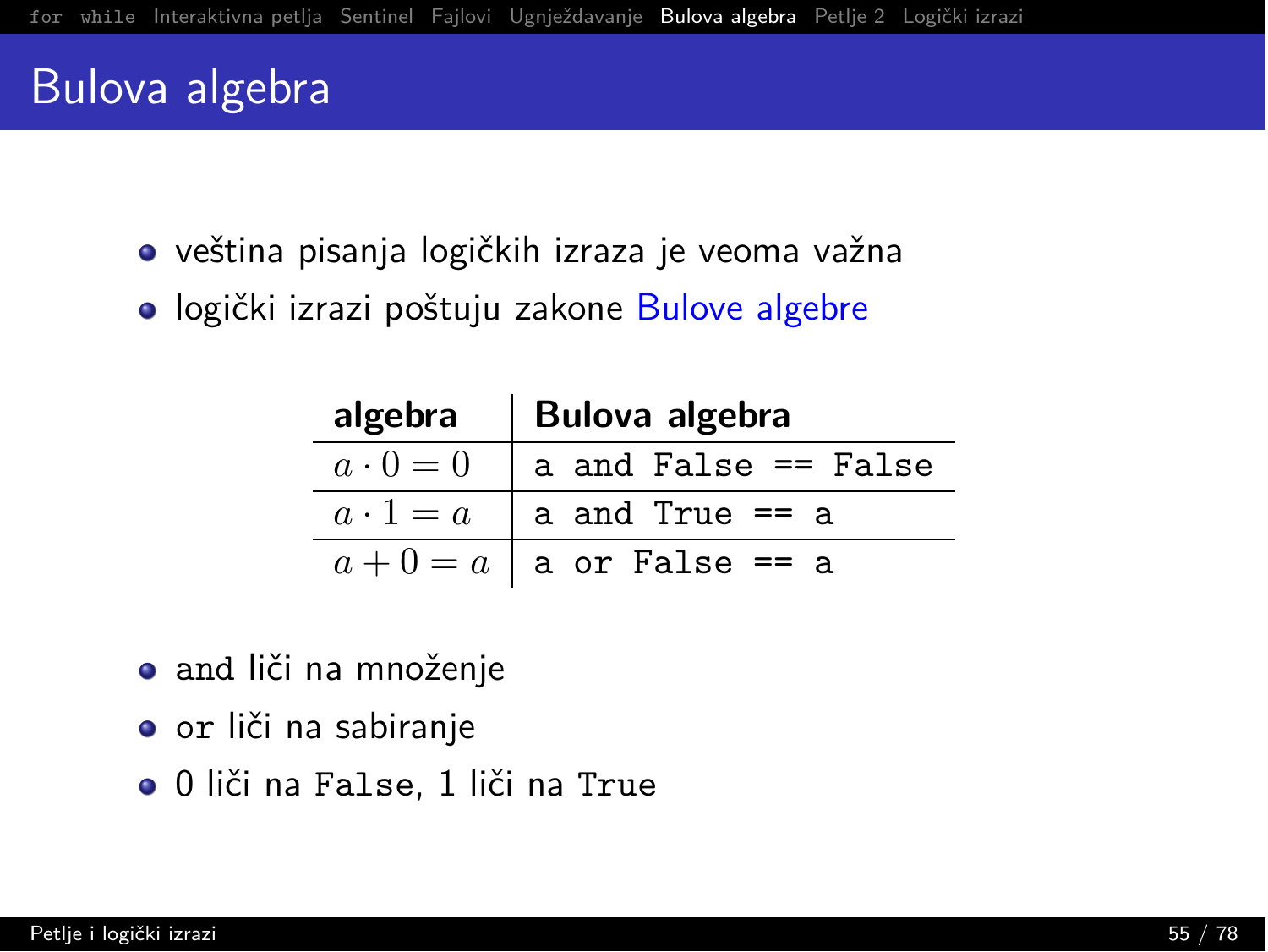### Bulova algebra  $\overline{2}$

- · bilo šta or-ovano sa True je True a or  $True = True$
- $\bullet$  distributivnost and i or
	- a or  $(b \text{ and } c) == (a \text{ or } b)$  and  $(a \text{ or } c)$
	- a and  $(b \text{ or } c) == (a \text{ and } b)$  or  $(a \text{ and } c)$
- $\bullet$  dvostruka negacija se poništava  $not(not a) == a$
- De Morganovi zakoni  $not(a \text{ or } b) == (not a) and (not b)$  $not(a \text{ and } b) == (not a) \text{ or } (not b)$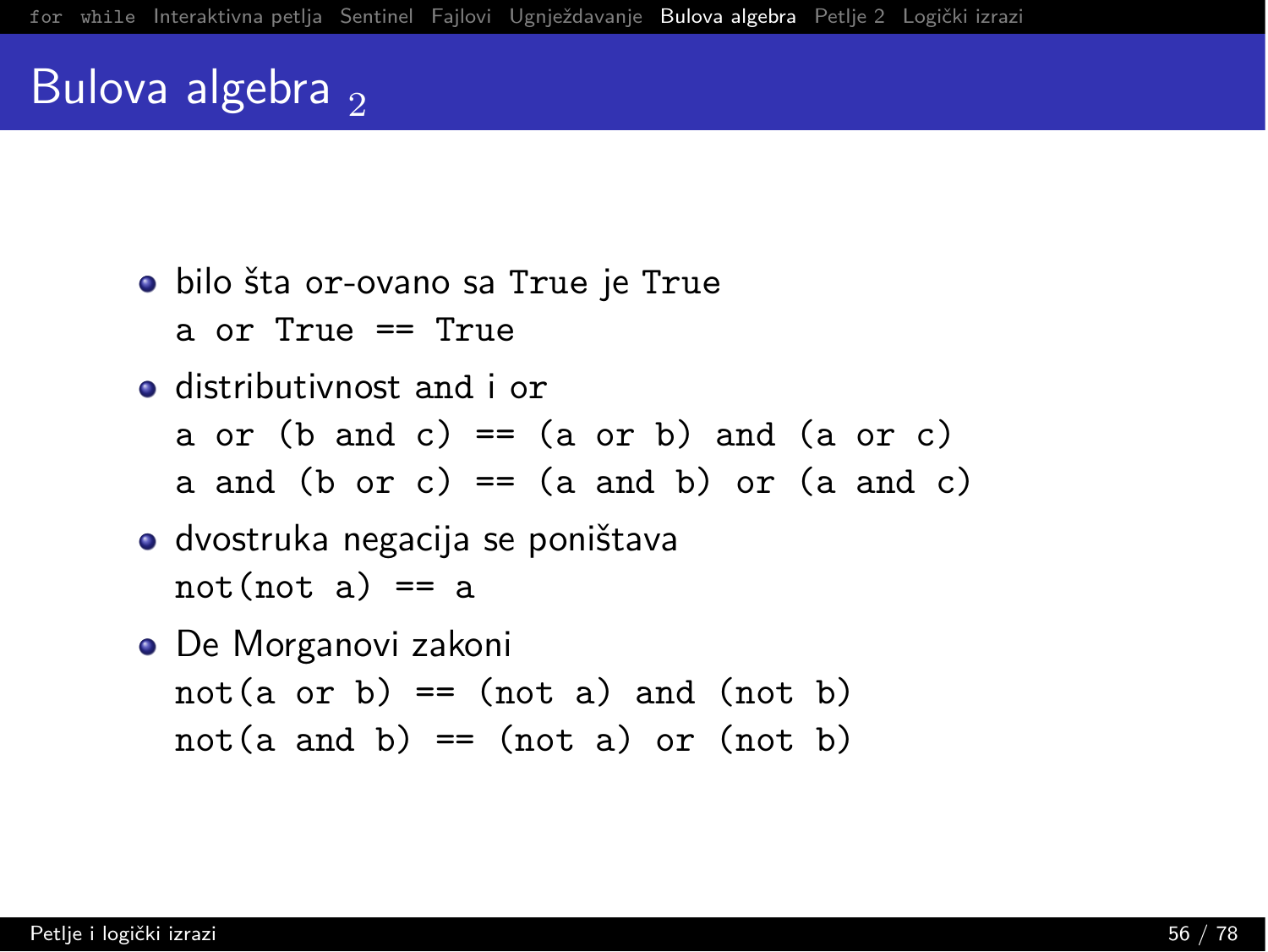#### Bulova algebra  $\frac{1}{3}$

 $\bullet$  na osnovu ovih pravila možemo pojednostaviti neke izraze

```
while not (score A = 15 or score B = 15):
    # nastavi da igraš
```
• primenom De Morganovog zakona

**while** (not scoreA == 15) and (not scoreB == 15):  $#$  nastavi da igraš

 $\bullet$  što se svodi na

```
while scoreA != 15 and scoreB != 15:
    # nastavi da igraš
```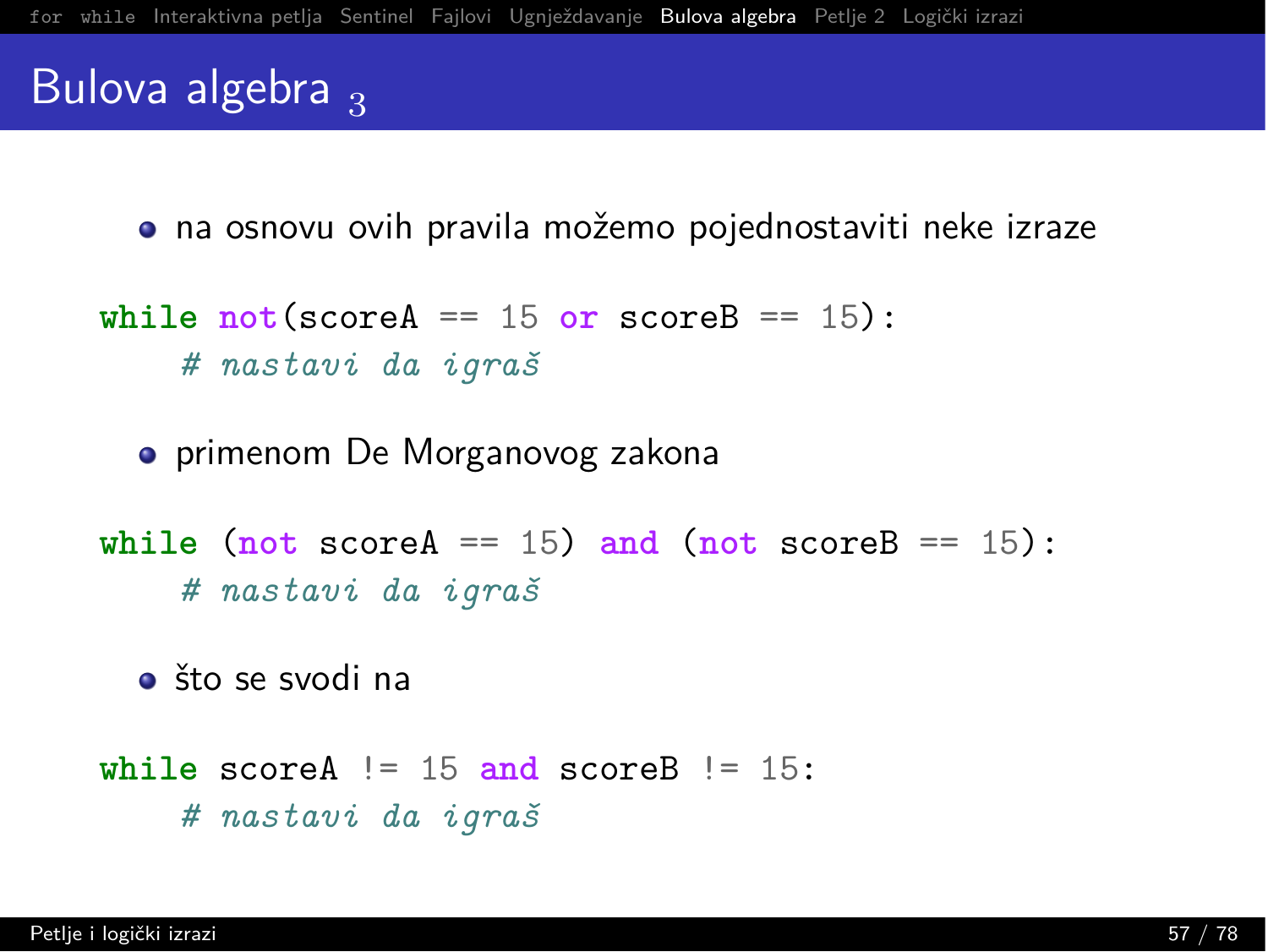## Bulova algebra  $_4$

- · nekad je lakše formulisati uslov kada petlja treba da se završi, nego kada da nastavi sa radom
- · samo dodamo not na početak takvog izraza
- **·** pomoću De Morganovih zakona možemo dalje pojednostaviti izraz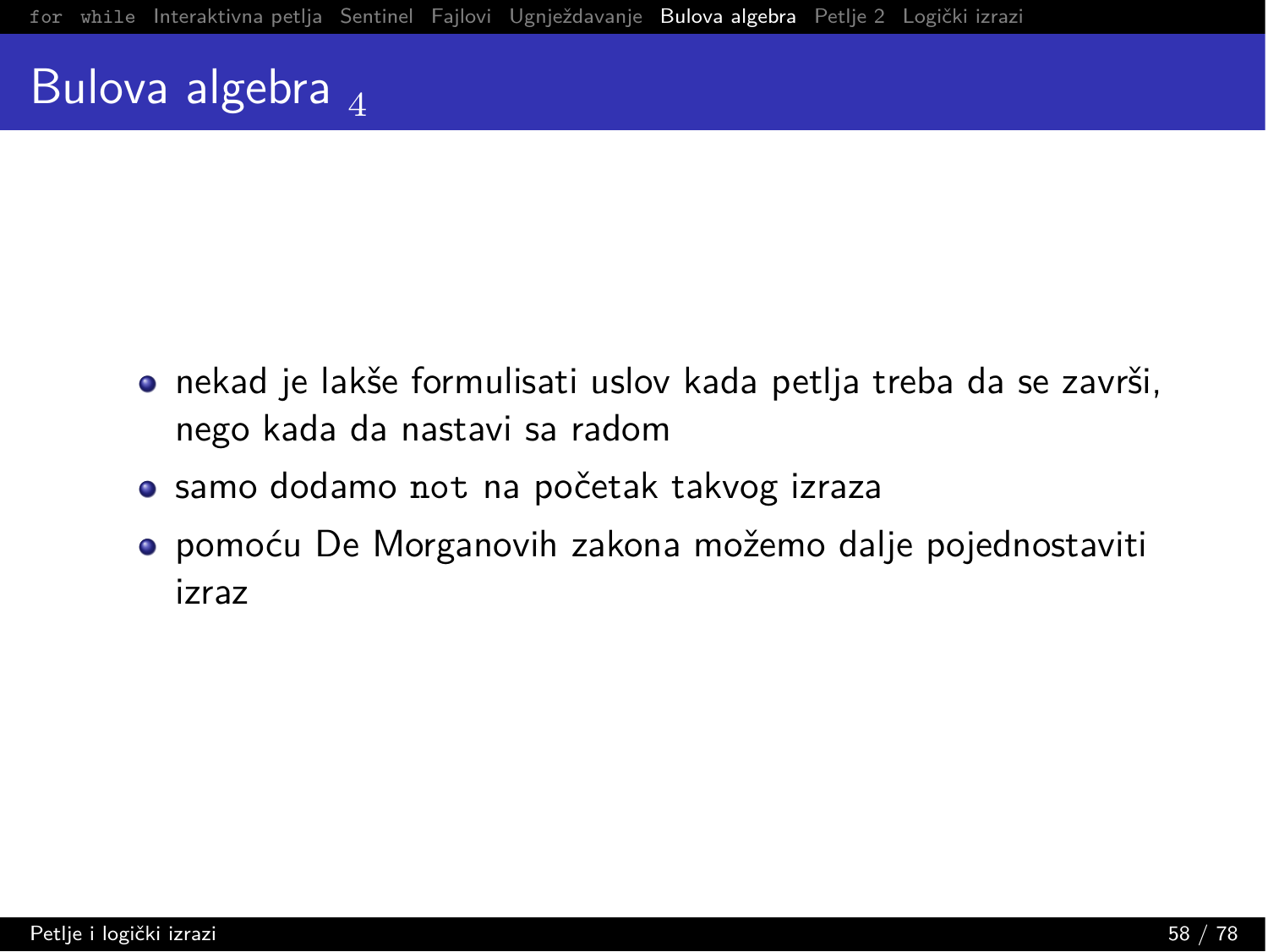#### <span id="page-59-0"></span>Petlja sa izlaskom na dnu

- for i while mogu da posluže da izrazimo bilo koji algoritam
- $\bullet$  međutim, nekada je čitljivije koristiti petlje sa izlaskom na dnu (umesto na vrhu)
- primer:

```
repeat
    unesi broj
until mumber \geq 0
```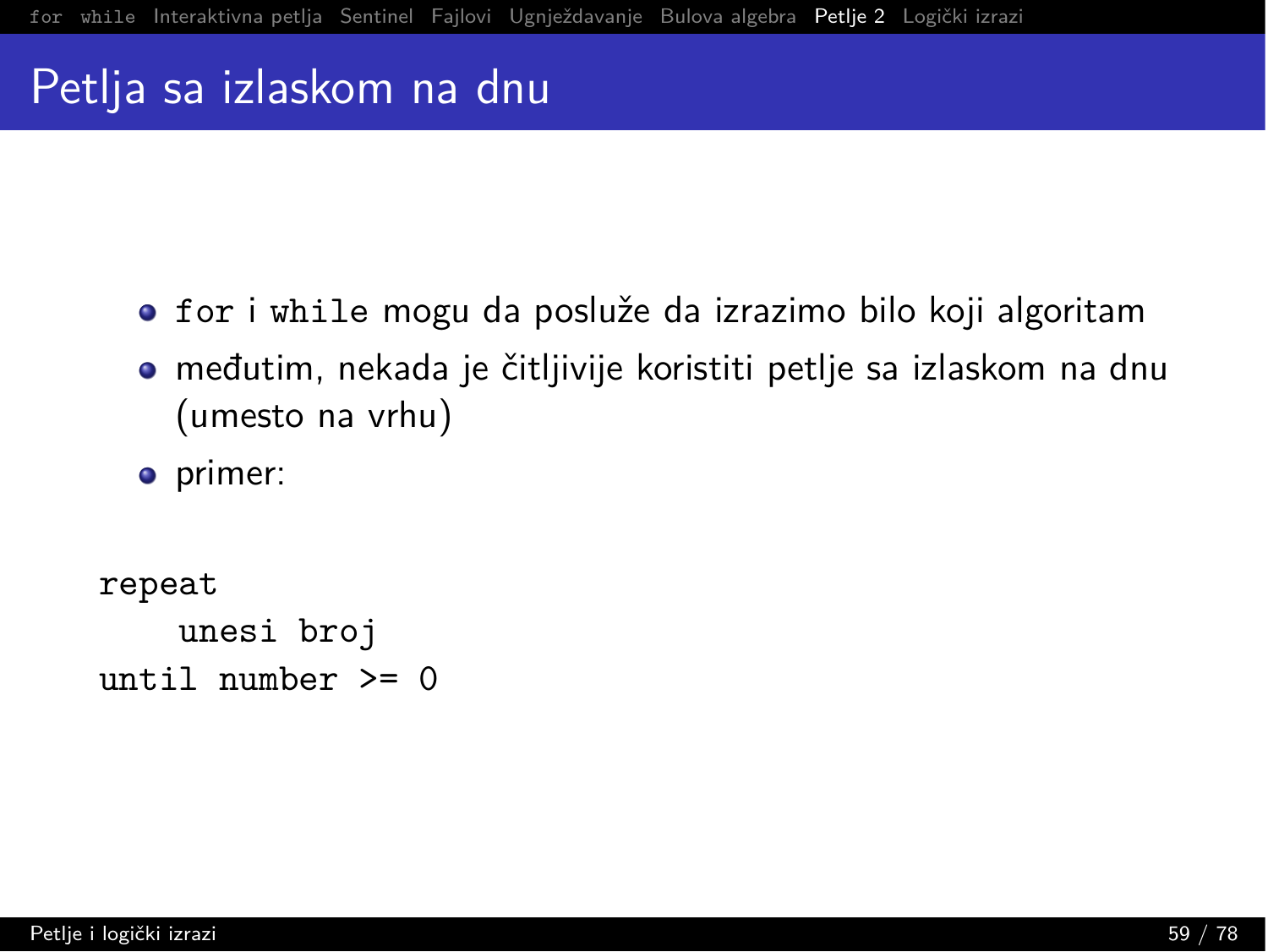## Petlja sa izlaskom na dnu  $_2$

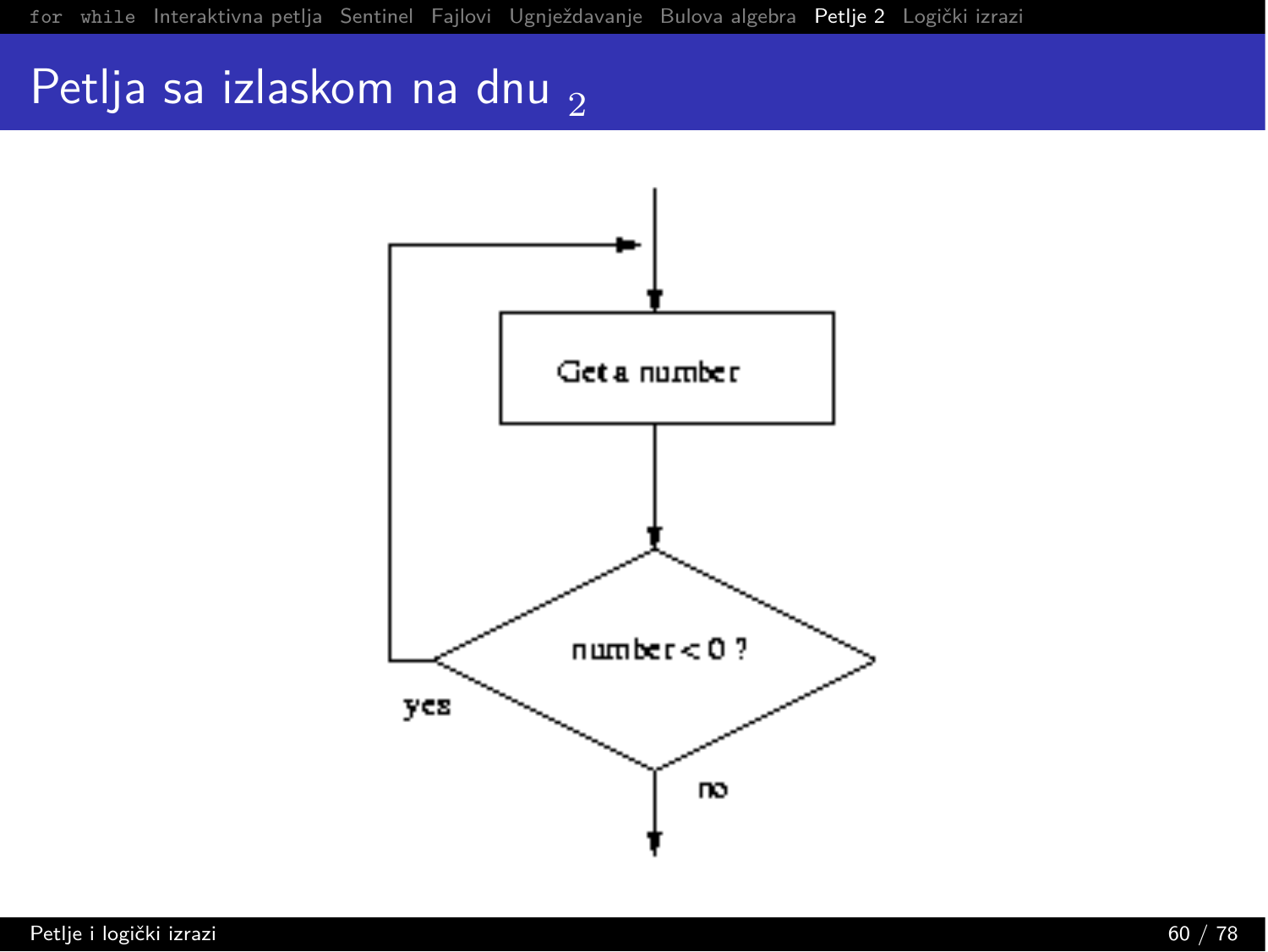### Petlja sa izlaskom na dnu  $\frac{1}{3}$

- **o** telo petlje sa izlaskom na dnu izvrši se obavezno bar jednom
- $\bullet$  Python nema naredbu za ovakve petlje ali se ona može napraviti pomoću while
- $\bullet$  pripremimo vrednosti tako da uslov bude uvek ispunjen pre prvog ciklusa petlie

```
number = -1while number \leq 0:
    O m`/B M2ȊiQ
```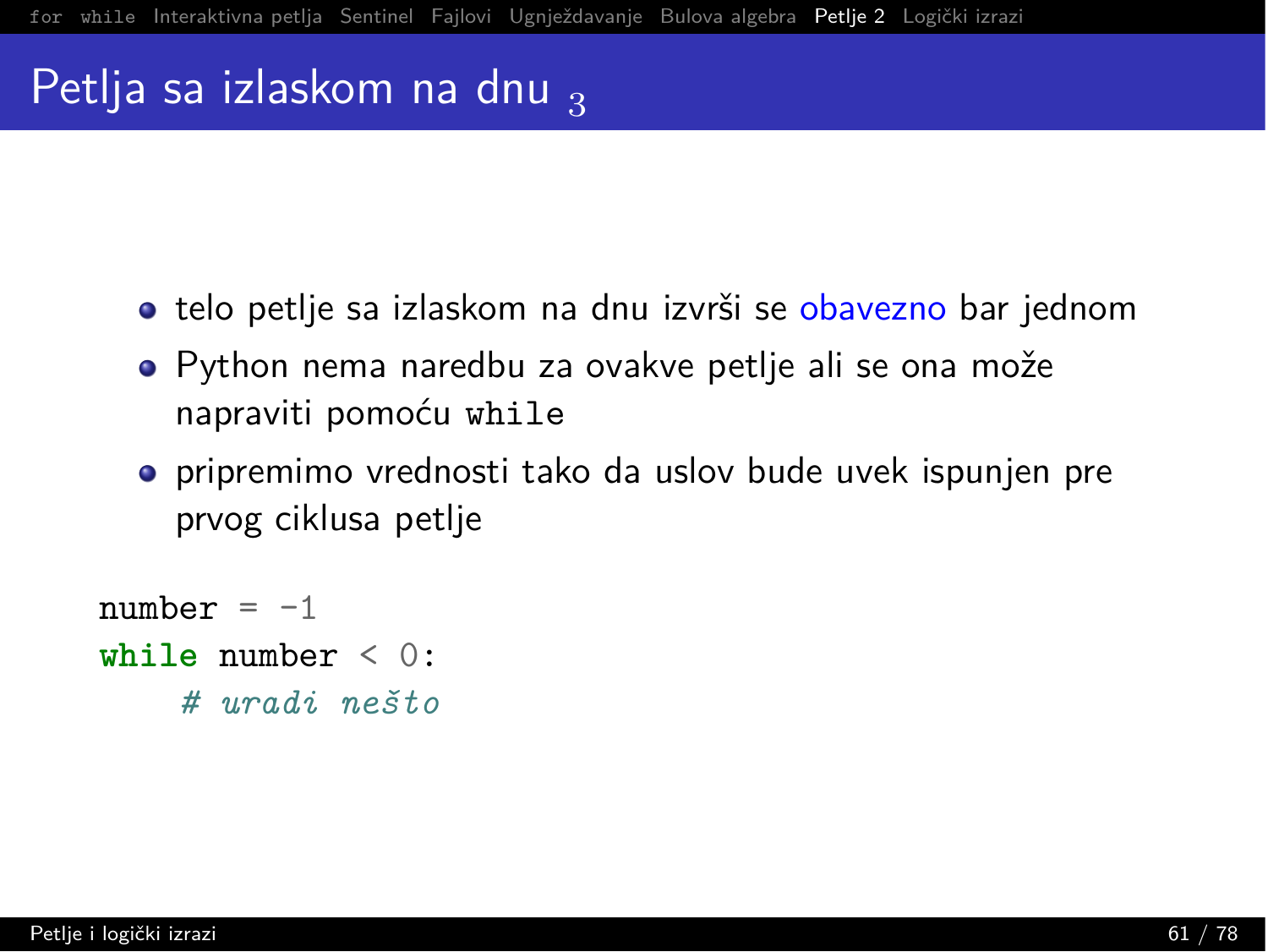### Petlja sa izlaskom na dnu  $_4$

- · u Pythonu se ovakva petlja može simulirati i pomoću break naredhe
- · break služi za momentalno iskakanje iz petlje
- može i za iskakanje iz beskonačne petlje

```
while True:
    number = eval(raw_input("Unesite broj >>"))if number \geq 0:
        break # izadi iz petlje ako je broj ispravan
```
· bilo bi lepo da program ispiše upozorenje da broj nije ispravan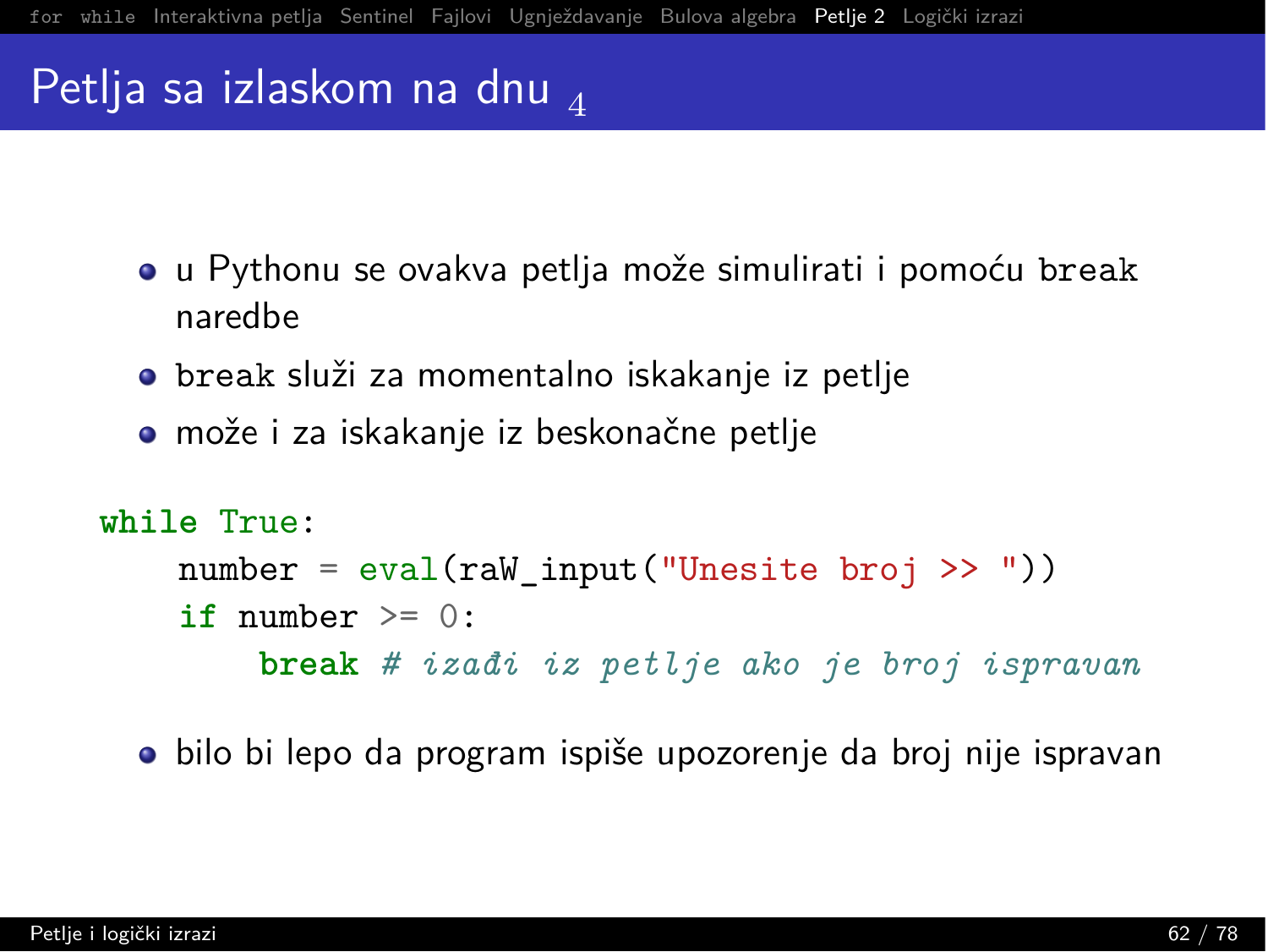#### Petlja sa izlaskom na dnu

• u verziji sa while petljom ovo je rogobatno

```
number = -1while number \leq 0:
    number = eval(raw input("Unesite pozitivan bro): ")if number \leq 0:
        print "Uneti broj nije pozitivan!"
```
 $\bullet$  vršimo proveru na dva mesta – nije elegantno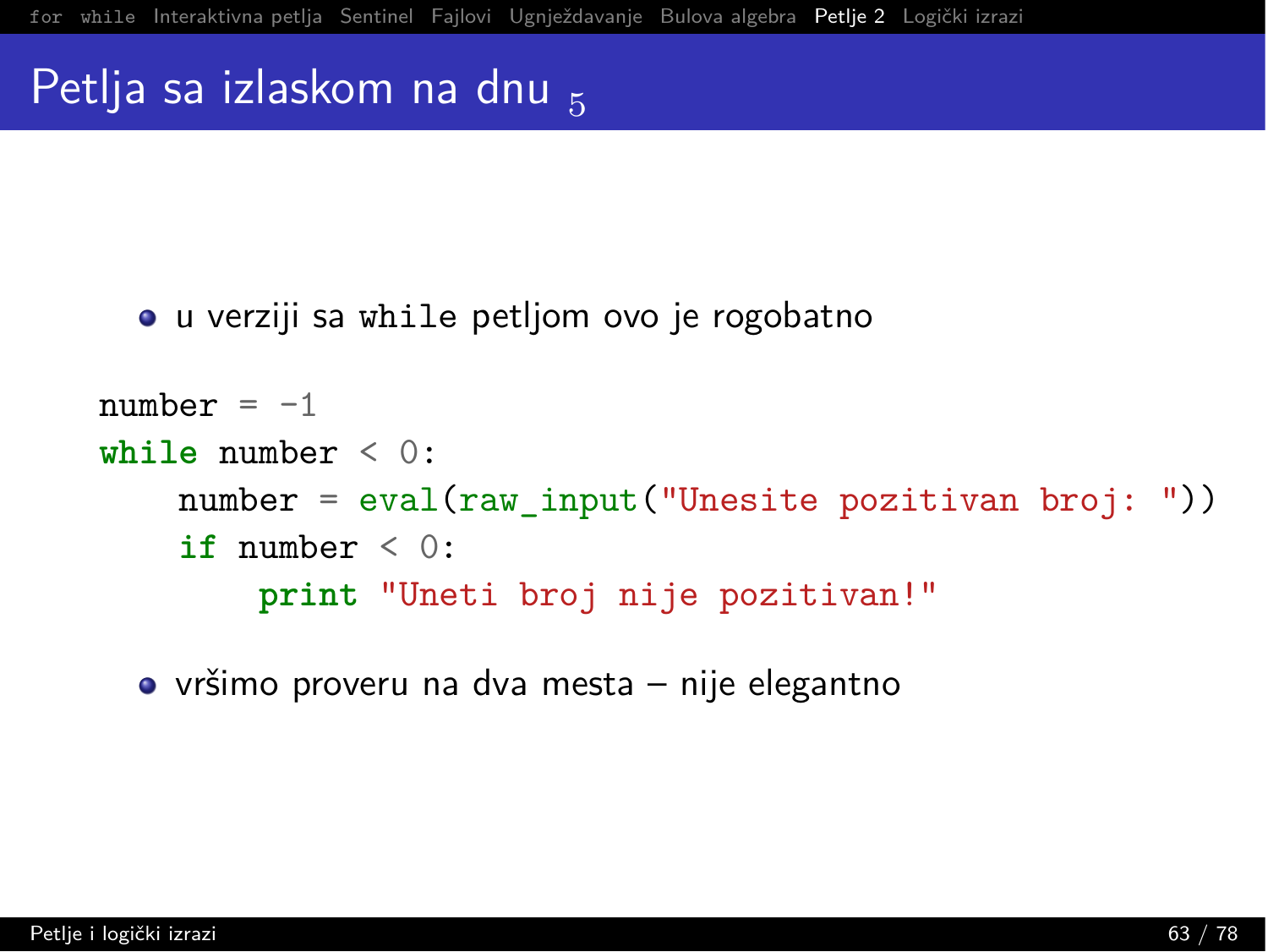#### Petlja sa izlaskom na dnu  $_{\rm g}$

 $\bullet$  verzija sa break samo još dodaje else klauzulu

```
while True:
    number = eval(raw input("Unesite pozitivan broj:"))if number \geq= 0:
        hreak
    else:
        print "Uneti broj nije pozitivan!"
```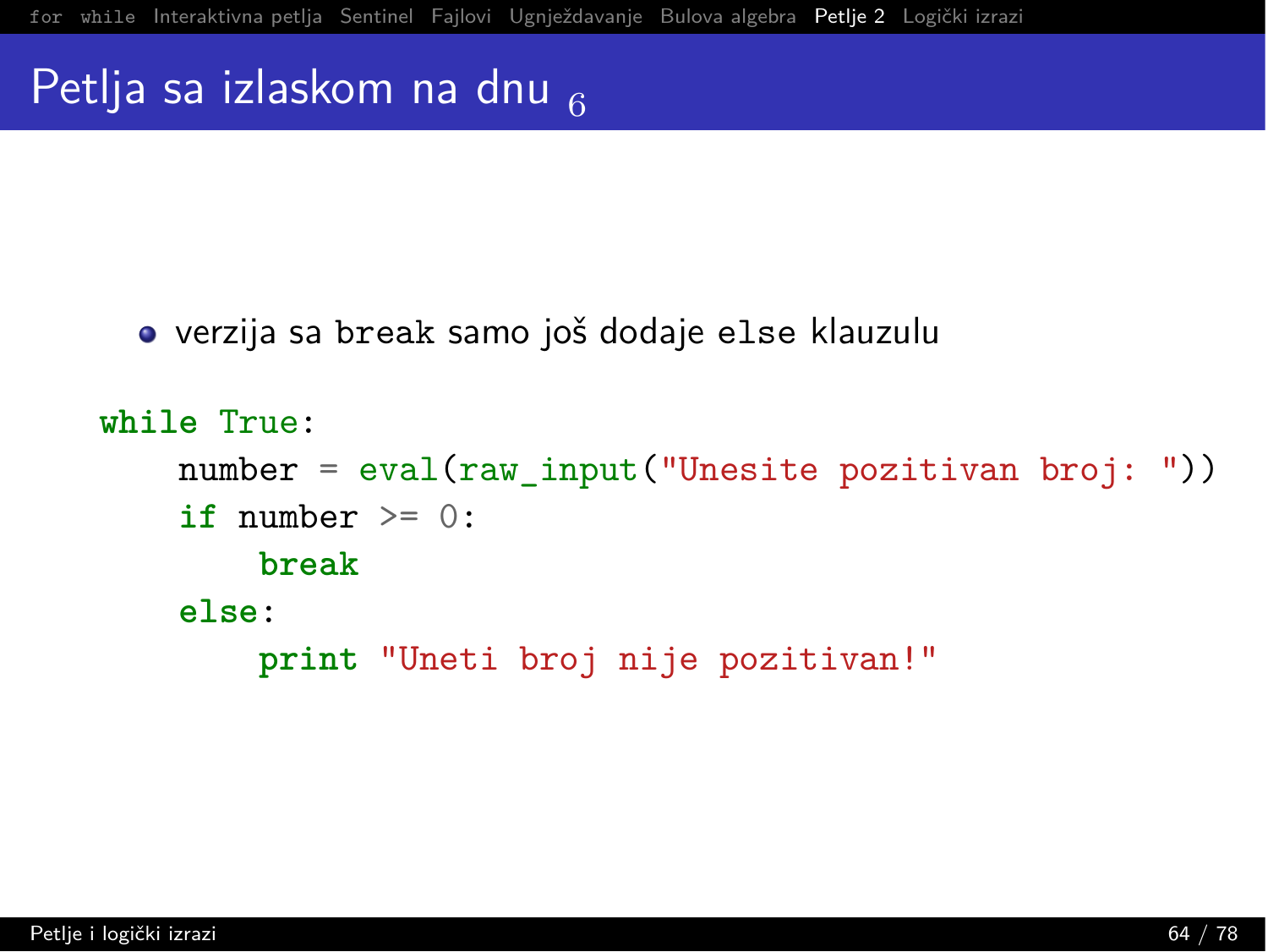## Petlja ipo

```
• nešto elegantnija verzija
```

```
while True:
```

```
number = eval(raw input("Unesite pozitivan broj:"))if number \geq 0:
    hreak
```
print "Uneti broj nije pozitivan!"

• izlaz iz petlje je u sredini tela petlje

```
\bullet \rightarrow "petlja ipo"
```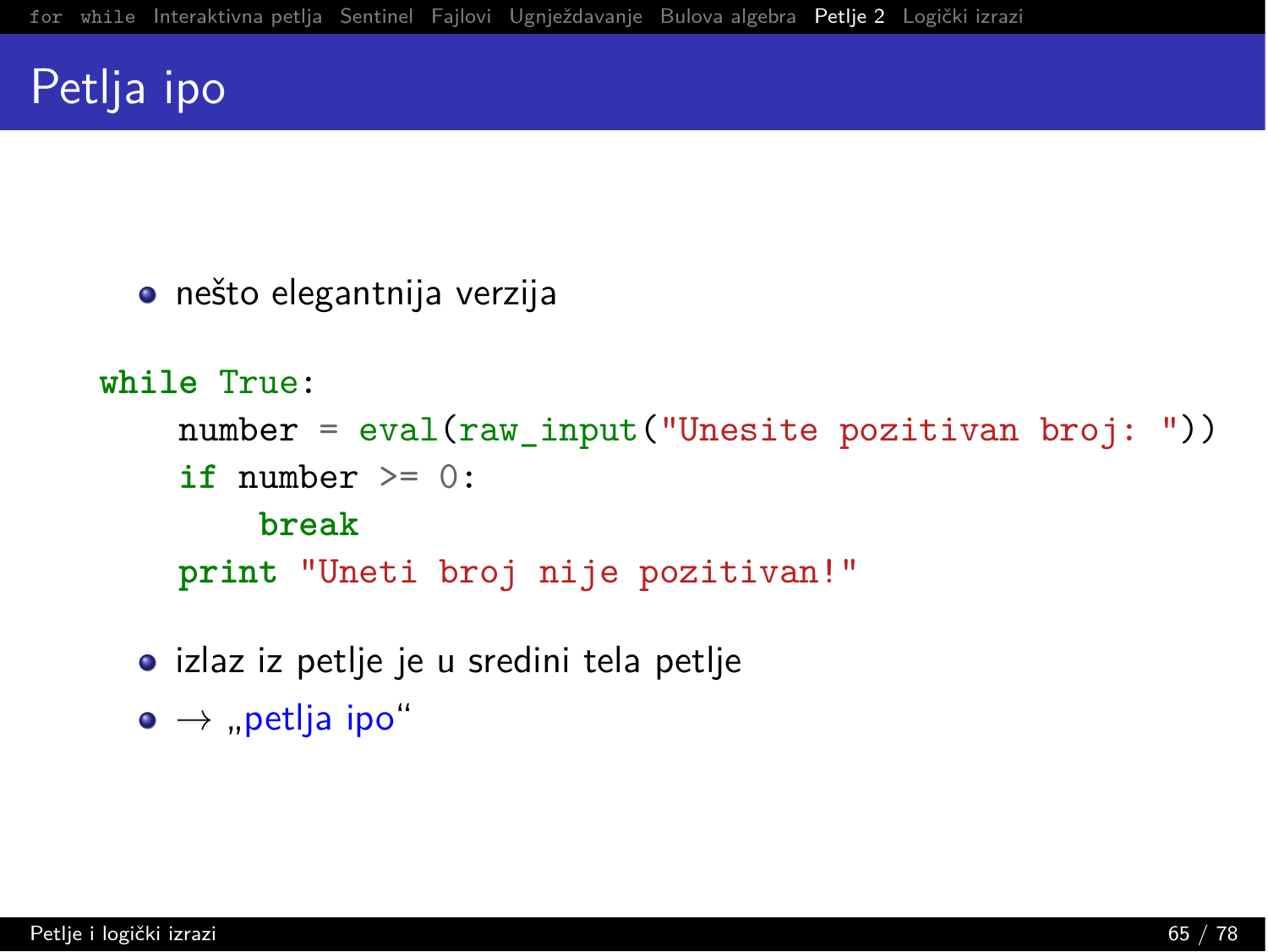### Petlja ipo

· petlja ipo je elegantan način da se izbegne inicijalno čitanje u sentinel petlji

```
while True:
    uzmi sledeći podatak
    if podatak je sentinel:
        break
    obradi podatak
```
- sentinel vrednost se ne obrađuje
- ne moramo inicijalizovati ništa pre petlje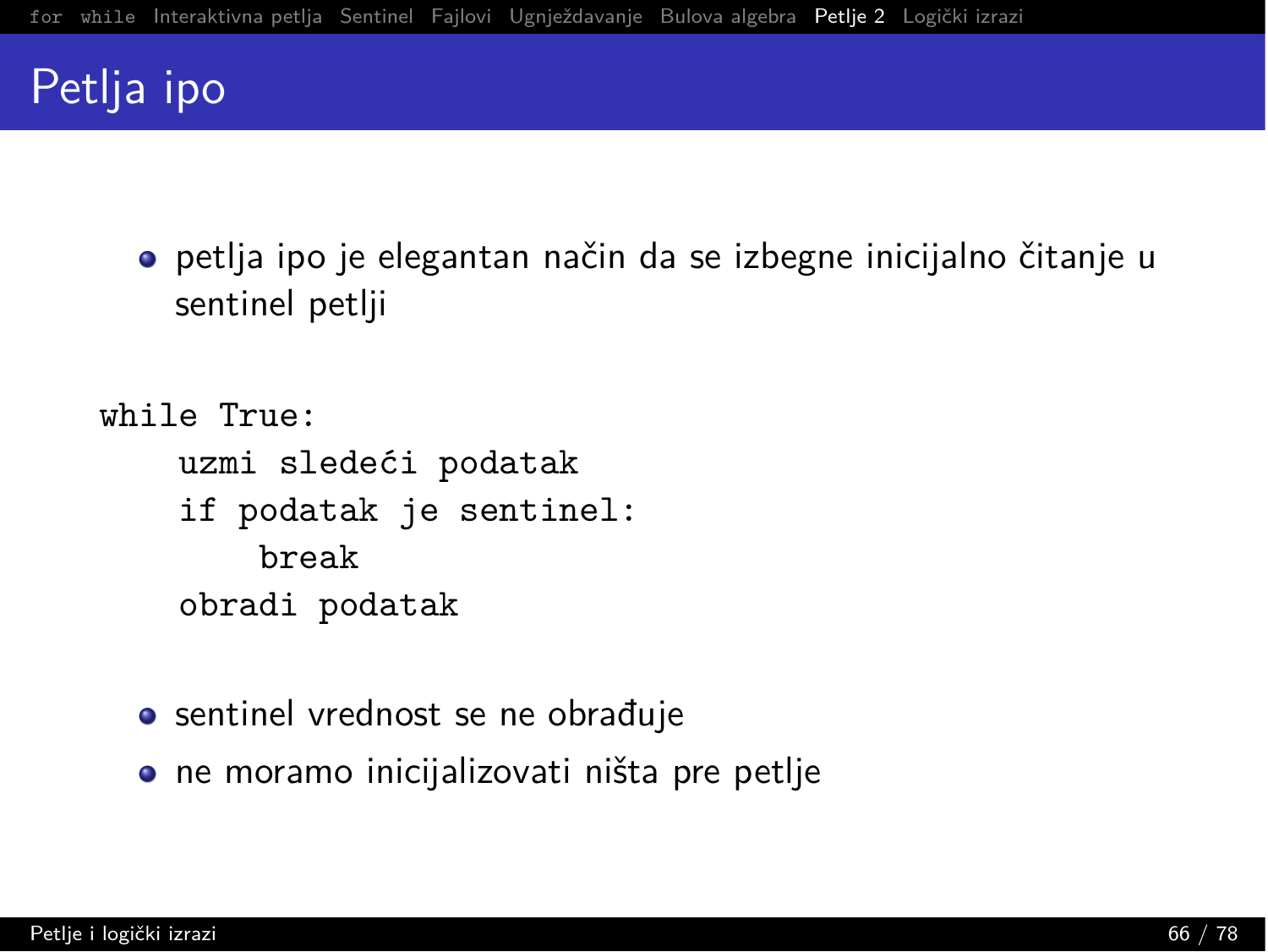# Petlja ipo

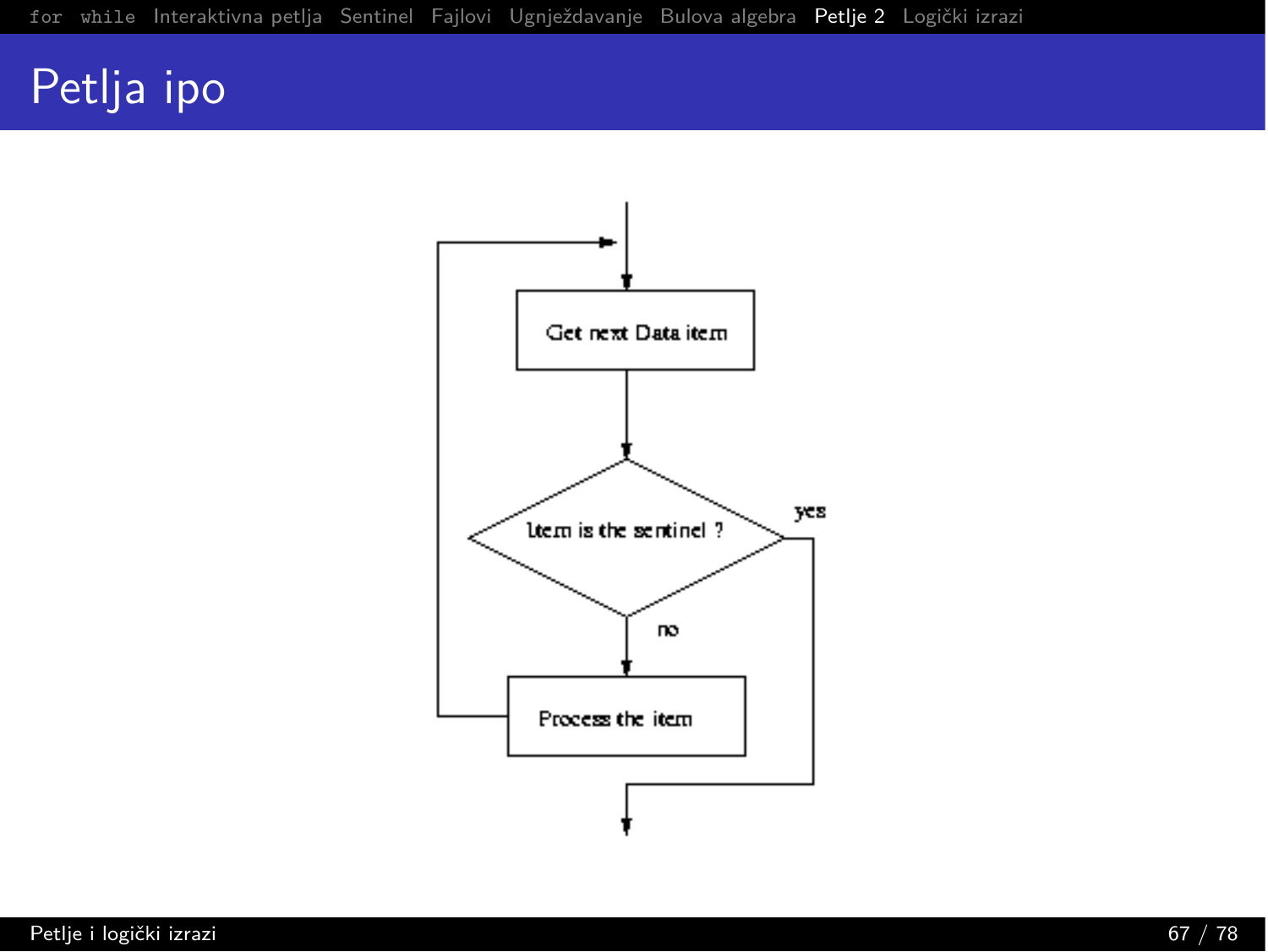#### Koristiti break: da ili ne?

- korišćenje break je stvar ukusa
- $\bullet$  zbog lakšeg čitanja koda, break treba koristiti samo kad je neophodno
- $\bullet$  teško je pratiti kod u kome ima više break-ova za izlazak iz petlie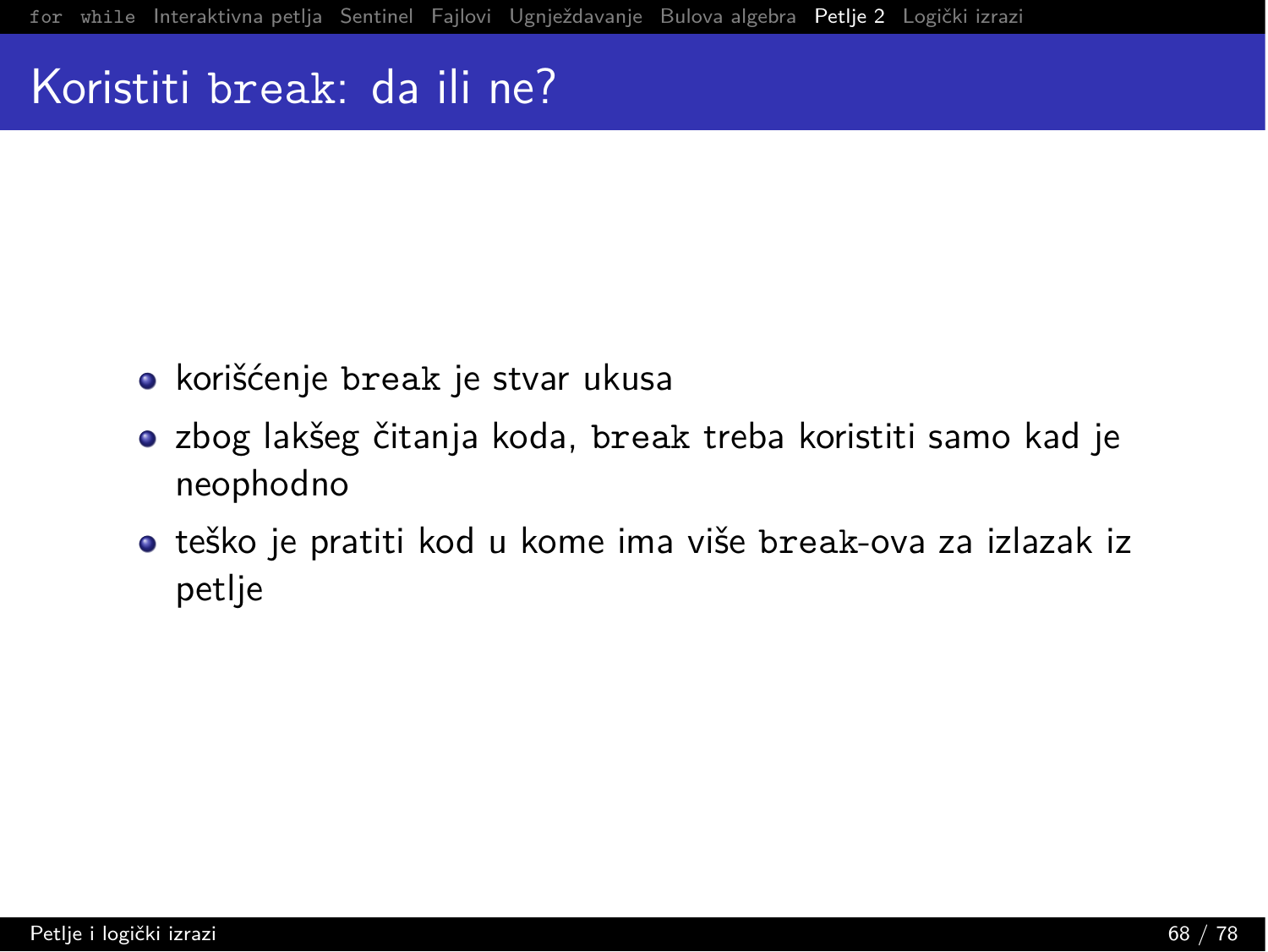## <span id="page-69-0"></span>Logički izrazi i grananje

- $\bullet$  logički izrazi se mogu koristiti za kontrolu toka programa
- $\bullet$  recimo da pišemo program koji se izvršava sve dok korisnik unosi odgovor koji počinje sa "y"
- o jedno rešenje: while response[0] == "y" or response[0] == "Y":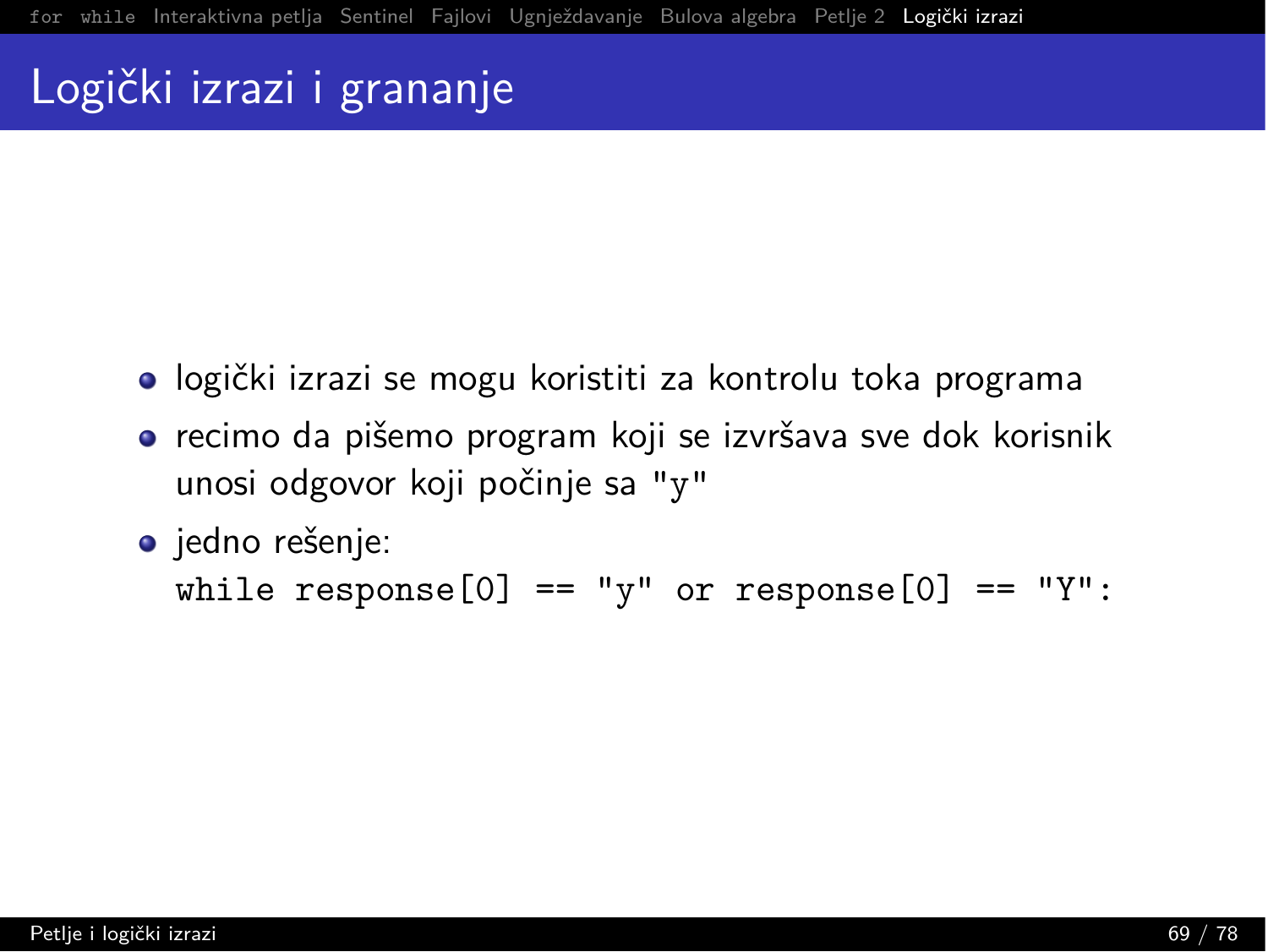## Logički izrazi i grananje,

- · samo pažljivo! ne možemo pisati "skraćeno": while response  $[0] == "y"$  or "Y":
- · zašto ovo ne radi?
- · Python interno predstavlia bool tip pomoću brojeva  $1$  (za True) i  $0$  (za False)
- $\bullet$  relacioni operatori kao == uvek vraćaju bool vrednost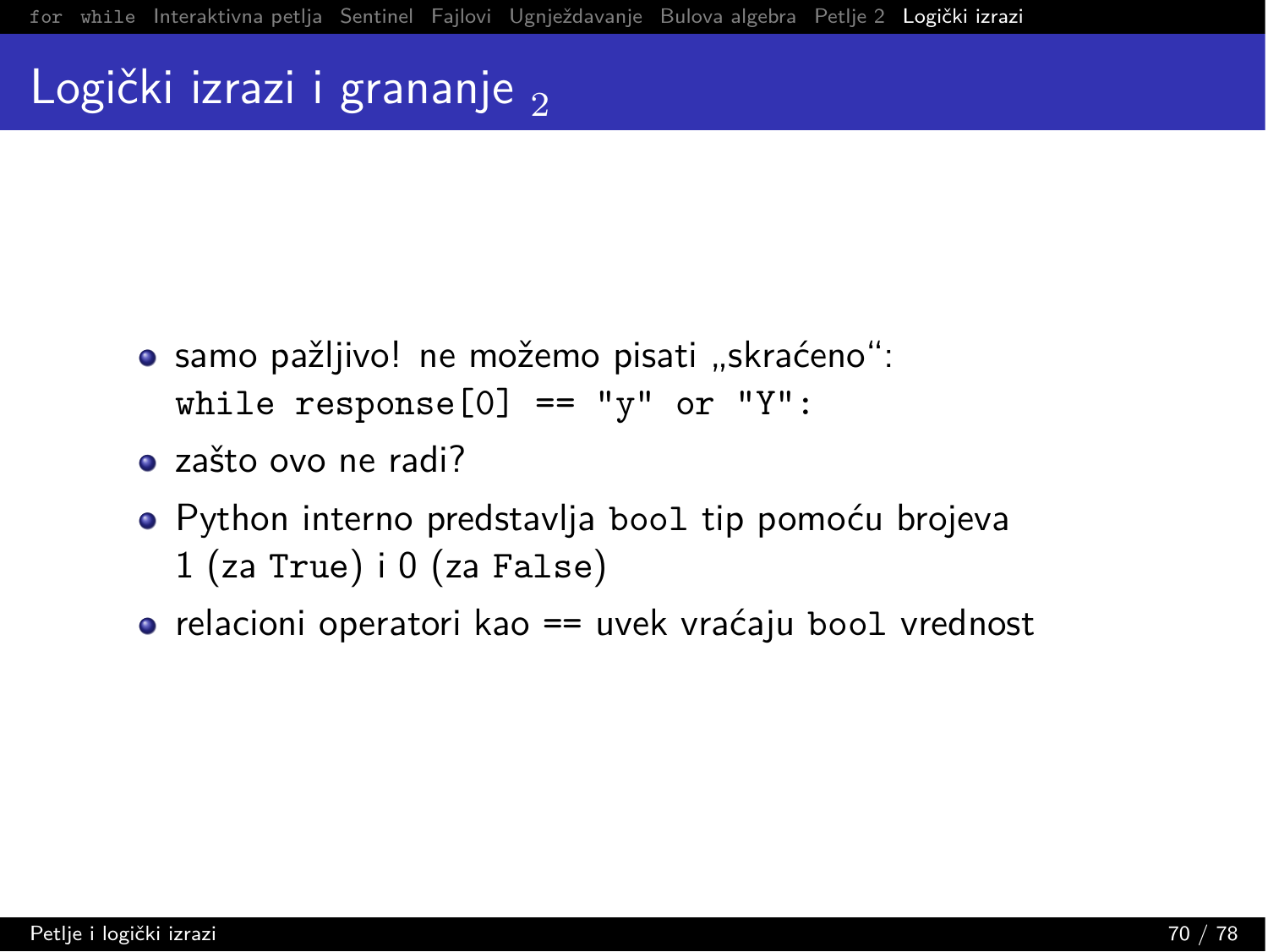## Logički izrazi i grananje  $\frac{1}{3}$

- · Python će dopustiti da se svaki drugi tip tretira kao bool
- za brojeve: 0 se smatra za False, sve ostalo je True
- $\bullet$  za liste: prazna lista je False, neprazna je True
- za stringove: prazan string je False, neprazan je True

```
\gg bool(0)
False
\gg bool(1)
True
\gg bool(32)
True
\gg bool("Hello")
True
\gg \frac{1}{2} \frac{1}{2} \frac{1}{2} \frac{1}{2} \frac{1}{2} \frac{1}{2} \frac{1}{2} \frac{1}{2} \frac{1}{2} \frac{1}{2} \frac{1}{2} \frac{1}{2} \frac{1}{2} \frac{1}{2} \frac{1}{2} \frac{1}{2} \frac{1}{2} \frac{1}{2} \frac{1}{2} \frac{1}{2} \frac{1}{2} \frac{1}{False
\gg bool([1, 2, 3])
True
\gg \frac{1}{2} \frac{1}{2}False
```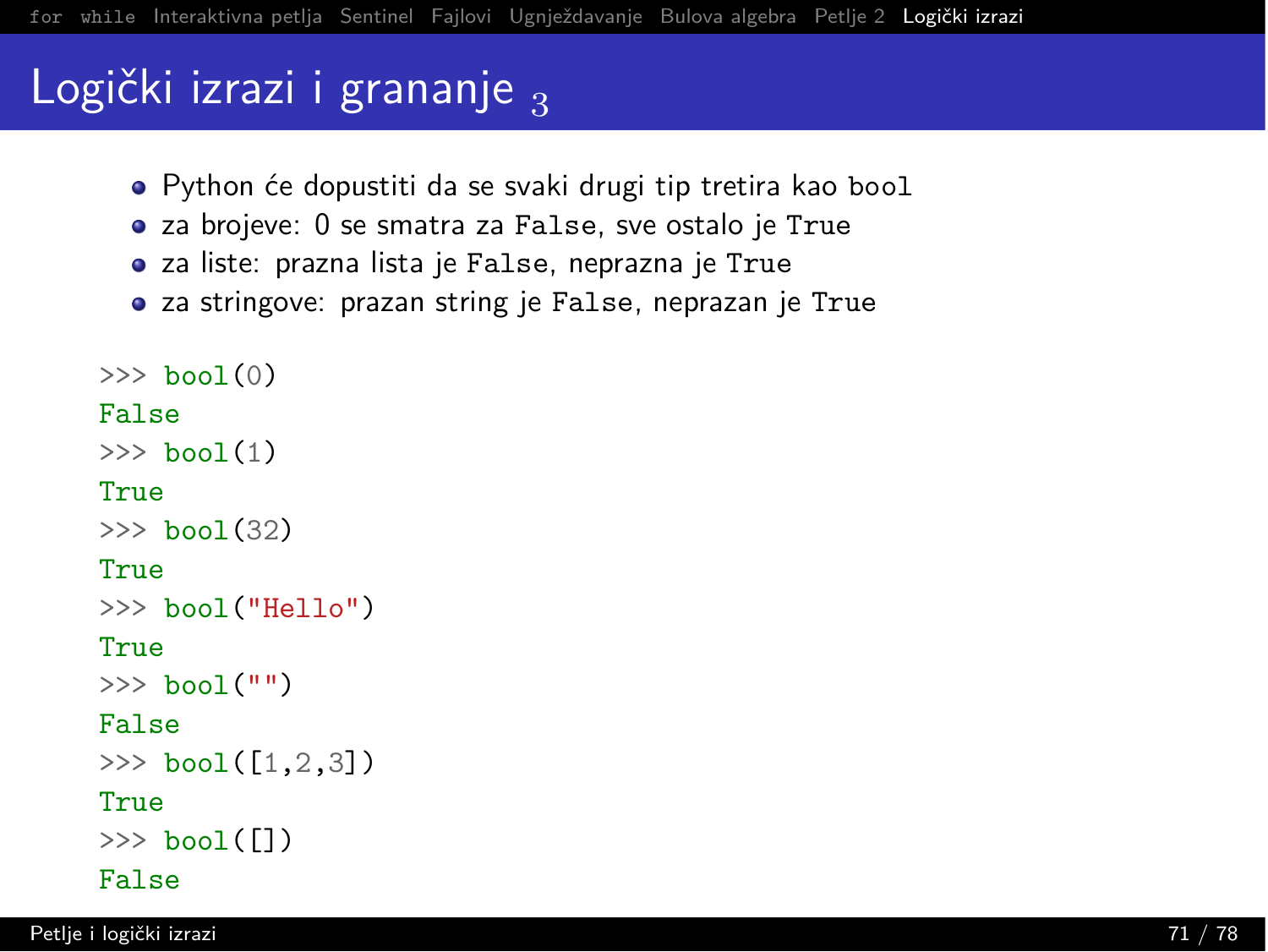## Logički operatori i drugi tipovi podataka

- logičke operatore možemo primeniti i na druge tipove podataka, ne samo bool
- · značenje operatora u tom slučaju je sledeće:

|         | operator značenje                            |
|---------|----------------------------------------------|
| x and y | ako je x False vrati x, inače vrati y        |
| x or y  | ako je x True vrati x, inače vrati y         |
| not x   | ako je x False vrati True, inače vrati False |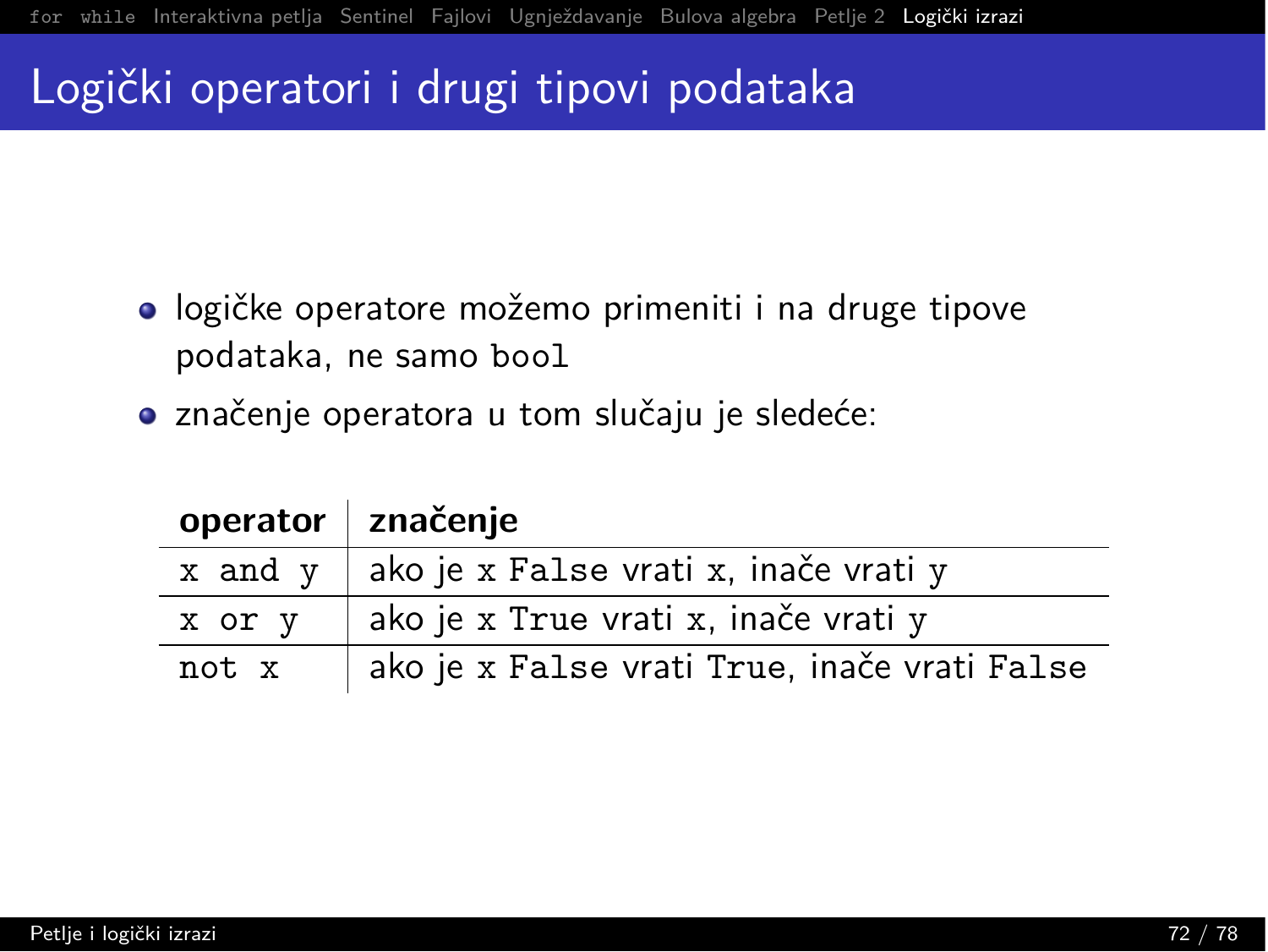### Operator and i drugi tipovi podataka

- razmotrimo izraz x and y
- ako je x True, tada vrednost celog izraza zavisi od y
- · vraćanjem y, ako je y True, True se i vraća
- · ako je y False, False se i vraća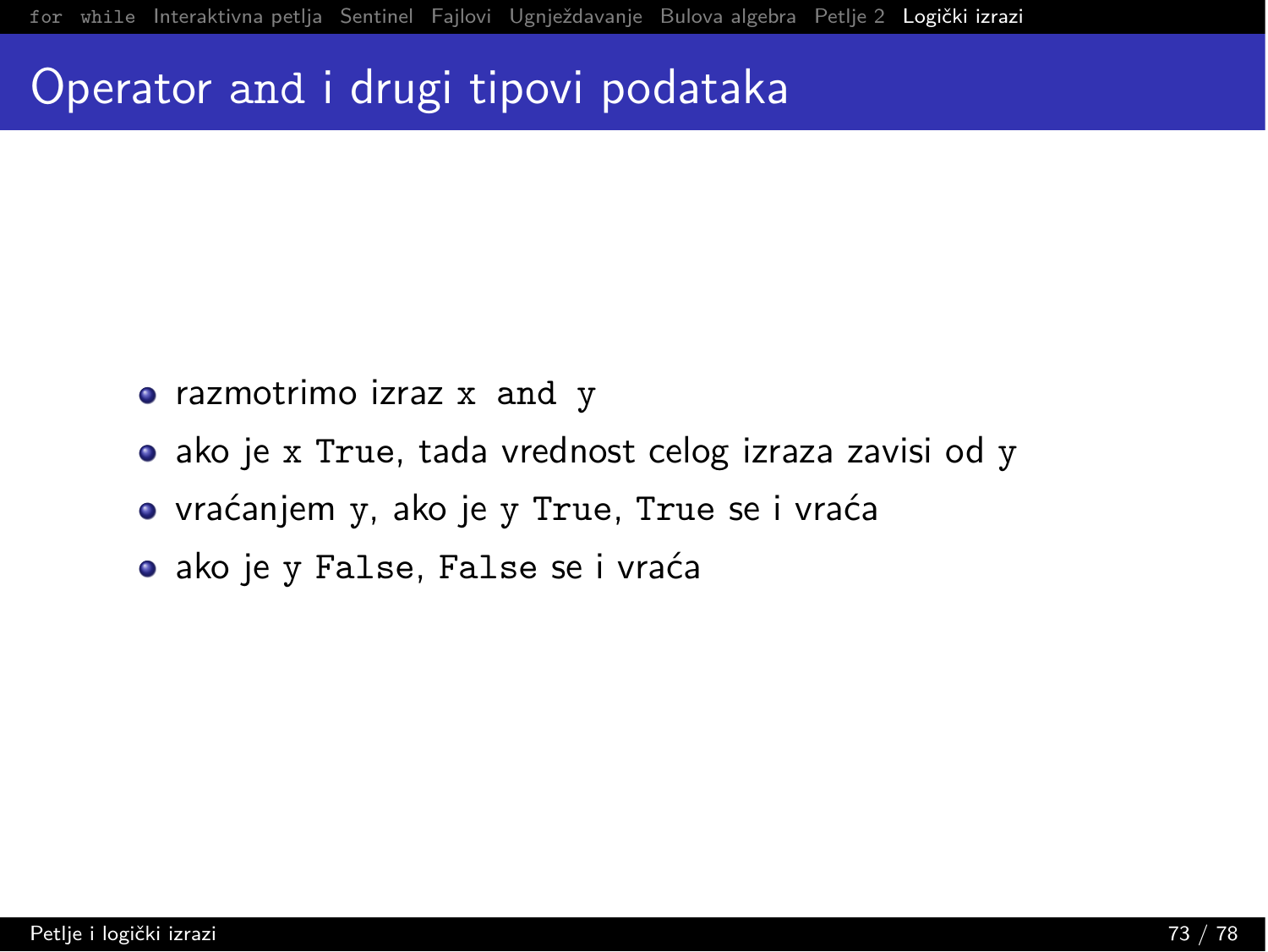# Izračunavanje logičkih izraza

- **•** prilikom izračunavanja logičkog izraza True ili False se vraćaju čim je rezultat poznat
- $\bullet$  ne mora se ceo izraz izračunatil
- $\bullet$  u and-izrazu, ako je prvi operand False, rezultat je obavezno False
- $\bullet$  u or-izrazu, ako je prvi operand True, rezultat je obavezno True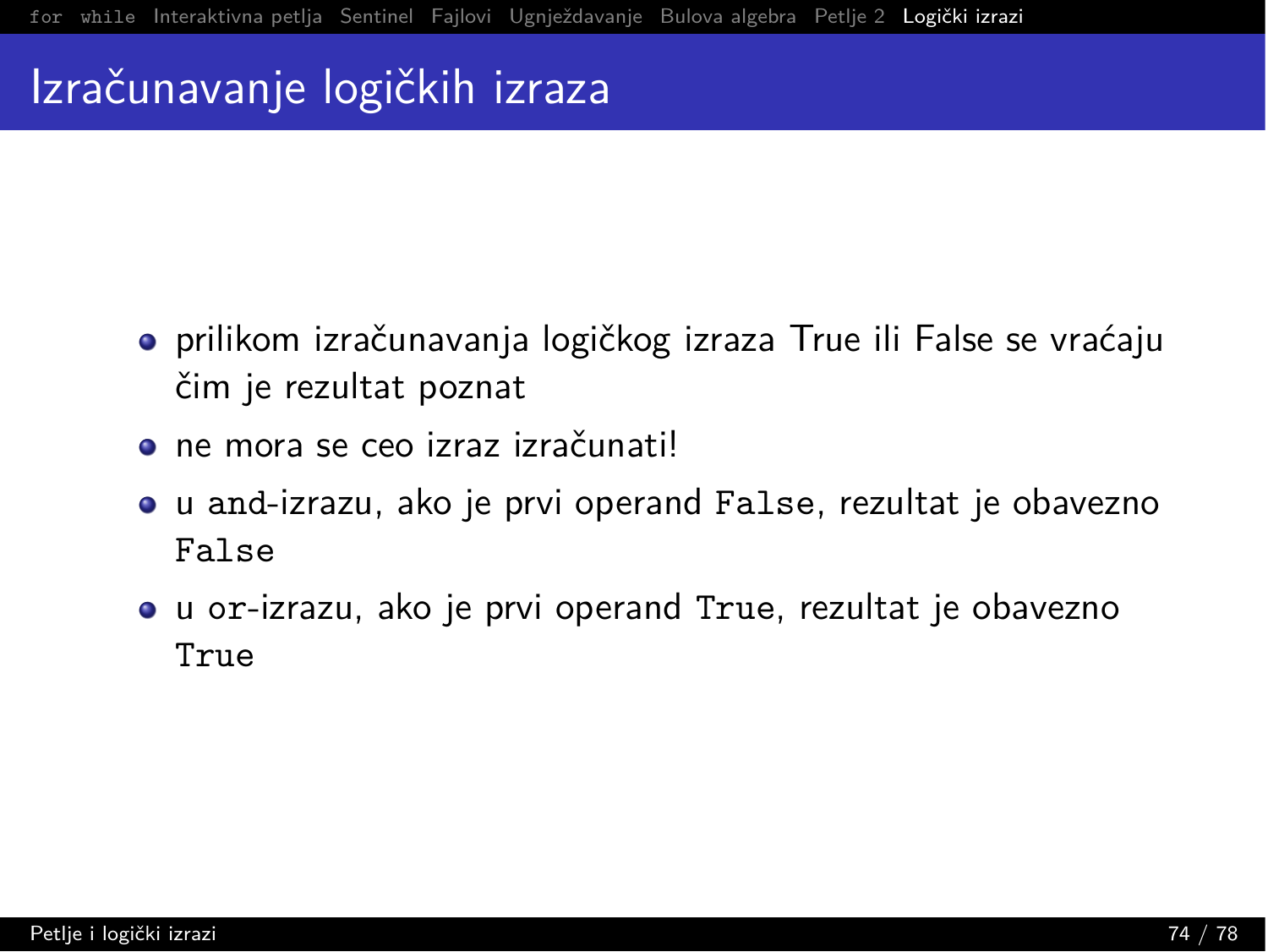### Izračunavanje logičkih izraza: primer

- pogledajmo izraz  $response[0] == "v"$  or "Y"
- o on je isto što i  $(response[0] == "v")$  or  $("Y")$
- · da bi ovaj izraz bio True:
	- treba da je response $[0]$  == "y"
	- $\bullet$  "Y" je neprazan string tretira se kao True
- $\bullet$  ovaj izraz će uvek biti True, bez obzira šta korisnik unese!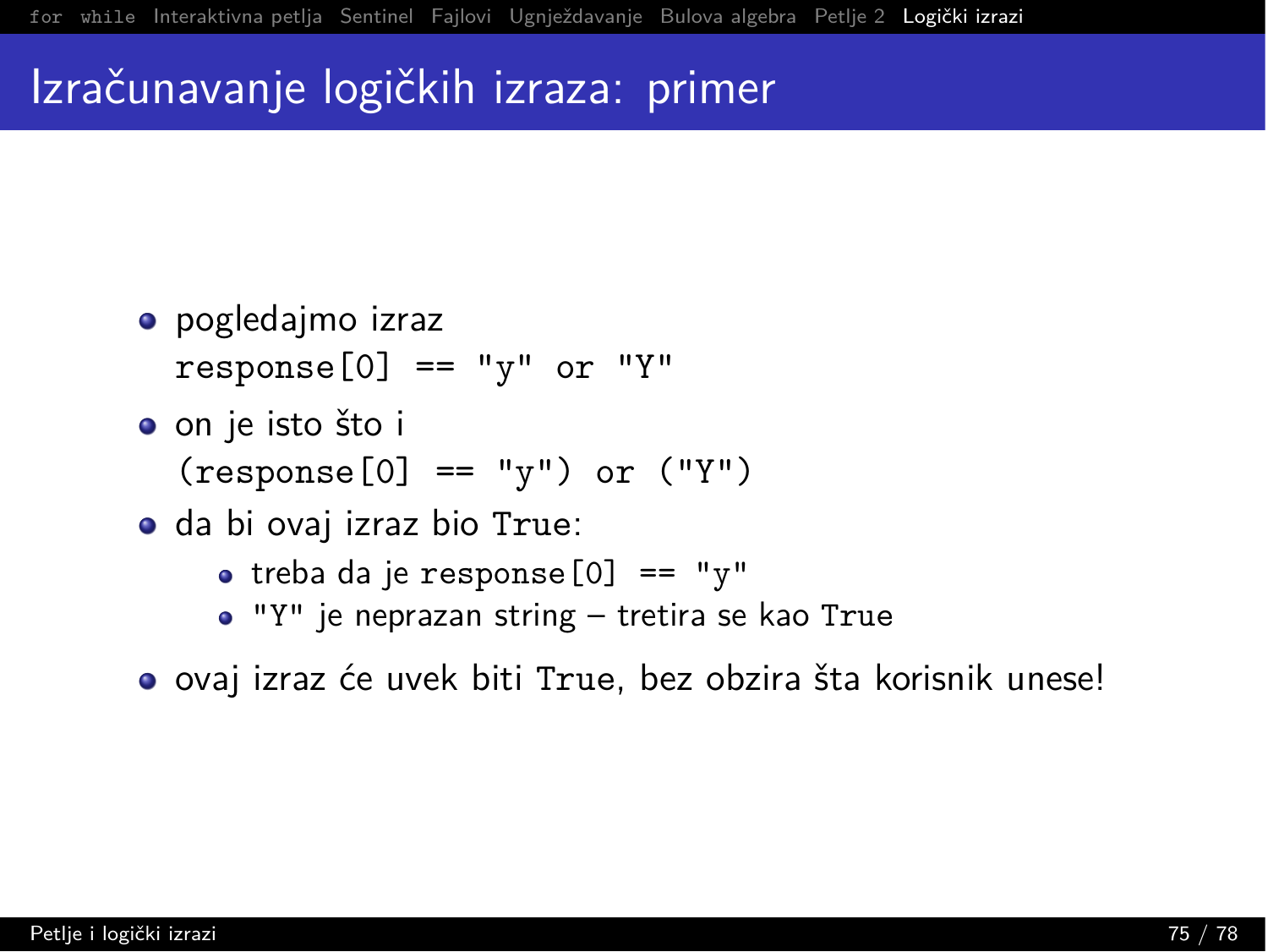### Izračunavanje logičkih izraza: primer 2

```
ans = input("Koji sladoleded želite [vanila]:")if ans:
    flavor = ans
else:
    flavor = "vanila"
```
• ako korisnik samo pritisne Enter, ans će biti prazan string

**•** prazan string se tretira kao False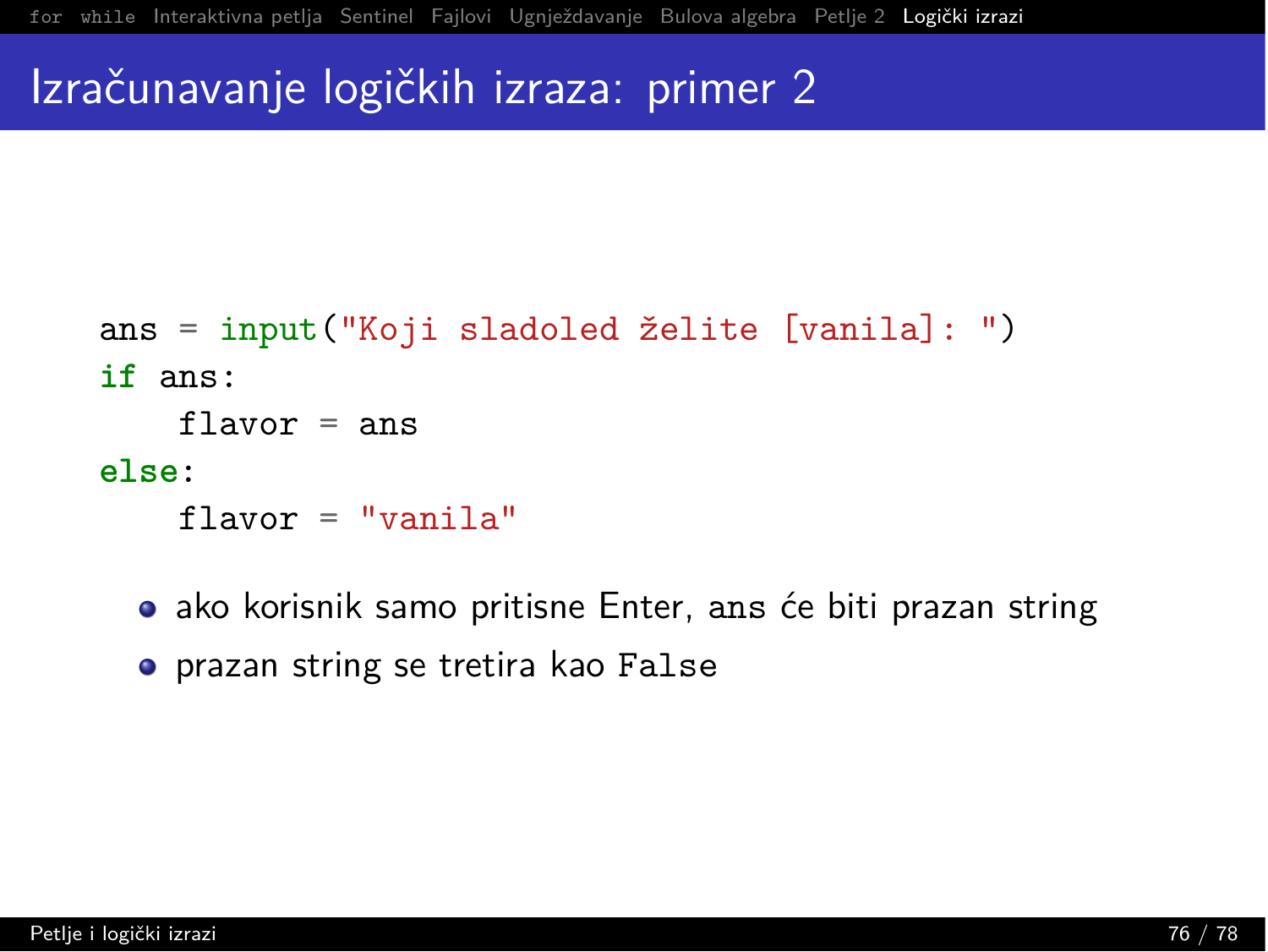#### Izračunavanje logičkih izraza: primer 2,

```
· ovo može još sažetije!
```

```
ans = input("Koji sladoled želite [vanila]: ")
flavor = ans or "vanila"
```

```
· ili još kraće:
```
flavor = input ("Koji sladoled želite [vanila]: ") or "vanila"